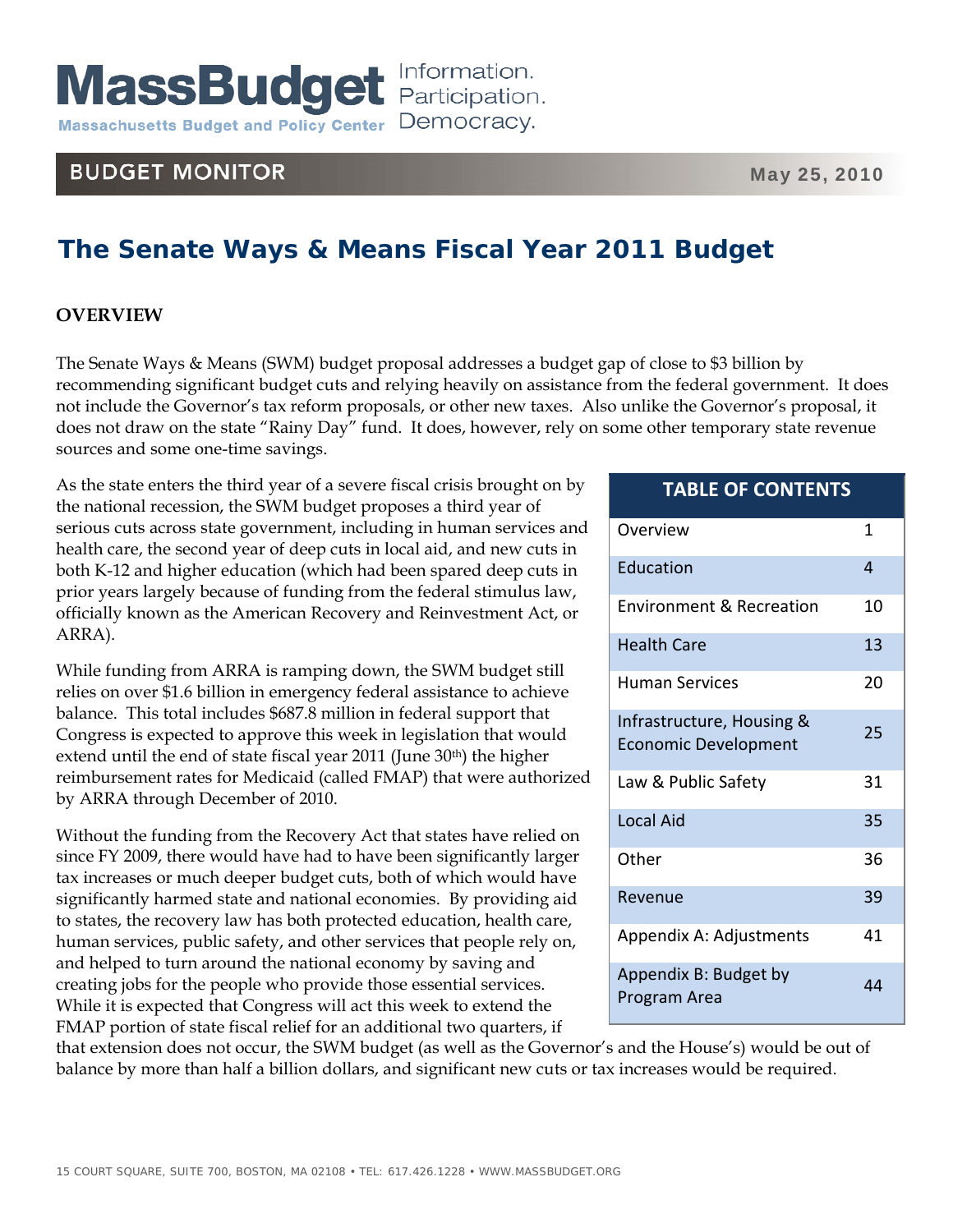While there are strong signs that our national and state economies are recovering from the national recession and may show reasonably strong growth in the months and years ahead, the state still faces very serious longterm budget challenges. As this year's budget relies on close to \$1.9 billion in temporary revenue and the bulk of that is likely to be unavailable next year, the Commonwealth will continue to face difficult choices even as the underlying economy recovers from the Great Recession.

This *Budget Monitor* examines the SWM budget by program area and describes how the spending levels compare to those proposed by the House and the Governor and to historic and current spending levels.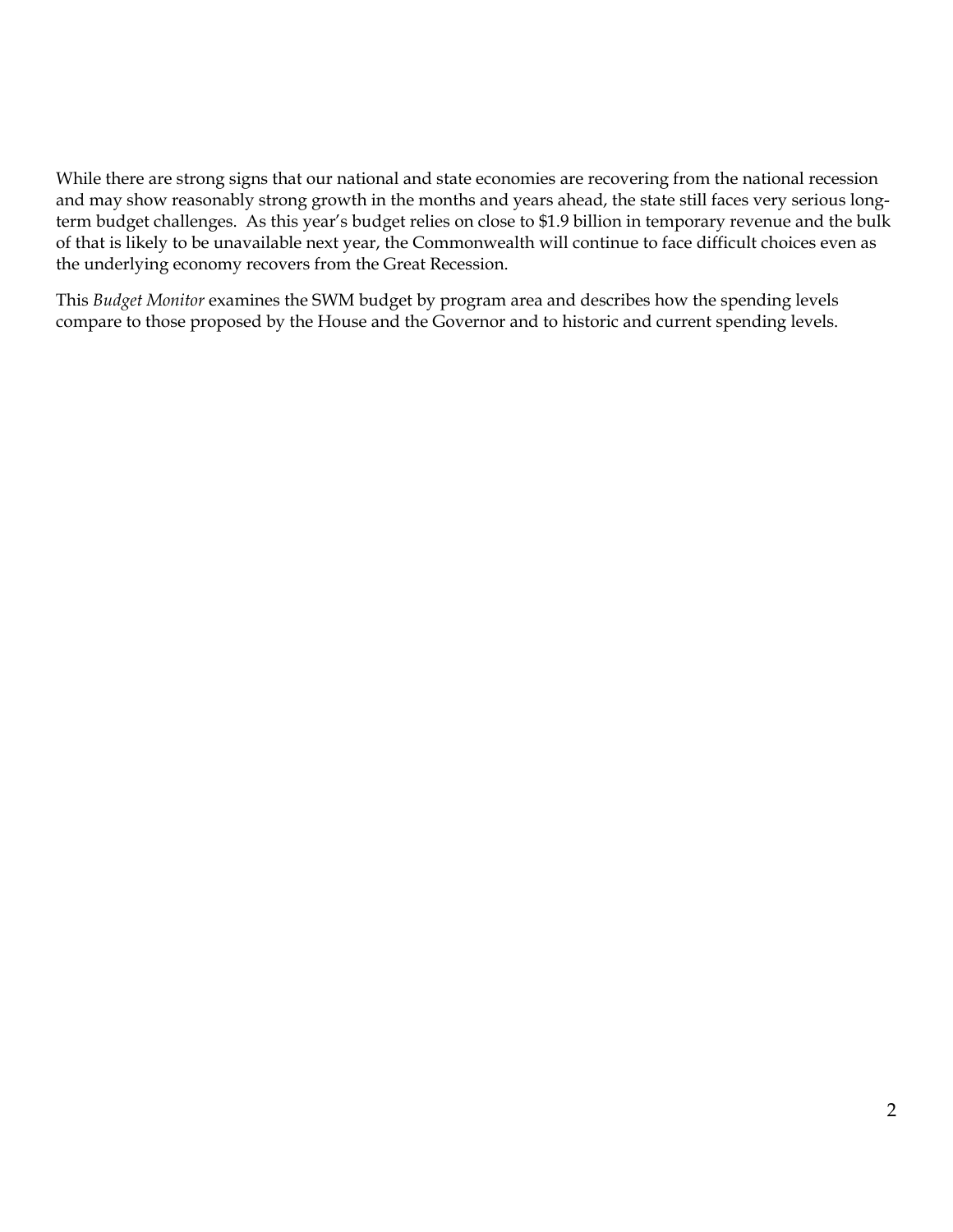# **HOW TO READ THE TABLES**

The tables included at the beginning of each section provide an overview of the funding for each category and how it compares to funding in FY 2010. Here is an explanation of each item presented in these tables.

**FY 2010 GAA:** The level of funding that was approved in the enacted budget for FY 2010.

**FY 2010 Current:** This amount includes any subsequent additions or reductions to the approved funding level in the GAA, including supplemental budgets and any cuts that were made by the Governor in October of 2009 through the 9C process. (For more information on 9C cuts, see http://massbudget.org/doc/632).

**FY 2011 Senate Ways & Means:** This is the funding amount proposed by Senate Ways & Means for FY 2011.

**FY 2011 Senate Ways & Means (Adjusted):** In order to allow for accurate comparisons of FY 2011 budget proposals to FY 2010 budget totals, *MassBudget* "adjusts" budget totals when the FY 2011 proposal recommends departmental reorganizations. These adjustments allow the user to differentiate between changes in funding due to proposed cuts or expansions in funding, rather than due to organizational shifts.

Specifically, in this *Budget Monitor*, the FY 2011 totals reflect the following adjustments (a detailed explanation is provided at the end of this report):

| <b>ACCOUNT</b> | <b>ACCOUNT NAME</b>                                                | <b>SWM Adjustment</b> |
|----------------|--------------------------------------------------------------------|-----------------------|
| 1108-5200      | Group Insurance Premium and Plan Costs                             | (68, 334, 380)        |
| 8910-0000      | <b>County Correctional Programs</b>                                | 36,623,886            |
|                | Off-budget adjustment                                              | 31,710,494            |
| 1599-1970      | Mass. Turnpike Authority Contract Assistance                       | (100,000,000)         |
| 1595-6368      | Mass. Transportation Trust Fund                                    | 100,000,000           |
| 1790-0150      | Geographic and Environmental Information                           | (70,000)              |
| 2000-1700      | Energy and Environment Information Technology Costs                | 70,000                |
| 1790-0151      | Data Processing Service Fee Retained Revenue                       | (55,000)              |
| 2001-1001      | Environmental Affairs Data Processing Service Fee Retained Revenue | 55,000                |
| 4590-0915      | <b>Public Health Hospitals</b>                                     | 1,011,168             |
| 7004-0102      | Homeless Individuals Assistance                                    | (1,011,168)           |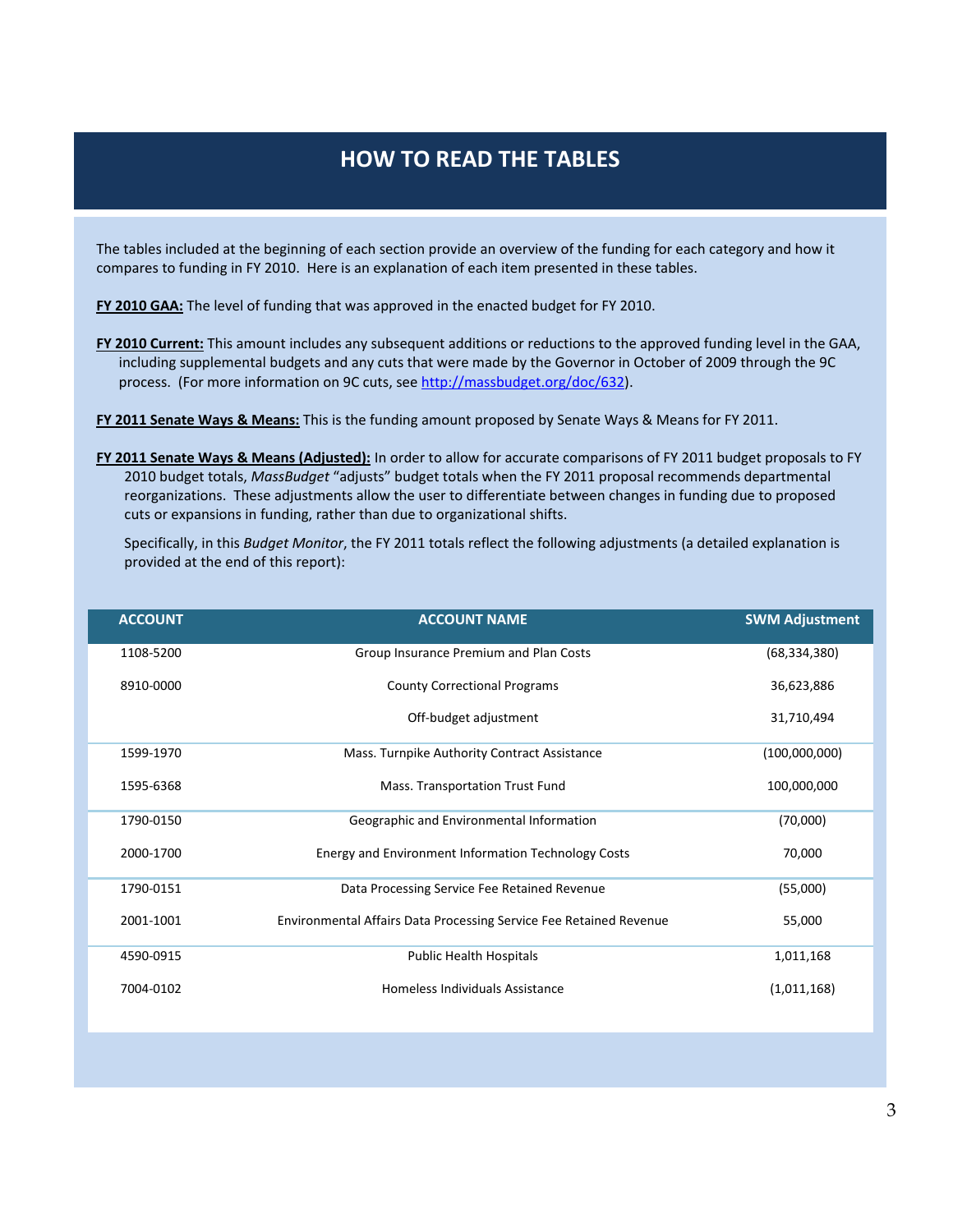# **EDUCATION**

| <b>FY 2010 GAA</b>                              | \$6,711,429,032    |
|-------------------------------------------------|--------------------|
| FY2010 Current                                  | \$6,651,188,551    |
|                                                 |                    |
| FY 2011 Senate Ways & Means                     | \$6,507,662,118    |
| FY 2011 Senate & Ways & Means<br>(Adjusted)*    | \$6,527,115,226    |
| <b>Increase (decrease) from FY 2010 GAA</b>     | \$ (184, 313, 806) |
| Percent Change from FY 2010 GAA                 | $-2.7%$            |
| <b>Increase (decrease) from FY 2010 Current</b> | \$(124,073,325)    |
| Percent Change from FY 2010 Current             | $-1.9%$            |

*\* In cases where Senate Ways & Means has shifted line items between categories, we have made an adjustment to reflect FY 2010 categories in order to provide an apples‐to‐apples comparison*

The Senate Ways & Means FY 2011 budget proposal provides \$6.5 billion for education, a 1.9 percent, or \$124 million, decrease from FY 2010 current amounts. The Senate Ways & Means proposal made cuts in all education programs. The cut of up to 4 percent for school districts, as proposed by the House FY 2011 budget, is maintained in the Senate Ways & Means budget. In addition, early education and care programs are reduced by almost 3 percent and elementary and secondary education (not including Chapter 70 aid) is reduced by 2 percent. Compared to the House final FY 2011 budget, which cut higher education by 13 percent, the Senate Ways & Means budget proposal makes more modest cuts to higher education, totaling 4.4 percent.

This category includes Chapter 70 aid, Early Education & Care, Elementary & Secondary Education, Higher Education, and School Building Assistance.

# *CHAPTER 70*

The Senate Ways & Means final FY 2011 budget proposal provides \$3.9 billion for Chapter 70 aid to municipal and regional school districts, which is \$116 million, or 3 percent, less than FY 2010 current and GAA amounts. This total includes \$48 million in funding from the American Recovery and Reinvestment Act (ARRA), in addition to state funds.

Although the overall cut to the Chapter 70 appropriation is 3 percent, the proposal actually calls for a cut of *up to* 4 percent. This means that the cut impacts districts differently. If the full 4 percent cut would bring districts below their foundation level, the cut would be reduced in order to maintain all districts at the foundation budget amounts, as calculated by the Senate Ways & Means committee.<sup>1</sup> Thus, some districts would receive a smaller reduction while others would receive the full 4 percent cut, resulting in a net reduction of 3 percent.

 $\overline{a}$ 1 Like the Governor's FY 2011 proposal, the Senate Ways & Means proposal does not use foundation budgets that properly account for inflation. The law outlines that Chapter 70 aid should be calculated using the inflation rate for the four quarters ending September 30 in the prior year. In FY 2010, an inflation rate for a different time period was used that was lower than the period outlined in the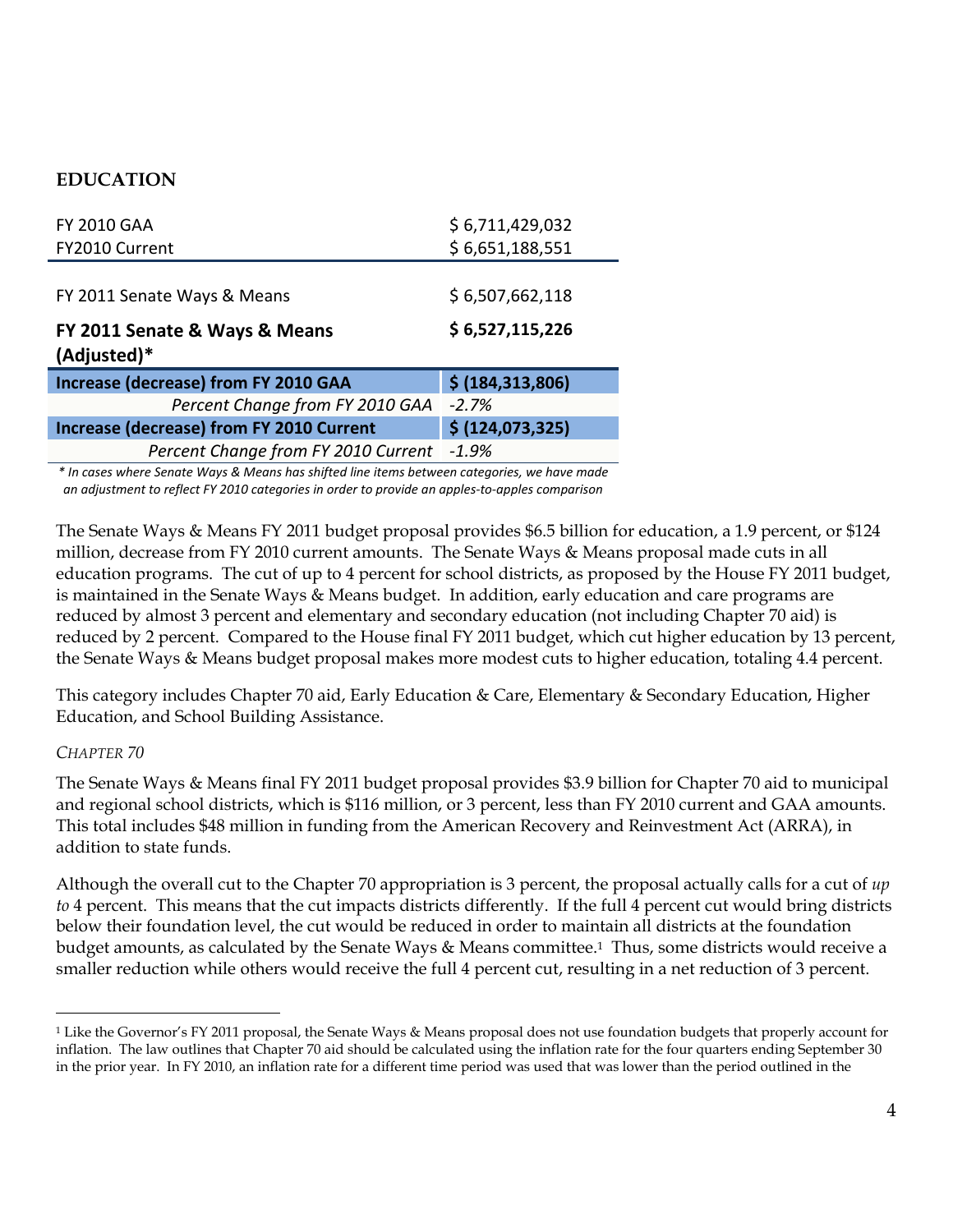In FY 2009 and FY 2010, ARRA funding was used in combination with state funds in order to offset potential cuts to Chapter 70 aid. In FY 2011, however, ARRA funds are significantly reduced, requiring the state to contribute more of its own funds toward Chapter 70 aid. In FY 2010, \$172 million of ARRA funding was used for Chapter 70; the Senate Ways & Means proposal would use only \$48 million in FY 2011. The House final FY 2011 budget proposal included the same amount of overall funding for Chapter 70, but had allocated a greater amount of ARRA funding for Chapter 70 (\$75 million), balanced by a smaller contribution of state funding.

# *EARLY EDUCATION & CARE*

 $\overline{a}$ 

The FY 2011 Senate Ways & Means budget proposal includes \$506.7 million in funding for the Department of Early Education and Care (EEC) and the services it administers. The Senate Ways & Means recommendation is \$14.1 million, or 3 percent, below current FY 2010 budget levels. Compared to FY 2011 budget proposals submitted thus far, the Senate Ways & Means recommendation for EEC funding falls \$10.8 million below the final House proposal and \$14.1 million below the Governor's proposal.

The Senate Ways & Means budget proposal offers \$441.6 million in total funding for child care subsidies, which is \$14.4 million below current FY 2010 budget levels. When compared to FY 2011 budget proposals thus far, the Senate Ways & Means proposal for child care subsidies falls \$9.1 million below the final House proposal and \$9.6 million below the Governor's proposal. Like the final House proposal, Senate Ways & Means prioritizes funding for the two child care entitlement accounts in order to address caseload increases and anticipated FY 2010 budget shortfalls while decreasing funding for income-eligible child care.

In terms of child care subsidies, the Senate Ways & Means proposal more specifically:

- Increases child care funding for children with active cases at the Department of Children and Families (DCF) by \$7.9 million, or 10 percent, over current FY 2010 budget levels.
- Increases child care funding for families served by or transitioning from Transitional Aid to Families with Dependent Children (TAFDC) by \$11.1 million, or 10 percent, over current FY 2010 budget levels.
- Reduces child care funding for income-eligible families by \$33.4 million, or 13 percent, below current FY 2010 budget levels. This proposed reduction in income-eligible child care will likely continue or even exacerbate long waiting lists for income-eligible families.
- Like the final House proposal, does not adopt the Governor's recommendation to consolidate these three child care subsidy line items into one line item without earmarks.

Other notable aspects of the Senate Ways & Means budget proposal include:

statute. This resulted in the omission of a high-inflation quarter in FY 2010 from the Chapter 70 calculation, making foundation budgets artificially low. The House and Governor's proposals do not correct for this skipped inflation quarter. For a full discussion of this issue, see the *Budget Monitor* for the Governor's FY 2011 proposal at http://massbudget.org/doc/720, and *Budget Brief: Chapter 70 Funding Options for K-12 Education* at http://massbudget.org/doc/613.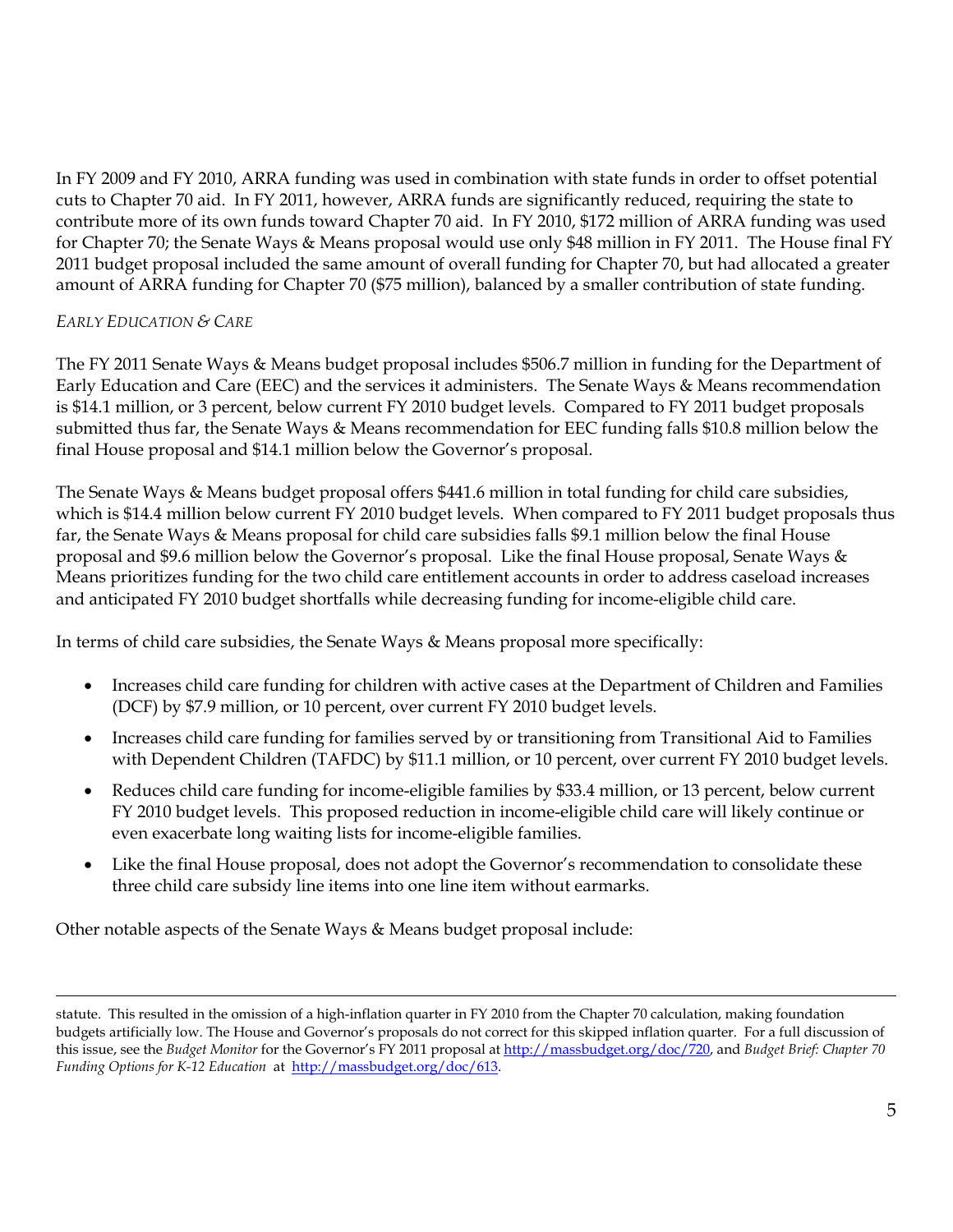- \$750,000 in funding for the Early Childhood Mental Health program, \$250,000, or 25 percent, below current FY 2010 budget levels.
- Level funding state grants to Head Start Programs and Universal Pre-Kindergarten grants when compared to current FY 2010 budget levels.
- Level funding for Family Support and Engagement programs compared to current FY 2010 budget levels, with specific mention of the Massachusetts Family Networks, Parent-Child Home, and Reach Out and Read programs.

### *ELEMENTARY & SECONDARY EDUCATION*

In addition to Chapter 70 funding for cities and towns, the SWM FY 2011 budget recommends spending \$423.3 million on public elementary and secondary education. This level is \$24.5 million, or 5.5 percent, below the amount appropriated in FY 2010 and \$8.2 or 1.9 percent below the current budget. The budget proposed by SWM is \$10.7 million lower than the House final budget and \$13.5 million less than the Governor's proposal. In inflation-adjusted dollars, funding for these programs has fallen by \$200.6 million, or 32.1 percent, since FY 2001.

The SWM budget is less than the proposals from the Governor and the House because it recommends lower spending for several programs including:

- \$19.3 million for grants to schools that expand their kindergartens. This is \$6.7 million below both the current FY 2010 budget and the amounts proposed by the Governor and the House.
- \$133.1 million for the circuit breaker program for special educations, which is level funding. Both the House and the Governor recommended increasing funding by \$1.9 million in their FY 2011 budget proposals.
- \$17.6 million for METCO, which is \$849,000 below both the current FY 2010 budget and the Governor's proposal but is identical to the House recommendation.
- \$4.1 million for literacy programs, which is \$100,000 below the amount recommended by the Governor. The House recommends funding literacy programs at \$3.9 million, which is lower than both the Senate and Governor's proposals.

In addition, the SWM budget recommends cutting funding for Adult Basic Education by \$100,000 which is in line with the proposals recommended by the House and Governor.

In its budget the Senate includes two new line-item accounts:

• \$1.7 million to supplement federal funding for districts that educate students living on military bases. This new line item is also included in the House final budget for FY 2011. This funding used to be provided by the Education Reform Reserve account which is no longer funded in the budget.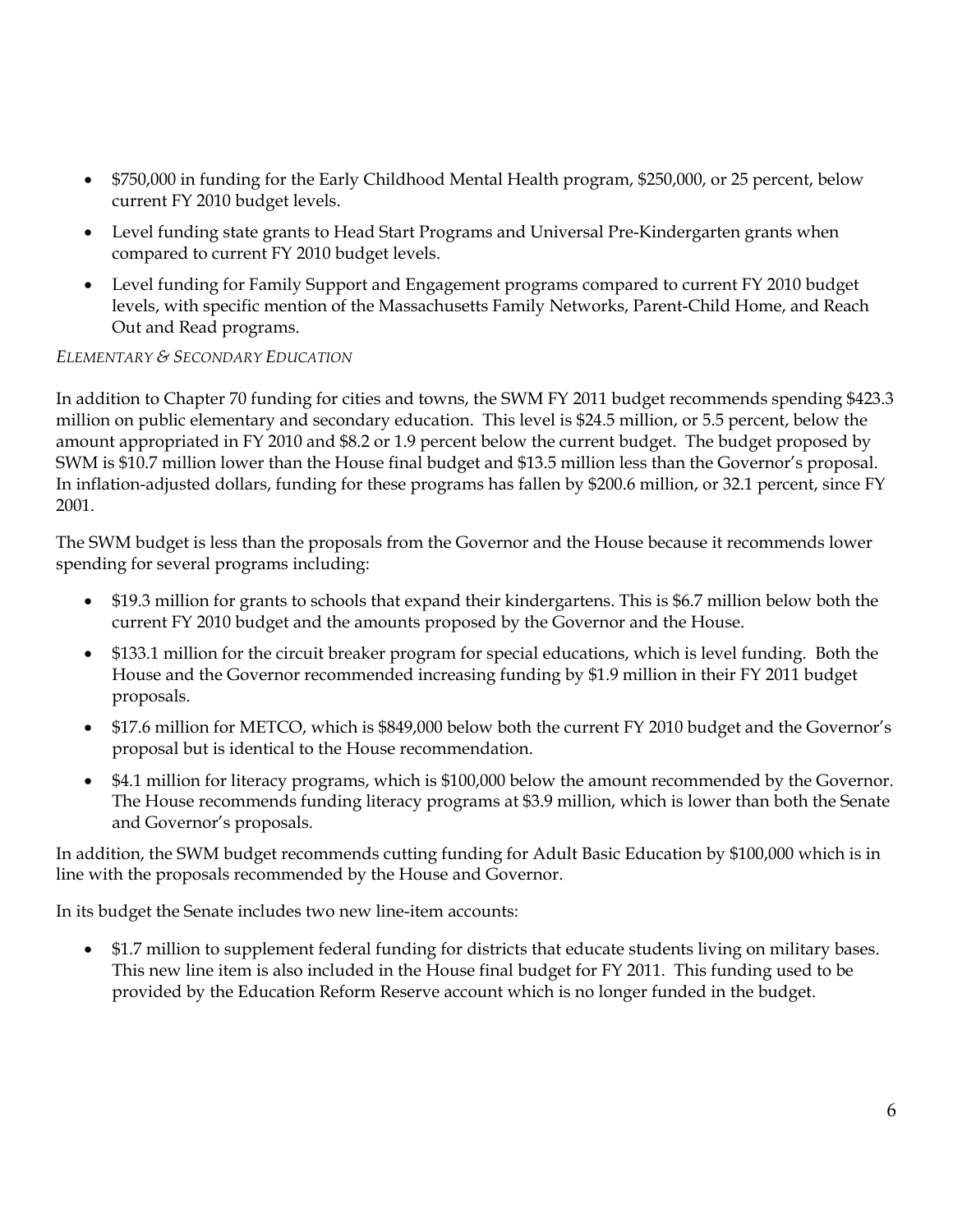• \$1.7 million for schools of excellence. The Senate recommends replacing the account that provides \$1.3 million to the Worcester Polytechnic Institute's (WPI) Schools of Excellence with this new account. This new account will continue to fund WPI's program.

SWM also recommends slight increases in a number of programs over the FY 2010 current budget including:

- \$1.5 million for charter school tuition reimbursements for cities and towns for a total of \$71.6 million. This level is \$8.2 million less than the amount appropriation in the FY 2010 GAA. The Department of Elementary and Secondary Education (ESE) estimates that because of budget cuts, school districts have lowered their per pupil spending and therefore send less tuition to charter schools than they have in past years. As a result the state will spend less to reimburse those districts for charter school tuitions.
- \$100,000 for youth build grants for a total of \$1.6 million.
- \$100,000 for school to work connection grants for a total of \$2.1 million.

In its budget the SWM recommends level-funding several programs that provide support to underperforming schools including:

- \$9.3 million for support for students who receive low scores on the state MCAS exam.
- \$6.9 million for targeted intervention to low-performing schools.
- \$400,000 for programs providing professional development to teachers working with English language learners.

The SWM budget also recommends level-funding several other programs including:

- \$15.7 million for the program that provides grant to schools that extend their learning day.
- \$40.5 million for regional school transportation funding.

The SWM budget recommends eliminating:

- School to Work matching grants which received \$1.6 million in FY 2010. The House recommended \$450,000 in appropriations for the program in FY 2011.
- Grants to refund cities and town for the transportation of pupils who are attending vocational schools outside of their home district. This program received \$500,000 in FY 2010 and the House recommended \$400,000 in funding for FY 2011.

### *HIGHER EDUCATION*

The Senate Ways & Means FY 2011 budget proposal provides \$1.03 billion for higher education, a \$48.6 million, or 4.5 percent, reduction from FY 2010 current budgeted amounts. Most significantly, funding for the University of Massachusetts (UMass) and state and community colleges is reduced by 5.3 percent, or \$51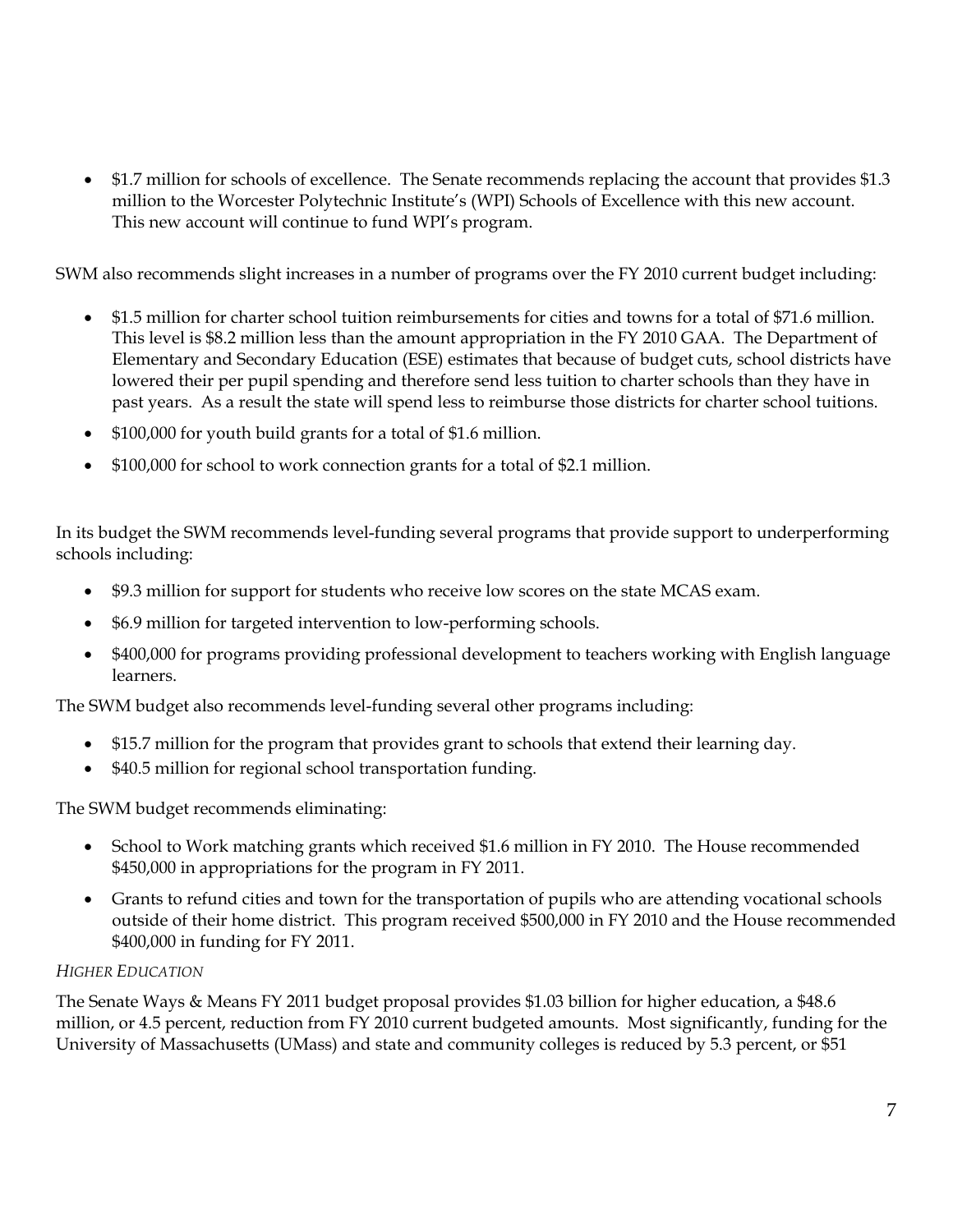million. The amount allocated totals \$918.7 million, which includes \$48 million in funding from the American Recovery and Reinvestment Act (ARRA).

The Senate Ways & Means proposal also allows all UMass campuses and state and community colleges to keep any revenues generated from out-of-state tuition. Previously, this revenue would have been paid back to the general fund. The total amount of this retained revenue is \$19.5 million. *MassBudget* includes this amount in the overall sum for UMass and state and community college funding.

Since FY 2009, total funding for these institutions had been kept at FY 2009 levels (totaling \$969 million) through the use of federal ARRA funding. State and community colleges and universities had been supported by \$53.8 million in ARRA funds (in addition to state appropriations) in FY 2009. As shown in the chart below, in FY 2010 \$230.3 million in ARRA funds will be used. For FY 2011, the House has proposed using \$20.8 million ARRA funds, however the Senate Ways & Means committee proposes increasing this amount to \$48 million. The adjustments shown in the chart include the adjustments made by *MassBudget* to provide an accurate comparison of funding between years (see Appendix A). It also includes funding that the Governor included in his FY 2011 total for UMass that would not be paid for through state funds; rather, the Governor sought a commitment from UMass to cover this expense (\$541,000 for the Collins Center for Public Management at the McCormack Graduate School of Policy Studies at UMass Boston). The adjustments also include an amendment made by the House (an increase of \$500,000 for UMass). The result of using greater ARRA funds and allowing for campuses to keep retained revenue is \$78 million, or 9 percent more funding for UMass and state and community colleges in the Senate Ways & Means FY 2011 budget compared to the House proposal.

|                         |               | FY 2011       |               | FY 2011 Senate          |
|-------------------------|---------------|---------------|---------------|-------------------------|
|                         | FY 2010       | Governor      | FY 2011 House | <b>Ways &amp; Means</b> |
| Appropriation           | \$739,438,592 | \$871,440,073 | \$817,617,747 | \$851,250,368           |
| <b>ARRA</b>             | \$230,270,712 | \$96,070,778  | \$20,806,479  | \$48,035,396            |
| Adjustments             |               | \$2,198,449   | \$2,157,449   | \$0                     |
| <b>Retained Revenue</b> | \$0           | \$0           | \$0           | \$19,453,108            |
| <b>TOTAL</b>            | \$969,709,304 | \$969,709,300 | \$840,581,675 | \$918,738,872           |

The Governor's FY 2011 budget proposal had included a consolidation of funding for state and community colleges into two line items. Like the House proposal, Senate Ways & Means does not consolidate state and community college line items into two line items; rather, funding for each state and community college remains within distinct line items.

### *SCHOOL BUILDING ASSISTANCE*

The Senate Ways & Means FY 2011 budget proposal provides \$644.3 million for the School Modernization and Reconstruction Trust (SMART), an increase of \$64.2 million over the FY 2010 current budgeted amounts. This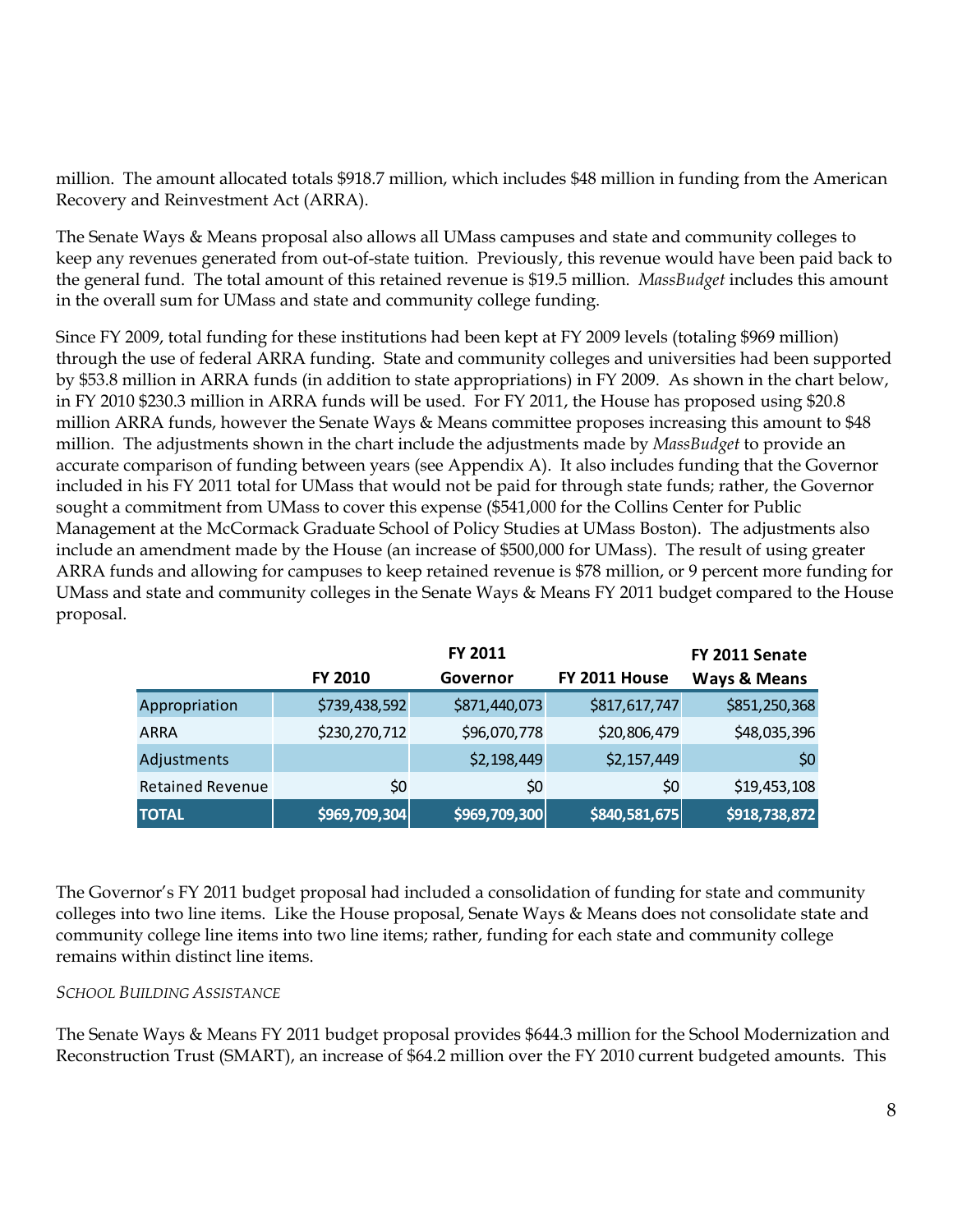is the same level as the House final budget for FY 2011 and is \$10.7 million less that the Governor's FY 2011 proposal. Each year the Commonwealth is required to contribute to this trust an amount equal to one penny of the state sales tax. The Governor's FY 2011 proposal had included an extension of the sales tax to candy, soda, and airplanes, making his contribution to the SMART fund greater than Senate Ways & Means. Thus, the FY 2011 Senate Ways & Means increase reflects anticipated increases in sales tax receipts due to economic growth, but not because of policy changes.

The FY 2010 GAA reflected a transfer of \$607.1 million from the General Fund into the School Modernization and Reconstruction Trust. During FY 2010, the \$607.1 million transfer was reduced by \$27 million to \$580.1 million. The GAA also transferred \$150 million that had been in the trust back to the General Fund. In the FY 2010 *Budget Monitor*, *MassBudget* netted this transfer off of the transfer into the fund, showing it as a reduction in SMART funding. Official documents, however, treat this transfer to the general fund as new revenue rather than reduced spending. To be consistent with this treatment, the FY 2010 total in this *Monitor* does not reduce the FY 2010 transfer by \$150 million.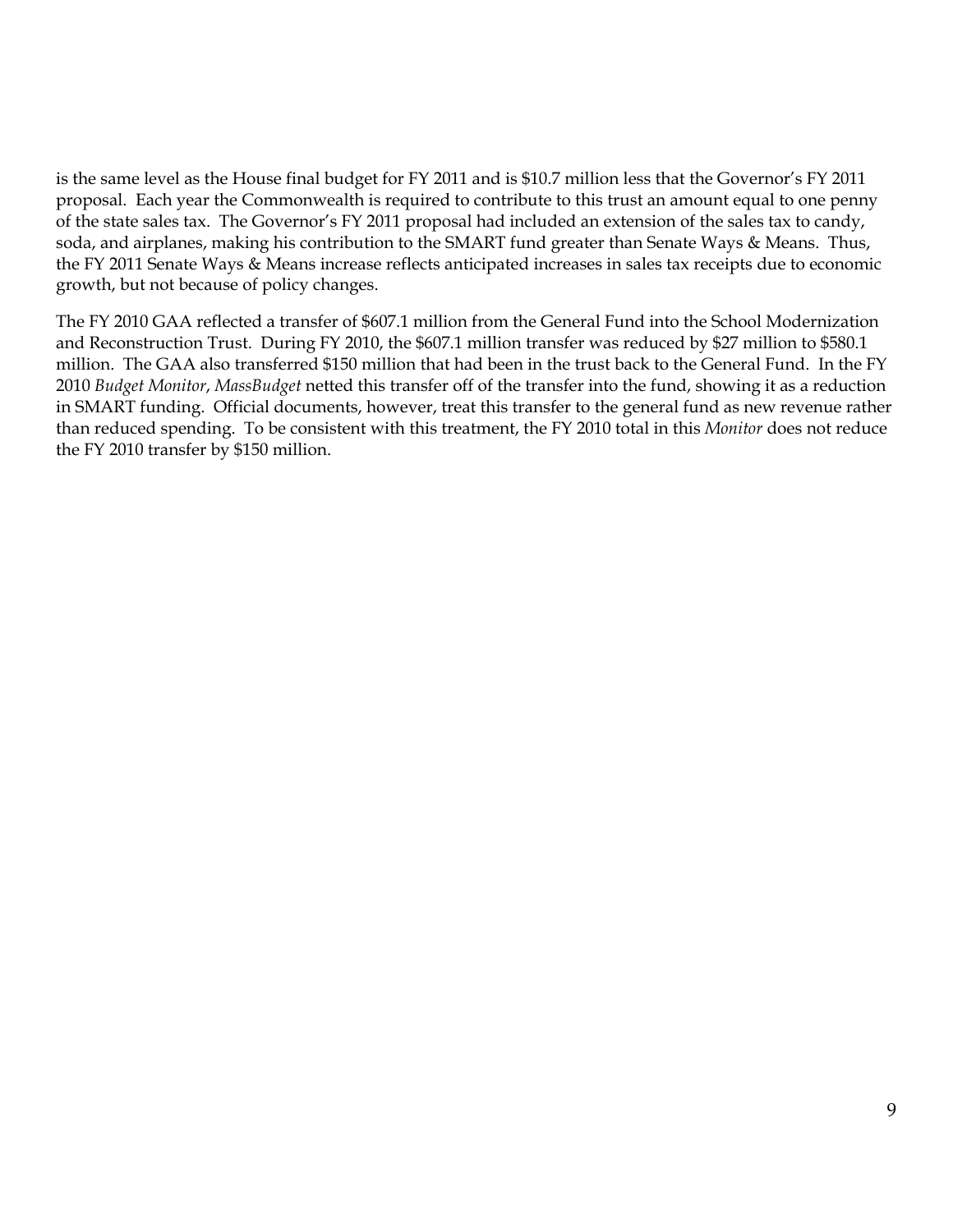# **ENVIRONMENT & RECREATION**

| <b>FY 2010 GAA</b>                              | \$199,734,240  |
|-------------------------------------------------|----------------|
| FY2010 Current                                  | \$202,521,782  |
|                                                 |                |
| FY 2011 Senate Ways & Means                     | \$186,558,029  |
| FY 2011 Senate & Ways & Means<br>(Adjusted)*    | \$186,683,029  |
|                                                 |                |
| <b>Increase (decrease) from FY 2010 GAA</b>     | \$(13,051,211) |
| Percent Change from FY 2010 GAA                 | $-6.5%$        |
| <b>Increase (decrease) from FY 2010 Current</b> | \$(15,838,753) |

*\* In cases where Senate Ways & Means has shifted line items between categories, we have made an adjustment to reflect FY 2010 categories in order to provide an apples‐to‐apples comparison*

The Senate Ways & Means Committee (SWM) recommends spending \$186,558,029 on Environment and Recreation programs in Fiscal Year (FY) 2011. This level is \$13.2 million, or 6.6 percent less, than the FY 2010 General Appropriations Act (GAA), and \$16 million, or 7.9 percent, less than the amount budgeted in FY 2010. The SWM proposal is \$536,000 million below the amount in the final House budget, and \$833,000 less than the amount proposed by the Governor. During FY 2010 the Legislature appropriated \$11 million to help cities and towns recover from a severe ice storm in December 2008. Both the House final budget and the SWM proposal include \$6.3 million to provide the last reimbursement to these cities and towns. Removing these one-time appropriations from the analysis shows that the SWM proposal provides \$180.3 million in ongoing funding for state environment and recreation programs, a reduction of \$19.5 million from the FY 2010 GAA and \$11.3 million from the current FY 2010 budget. After adjusting for inflation, funding for ongoing environment and recreation programs have fallen \$105.6 million, or 37 percent, since FY 2001.

Outside Section 17 of the SWM's budget proposes creating a Division of Energy Solutions. This new division, which was also proposed in the Governor's budget, would both purchase energy resources used by the state in bulk and implement measures to improve energy conservation in state facilities. The SWM budget estimates that these efforts will save the state about \$6 million in FY 2011. This \$6 million in savings is reflected in lower appropriations for some administrative accounts across government programs where these savings would be achieved.

### *Agriculture*

The SWM budget proposes spending \$16.1 million on agriculture programs, which is \$18,000 less than current spending and \$96,000 more than the FY 2010 GAA. The SWM recommendation is in line with the final House budget. The majority of funding for agricultural programs goes to regional food banks. The SWM budget proposes providing the food banks with \$11.5 million, which is the same as the current budget for FY 2010, the House final budget, and is \$500,000 greater than the amount appropriated in the FY 2010 GAA.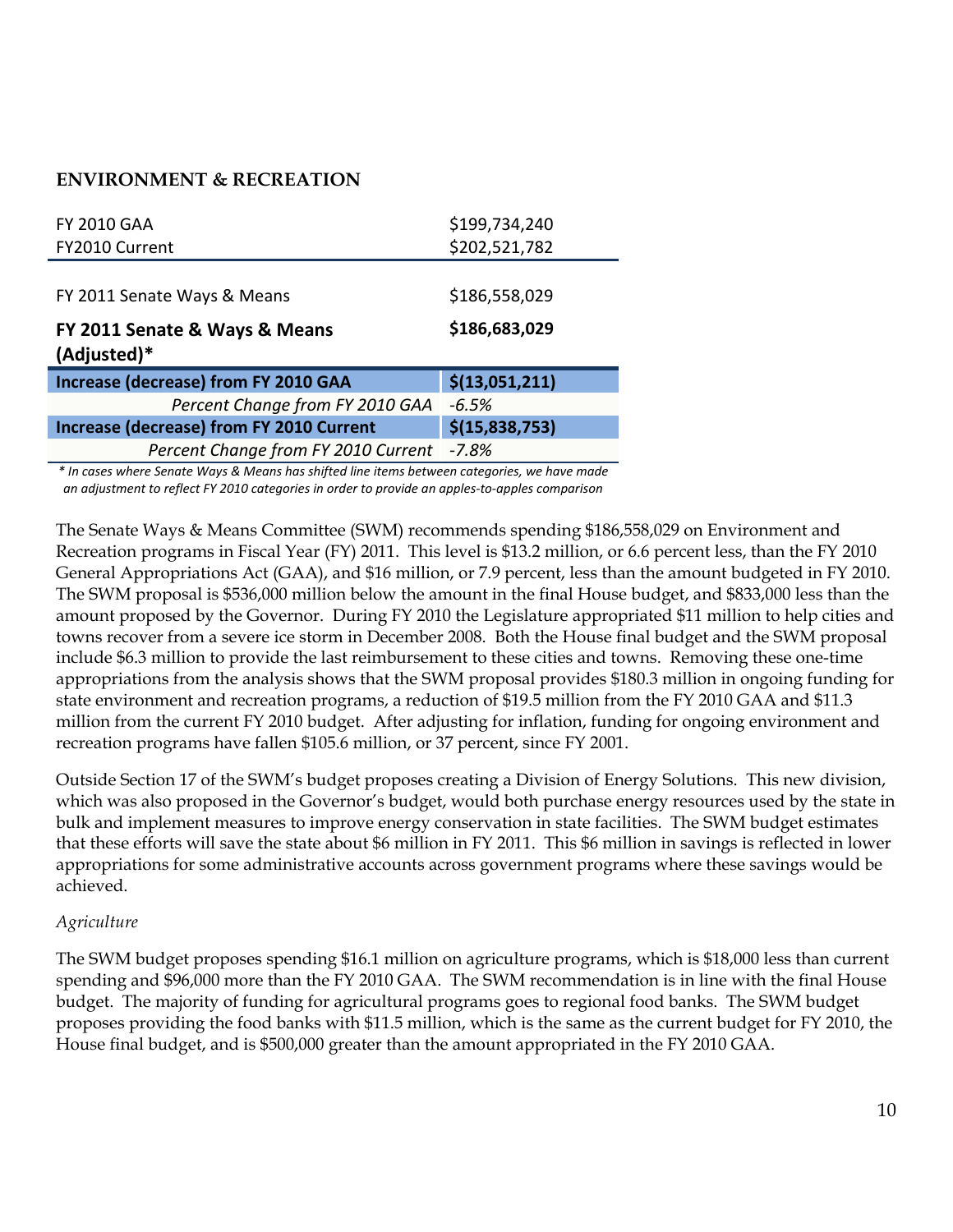### *Environmental Administration*

The SWM budget recommends providing \$15.6 million for administering environment and recreation programs overseen by the Executive Office of Energy and Environmental Affairs (EOEEA). This level is \$1.9 million less than the FY 2010 GAA, and \$856,000 less than the current budget after the Governor made 9C cuts.

The SWM budget proposes consolidating funding for recycling programs managed by EOEEA into the redemption centers account under the Department of Environmental Protection. (See below.)

### *Environmental Protection*

The SWM budget proposes spending \$58.5 million on environmental protection programs in FY 2011. This level is \$7.3 million less than the amount appropriated in FY 2010 and \$4.2 million less than the current budget after the Governor made 9C cuts.

As mentioned above, the SWM budget recommends merging recycling, redemption and solid waste management into a single account within the Department of Environmental Protection (DEP) and providing \$550,000 in funding. This level is \$239,000 less than the amount appropriated in FY 2010 and \$171,000 less than the current budget after the Governor made 9C cuts. In his budget the Governor also proposed consolidating these efforts into one program within EOEEA. The Governor provided this consolidated account with a significant increase in funding to \$5.3 million. In his budget the Governor proposed expanding the bottle bill to include water, coffee and other drinks and dedicating some of the revenue raised through that expansion to recycling efforts. The SWM budget, like the House proposal, has not proposed expanding the bottle bill.

In other environmental protection programs, SWM proposes a number of cuts from the FY 2010 current budget, including:

- \$1.5 million from the DEP administrative account, to \$26.5 million.
- \$1.5 million from the hazardous waste cleanup account, to \$13.9 million.
- \$426,000 from the brownfields site audit program, to \$1 million.

### *Fish & Game*

The SWM budget recommends providing \$17.5 million to fish and game programs in the state. This is \$294,000 less than the FY 2010 GAA and \$67,000 above the current budget for FY 2010. Like the House final budget and the Governor's proposal, the SWM recommends creating a new account for a saltwater sportfishing license. The Governor recommended providing \$50,000 to this account while both the House and SWM recommend \$102,000 in funding.

### *Parks& Recreation*

The SWM budget recommends spending \$78.9 million on parks and recreation programs in FY 2011. This is a \$3.8 million, or 4.6 percent, cut from the FY 2010 GAA, and an \$11 million, or 12.2 percent, cut from the current budget for these programs.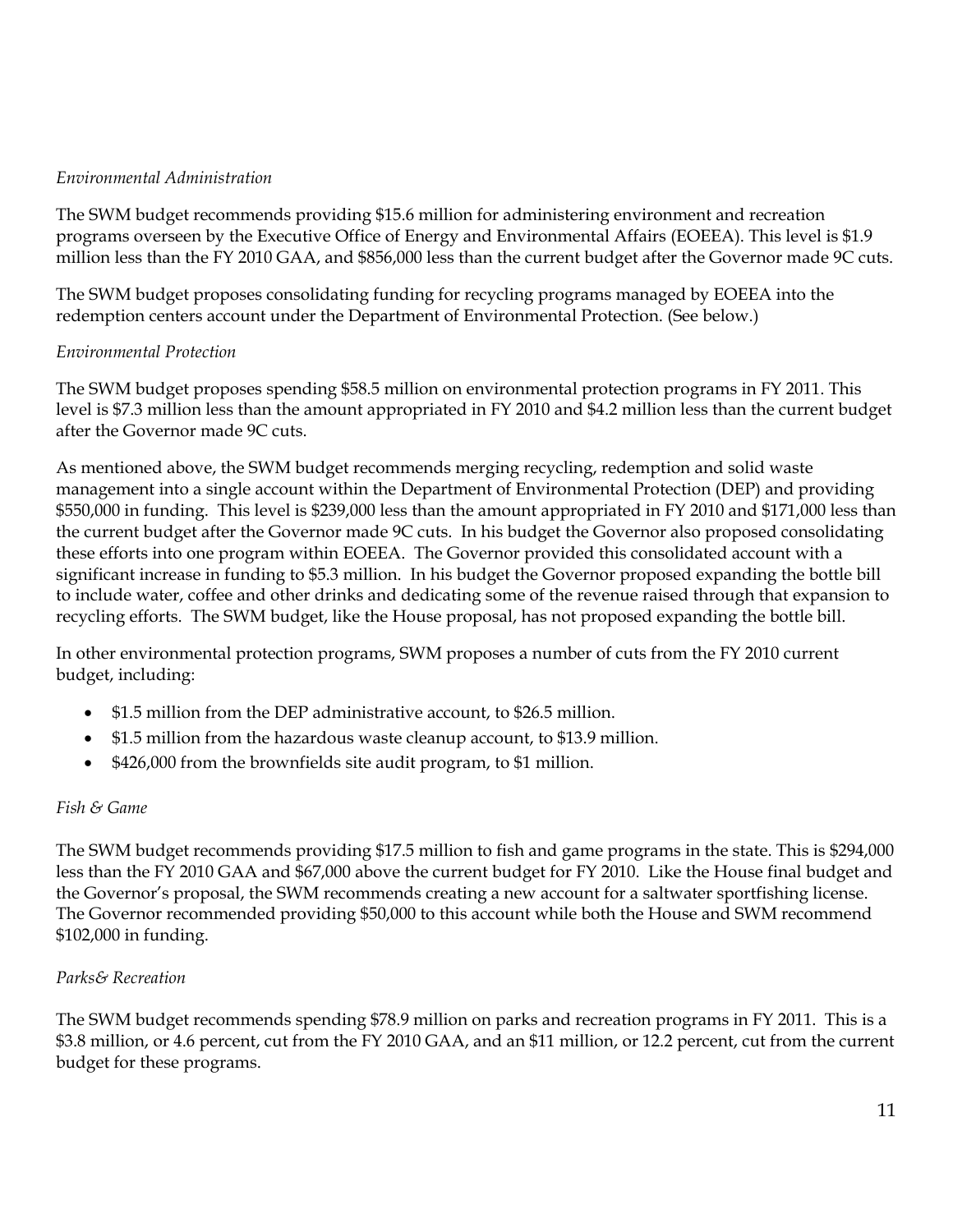As mentioned above, (see introduction to Environment & Recreation), the parks and recreation budget includes supplemental funding to cities and towns hit by an ice storm in late 2008. By taking out this one-time funding (\$11 million in FY 2010 and \$6.3 million proposed in the House and SWM budgets for FY 2011) and looking only at ongoing funding for parks and recreation programs, the SWM budget recommends spending \$72.6 million in FY 2011. This is \$10.1 million less than the FY 2010 GAA and \$6.3 million less than current budget. Since FY 2001, ongoing funding for parks and recreation has fallen by \$56.7 million in inflationadjusted dollars, or 43.8 percent.

Cuts in the SWM proposed budget for parks and recreation include:

- \$548,000 from the account that funds beaches, pools and seasonal employees for parks and recreation for a total of \$12.4 million.
- \$3 million from the account that funds state parks for a total of \$41.9 million.
- \$2.6 million from snow and ice removal from state parkways to \$3.1 million.

In recognition of the extensive flooding after the spring storms earlier this year, the SWM budget does increase funding slightly for two programs:

 The Office of Dam Safety increased to \$289,000. This amount is \$139,000 less than the FY 2010 GAA but is \$287,000 more than the current budget after the Governor made 9C cuts.

Stormwater management increased to \$391,000, which is \$250,000 over the current budget. This level, however, is \$340,000 less than the amount appropriated in the FY 2010 GAA.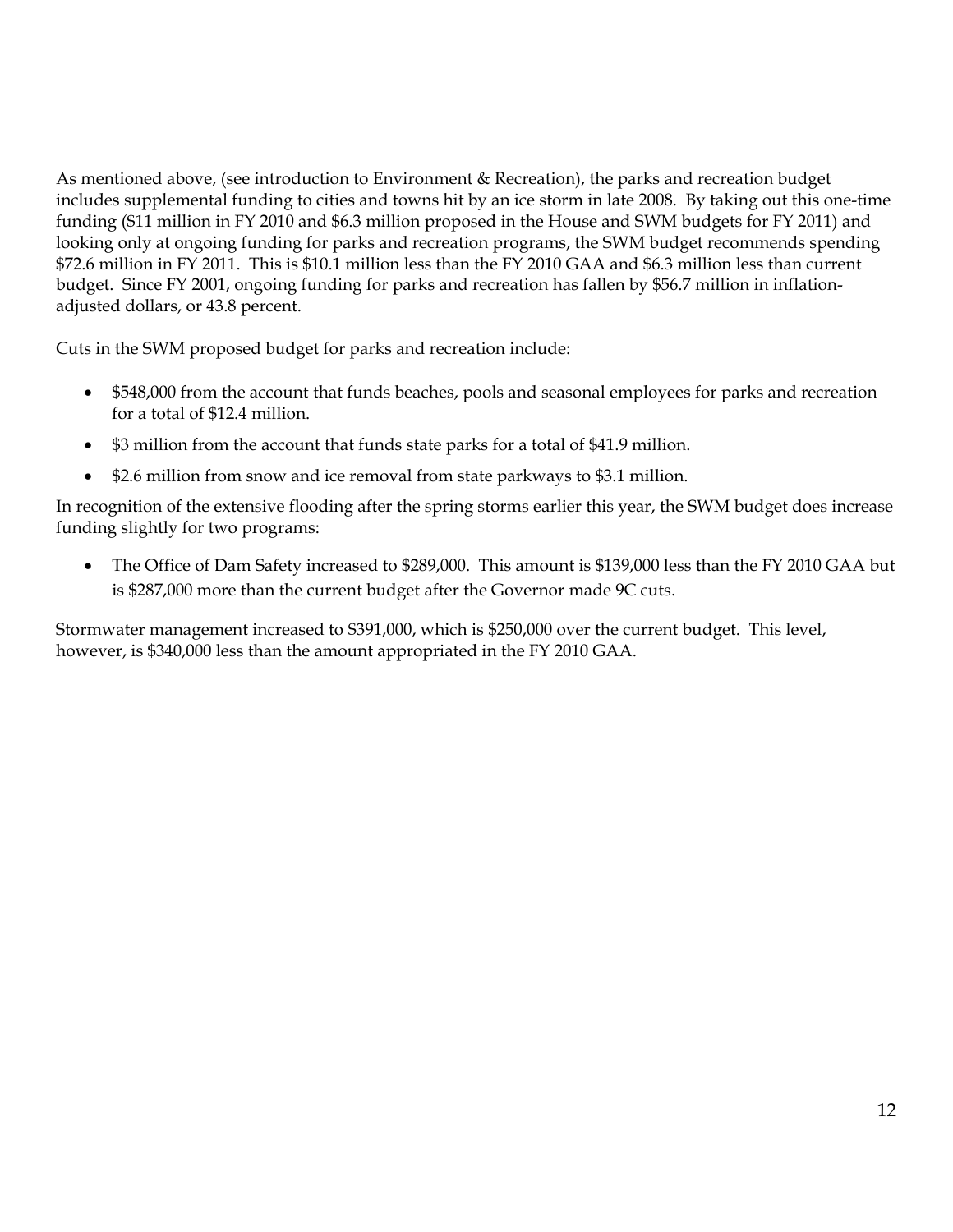# **HEALTH CARE**

| <b>FY 2010 GAA</b>                              | \$12,658,724,991 |
|-------------------------------------------------|------------------|
| FY2010 Current                                  | \$12,978,429,393 |
|                                                 |                  |
| FY 2011 Senate Ways & Means                     | \$14,072,159,996 |
| FY 2011 Senate & Ways & Means                   | \$13,748,443,185 |
| (Adjusted)*                                     |                  |
| <b>Increase (decrease) from FY 2010 GAA</b>     | \$1,089,718,194  |
| Percent Change from FY 2010 GAA                 | 8.6%             |
| <b>Increase (decrease) from FY 2010 Current</b> | \$770,013,792    |

*\* In cases where Senate Ways & Means has shifted line items between categories, we have made an adjustment to reflect FY 2010 categories in order to provide an apples‐to‐apples comparison*

The Senate Ways & Means (SWM) budget proposal includes \$13.75 billion for health care. This total includes funding for MassHealth (Medicaid) and health reform, mental health, public health and state employee health benefits. This total is 9 percent above funding in the FY 2010 General Appropriation Act (GAA), and a 6 percent increase over the current health care budget in FY 2010. The increases compared to FY 2010 current budget totals are in the costs of the health insurance programs – MassHealth and health reform costs, and in the costs of state employee health benefits – whereas the Senate Ways & Means budget proposals for public health and mental health care are reductions from FY 2010 totals.

### *MASS HEALTH (MEDICAID) & HEALTH REFORM*

The Senate Ways & Means budget includes \$11.24 billion for MassHealth (Medicaid) and health reform (see table). Funding for MassHealth and health reform encompasses a number of health programs, the largest of which is MassHealth, the state's Medicaid program. The Senate Ways & Means proposal is 6 percent higher than the FY 2010 current budget.

The Senate Ways & Means budget proposal includes \$9.73 billion for MassHealth programs, and \$173 million for administration. (Administration includes the operations of the Executive Office of Health and Human Services, as well as the information technology costs for the health and human services agencies.) Although this is slightly less than proposed in the final House budget, it represents an increase of 6 percent in program costs over the current FY 2010 amount. The state's Medicaid program provides health insurance to more than 1.2 million low-income or disabled children and adults, and is the single-largest payer of elder long-term care costs. Like in the Governor's and House budget proposal, SWM assumes that MassHealth enrollment may grow by approximately 3 percent during FY 2011. Even though the percentage of people in Massachusetts without health insurance is very low (Massachusetts still has the highest rate of health insurance coverage in the nation at approximately 97 percent), MassHealth enrollment has been growing during the current recession. When people are out of work and lose employer-based health insurance, they look to the publicly funded health insurance programs such as MassHealth and Commonwealth Care (see below).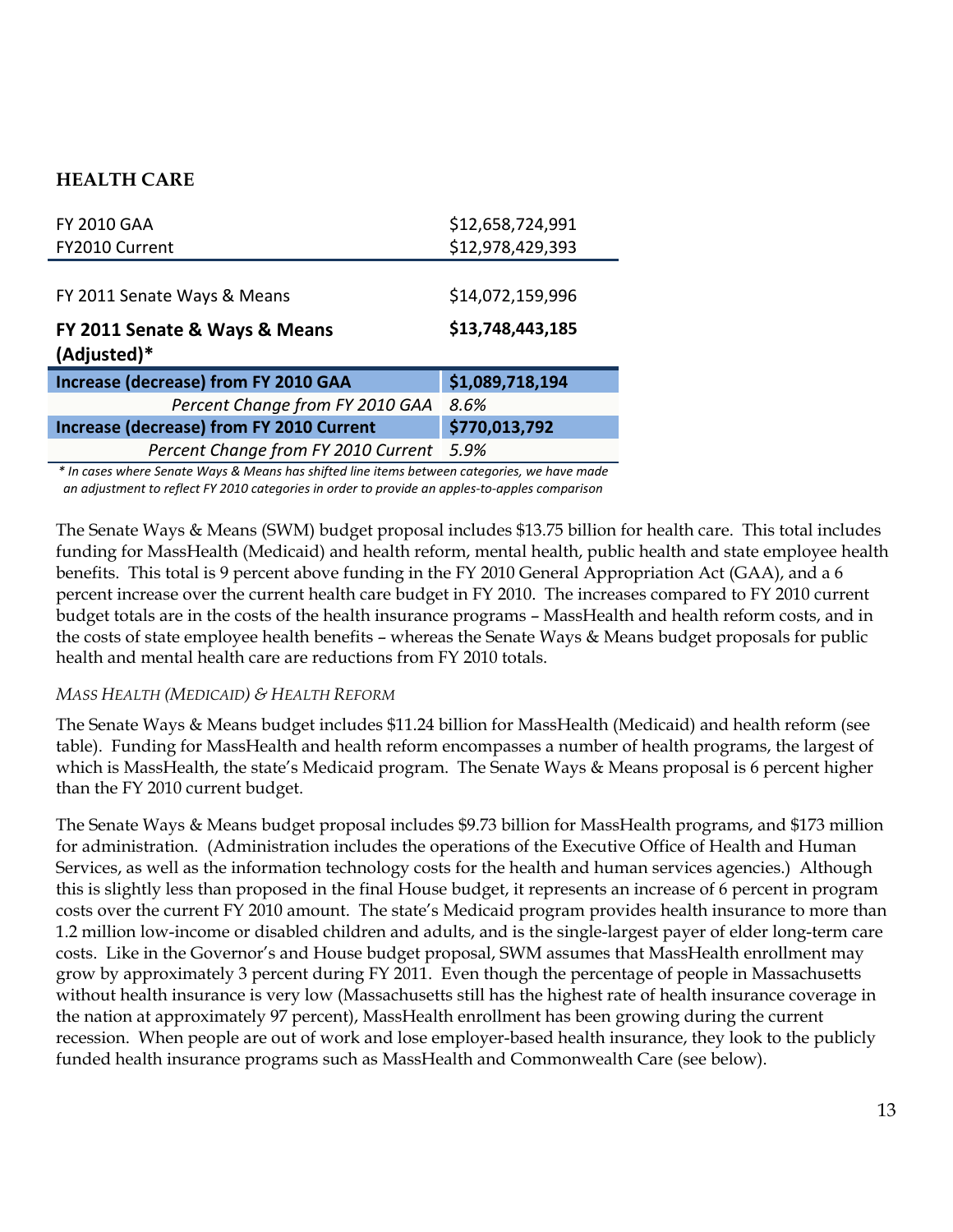One of the biggest increases in MassHealth funding compared to FY 2010 is in funding for the Children's Behavioral Health Initiative, which provides children's mental health services as mandated by what is known as the *Rosie D.* settlement. The Children's Behavioral Health Initiative provides universal mental health screenings for children and adolescents, and then provides services for persons identified with "serious emotional disturbance." In FY 2010, as this program was just getting started, funding totaled \$65.7 million. For FY 2011, the program will move towards full implementation, and like the House, SWM proposes \$86.7 million, which is \$21.1 million more than the total in the FY 2010 current budget, but \$20 million less than the amount proposed by the Governor. There is language in the SWM budget proposal to ensure that the program continues to expand towards full implementation.

The SWM budget also follows both the Governor and House proposals to restrict adult dental coverage. MassHealth has already informed members that starting on July 1, 2010 (FY 2011), adult dental services will no longer cover fillings, dentures, and other restorative services. There will be coverage only for emergency and preventative services. Adults who are clients of the Department of Developmental Services, however, would continue to be eligible for full dental coverage. Although SWM anticipates that this will "save" more than \$56 million, this estimate does not account for additional dental costs associated with forgone dental coverage. Moreover, this \$56 million is not actually the amount that the Commonwealth will net back to the General Fund. With \$56 million in reduced program costs for adult dental care, Massachusetts will spend \$21.6 million less in state funds, but the state will also receive \$34.7 million less in federal Medicaid reimbursement (see discussion of Medicaid reimbursement below.)

There is language in the SWM budget proposal for two new initiatives to better coordinate care for MassHealth members with certain chronic health care conditions. SWM proposes creating a chronic disease management program for MassHealth members enrolled in the primary care clinician program. The intent of this program is to better manage the care of certain chronic health conditions, and thereby using resources more efficiently. The SWM budget anticipates that this program could save MassHealth as much as \$10 million (gross savings, not including lost federal reimbursement.) Language in the budget also includes the creation of a pilot program for children enrolled in the MassHealth program who are at high risk for asthma. This program, in conjunction with the Asthma Initiative at the Children's Hospital in Boston, would provide "global" health care payments to allow for treatment and prevention of asthma. Notably, this program would pay for environmental mitigation of asthma triggers, as well as the direct treatment of patients.

The Commonwealth Care insurance program provides health insurance to approximately 150,000 people with incomes under 300 percent of the federal poverty line who do not have access to employer-sponsored health insurance, and who do not qualify for MassHealth. The Senate Ways and Means budget proposal does not recommend changing program eligibility or increasing premiums, but does recommend transferring slightly less than did the Governor or the House into the Commonwealth Care Trust Fund to pay for the program. The SWM budget recommends transferring \$788.3 million, compared to the \$796.9 million recommended by the Governor and the House. These funds, along with existing funds remaining in that Trust, and the designated \$105 million in revenue from a cigarette excise tax, fund the Commonwealth Care program and the state's Health Care Safety Net. The Governor and House assumed that their proposed funding would be sufficient to cover approximately 170,000 eligible adults; presumably, the SWM budget proposal is also sufficient to provide health care coverage to these individuals.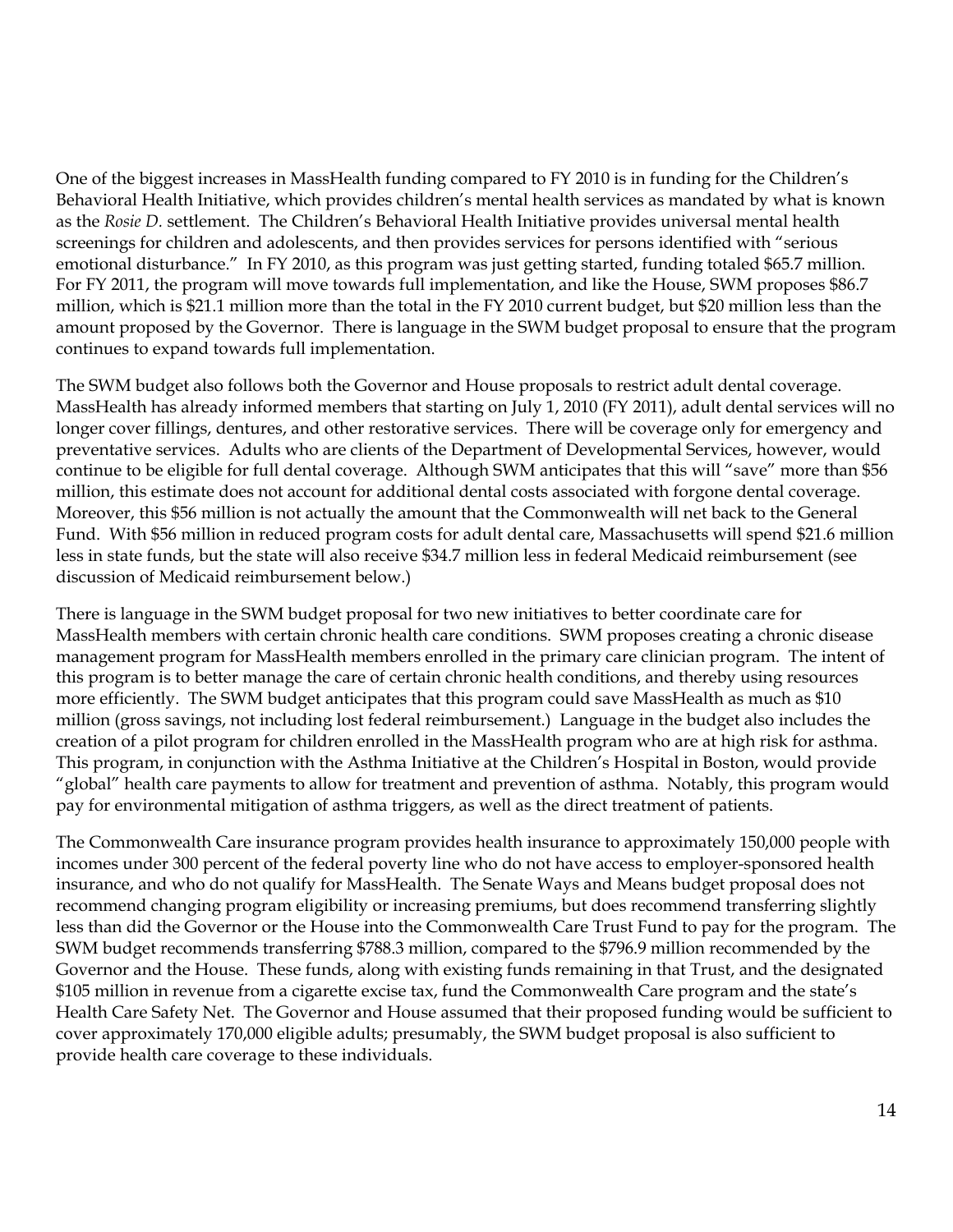In FY 2010, the Commonwealth created the "Commonwealth Care Bridge" program, to provide health insurance to legal immigrants who have resided in the United States for less than five years and who – due to program changes – are no longer eligible for MassHealth. The Governor's FY 2011 budget had proposed \$75 million for this program, but SWM – like the House – recommends only \$60 million. There currently approximately 24,000 people in this program, but new enrollment has been restricted, and there may be as many as 13,000 individuals who could be eligible but have been restricted from enrolling. Materials accompanying the SWM budget proposals suggest that \$60 million for this program should allow for some new enrollment.

Other highlights include:

- The Commonwealth will need to remit to the federal government \$70.4 million less than in FY 2010 for what is known as the Medicare "Clawback." Thanks to the enhanced federal reimbursement for Medicaid costs associated with the federal Recovery Act, the state's obligation for this cost is lower than originally estimated.
- \$31.5 million for the Prescription Advantage program, which provides "wrap-around" prescription coverage for elders not covered by Medicare Part D. This total is \$2.8 million less than the FY 2010 current budget total. There is language in the SWM budget specifying that any cost savings that would come to the program because of national health reform would benefit the program, rather than be returned to the General Fund.
- \$21 million for the Division of Health Care Finance and Policy, including funding for the Health Care Quality and Cost Council.
- Language ensuring that the personal needs allowance for low-income elders in nursing homes would remain at \$72.80, but no provision of a nursing home pre-admission counseling program.

The SWM budget anticipates that a variety of initiatives (including the adult dental coverage reduction and the disease management program discussed above, as well as close to \$174 million in reduced provider rates), could save more than \$270 million, thereby reducing the cost of the MassHealth program to the Commonwealth by approximately \$100 million.

It is also important to keep in mind that the MassHealth program in particular – and other health care programs that are eligible for Medicaid reimbursement – have significant impacts on revenues supporting the Commonwealth's budget. The Commonwealth receives reimbursement from the federal government for a portion of spending on Medicaid, typically 50 percent. Because of the American Recovery and Reinvestment Act (ARRA, the Recovery Act), for the first half of FY 2011, Massachusetts will receive an enhanced federal Medicaid reimbursement rate. Accordingly, for every dollar spent on Medicaid services during the first half of FY 2011, the Commonwealth will receive on average 62 cents in federal revenues. It is likely that Congress will approve legislation to continue this enhanced reimbursement rate through the remainder of FY 2011. It is important to understand, therefore, that if the Commonwealth cuts \$100 from a MassHealth program, the state treasury only "nets" \$38 in actual savings from that \$100 worth of programmatic cuts.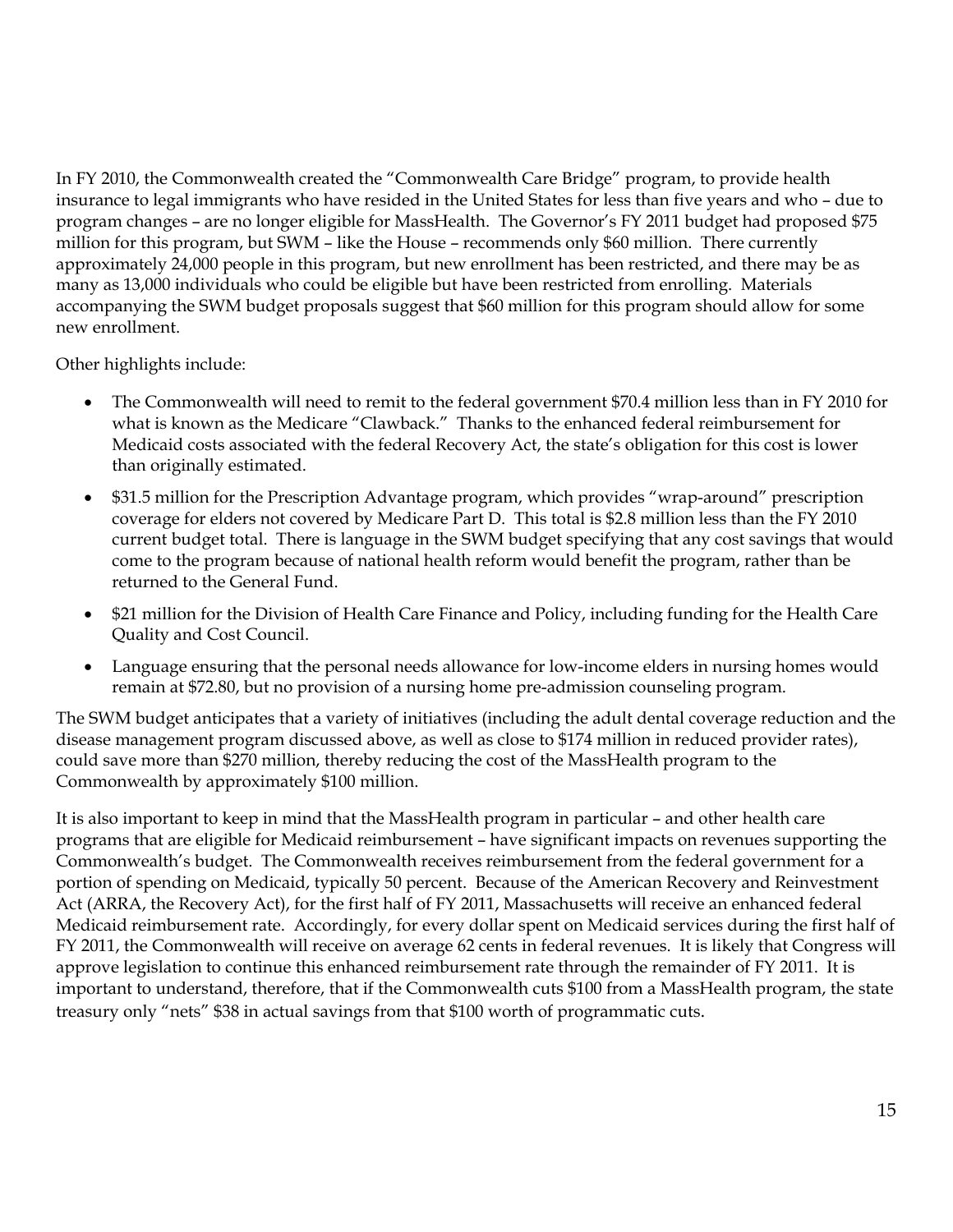| <b>MassHealth (Medicaid) and Health Reform</b> |                |                |                |         |                |
|------------------------------------------------|----------------|----------------|----------------|---------|----------------|
| (in Millions of Dollars)                       |                |                |                |         |                |
|                                                | <b>FY 2010</b> | <b>FY 2010</b> | <b>FY 2011</b> | FY 2011 | <b>FY 2011</b> |
|                                                | <b>GAA</b>     | Current        | Governor       | House   | <b>SWM</b>     |
| <b>MassHealth (Medicaid)</b>                   |                |                |                |         |                |
| MassHealth                                     | 8,923          | 9,190          | 9,788          | 9,758   | 9,731          |
| MassHealth administration                      | 184            | 178            | 183            | 178     | 173            |
| Sub-Total                                      | 9,107          | 9,368          | 9,971          | 9,936   | 9,905          |
| <b>Health Reform and Health Safety Net</b>     |                |                |                |         |                |
| <b>Pharmacy Program</b>                        | 40             | 34             | 32             | 32      | 32             |
| Health Care Finance & Other Initiatives        | 20             | 20             | 19             | 23      | 23             |
| <b>Commonwealth Care Trust</b>                 | 592            | 632            | 797            | 797     | 788            |
| Commonwealth Care Trust (pre-budget)           | 105            | 105            | 120            | 105     | 105            |
| Medical Assistance Trust                       | 399            | 399            | 393            | 393     | 393            |
| <b>Medical Security Trust</b>                  | 0              | 30             | 0              | 0       | 0              |
| Sub-Total                                      | 1,156          | 1,220          | 1,360          | 1,349   | 1,340          |
| <b>Total</b>                                   | 10,263         | 10,588         | 11,331         | 11,285  | 11.245         |
|                                                |                |                |                |         |                |

# *MENTAL HEALTH*

Senate Ways & Means includes a total of \$631.7 million for mental health services. This is just under FY 2010 current funding totals, and is \$10.2 million more than in the House budget. The SWM budget brings mental health funding in some areas close to what is estimated would be necessary to continue funding services at the FY 2010 level, taking into account that over the course of FY 2010, \$10.3 million has been cut from mental health services. The FY 2011 SWM budget – like the House budget – redirects funding to reflect the continuation of a philosophical shift: less funding for facility-based care, and more funding for community services. Specifically:

- Adult mental health services receive a total of \$388.2 million. This total is \$22.2 million more than in the FY 2010 current budget, a 6 percent increase, and is the same as the House budget proposal and the Governor's proposal, and is approximately \$1 million less than what is estimated to maintain current services.
- Children's mental health services are funded at the same level as in FY 2010 (not adjusting for inflation), receiving \$72.2 million in the SWM proposal. This is the same as in the proposals from the Governor and the House. Unlike the House, the SWM budget proposal includes references to funding the Child Psychiatry Access Project and funding juvenile court clinics, but there are no specifically earmarked funds for either of these services.
- Mental health facilities receive \$143.9 million. This is \$9.9 million more than in both the Governor's budget proposal and in the House budget proposal, but is still a 14 percent cut from current FY 2010 funding. The SWM proposal does not include language added by the House that would have directed the Department of Mental Health to hold public hearings prior to closure of a psychiatric facility. There is language that was in the House budget proposal that states that individuals may be moved out of psychiatric facilities and into the community, but only if the residents can be guaranteed an equal or better level of care. The Governor's budget proposal did not include this language.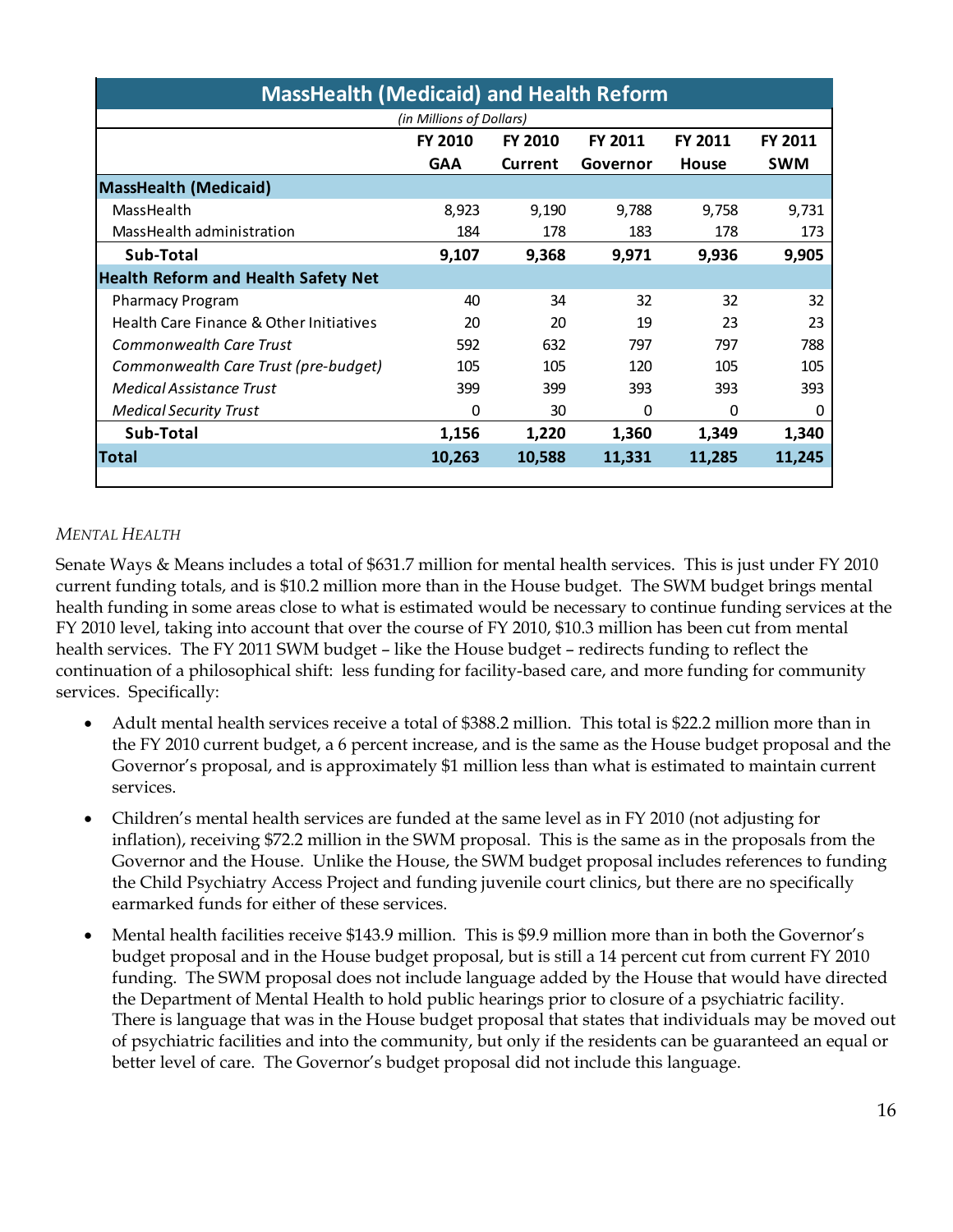It is important to note that a significant portion of the Commonwealth's mental health services for children are funded through the MassHealth program in what is known as the Children's Behavioral Health Initiative (often referred to as the *Rosie D.* program.) This relatively new program mandates universal pediatric screening for mental health disorders and treatment for children with "serious emotional disturbance," and will continue to expand towards full implementation in FY 2011. Funding for this program is included in the "MassHealth (Medicaid) and Health Reform" section of this *Budget Monitor*.

# *PUBLIC HEALTH*

The Senate Ways & Means budget includes \$501.5 million for public health services, a \$4.5 million reduction from the FY 2010 GAA, and a \$5 million reduction from the FY 2010 current budget. The Senate Ways & Means budget proposal includes \$160.8 million for public health hospital services, and \$340.8 million for community and other services. The SWM budget proposal directs slightly more funding into the public health hospitals than either the Governor's or House proposals. Because the FY 2011 budgets propose shifting a homelessness assistance program from the Lemuel Shattuck public health hospital into a homelessness services program within the Department of Housing and Community Development, to allow for better yearto-year comparisons, this *Budget Monitor* adjusts the public health totals by adding the funding (\$1 million in the SWM budget) for this program back into the public health hospital account.

Highlights of the Senate Ways & Means public health budget include:

- \$35.6 million for AIDS/HIV prevention and treatment. This is approximately \$1.2 million less than in the FY 2010 current budget.
- \$27 million for early intervention. This is 9 percent less than in the FY 2010 current budget.
- \$4.7 million for family health services, level funding with FY 2010.
- \$51.1 million for immunizations, a \$1 million reduction from FY 2010 budget totals, and the SWM budget does not include funding for the administration of the rotavirus vaccine. The SWM budget also includes language in Section 41 that would create a statewide immunization registry
- \$11.7 million for school health services. This total does not restore cuts that had been made mid-year in FY 2010.
- \$9.4 million for sexual assault and domestic violence prevention services, close to \$1 million more than in the current FY 2010 current budget. Although not included in this total, there is also \$21.3 million in the Senate Ways & Means budget for support services for people at risk of domestic violence within the Department of Children and Families.
- \$86.8 million for substance abuse services, \$2.6 million more than in FY 2010.
- \$4.5 million for smoking prevention, level with FY 2010, but a 14 percent cut from the Governor's recommendation and what would be necessary to continue funding services at the level provided in FY 2010.
- \$2.1 million for teen pregnancy prevention, a 19 percent reduction from FY 2010 current totals.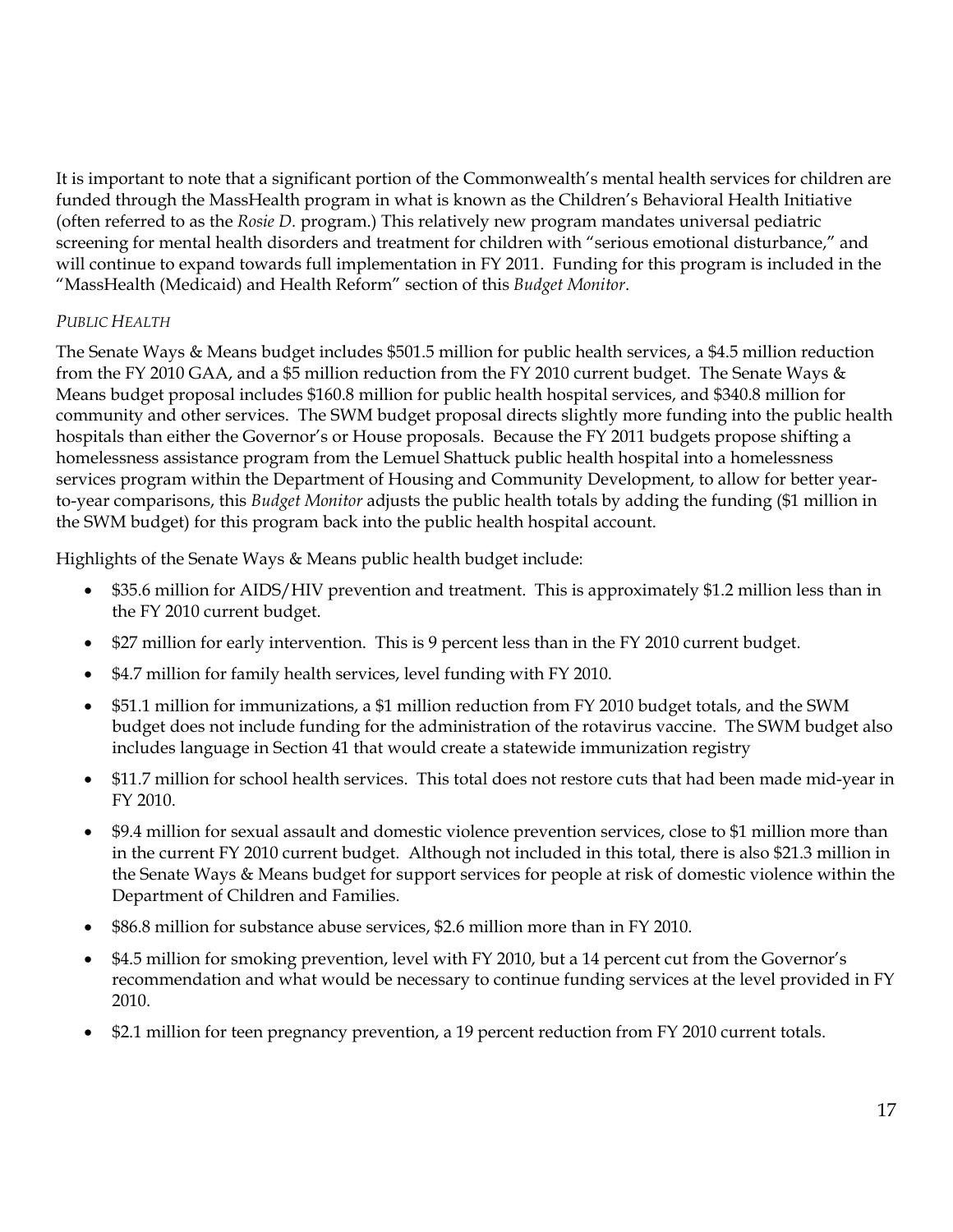- \$2.9 million for a variety of youth violence prevention programs. This is \$633,000 less in total funding than in FY 2010. In FY 2010, the "Youth-at-Risk" grants received \$1.5 million within the Executive Office of Health and Human Services, and SWM funds them at \$1.4 million but moves these grants to the Department of Public Health. SWM also recommends \$1.5 million for other violence prevention grants, for which the House recommended \$3 million.
- SWM proposes funding for the academic detailing program to promote cost-effective use of prescription medications (\$93,000) and a primary care loan forgiveness program (\$157,000). The loan forgiveness program received \$250,000 in FY 2010, and academic detailing last received funding in FY 2009 (\$250,000).

The Senate Ways & Means budget does not follow the Governor's recommendations for significant reorganizations within public health, so it is difficult to make direct comparisons between the SWM budget proposal and the Governor's budget proposal. Adjusting for the Governor's proposed consolidations, the most significant differences between the Senate Ways & Means budget recommendations and the Governor's recommendations are that SWM proposes 8 percent more than the Governor for addiction control services, 2 percent more for health promotion, violence prevention and workforce expansion, and 3 percent more for health care safety and quality programs.

The Senate Ways & Means budget creates a new fund – the Substance Abuse Prevention and Treatment Fund – by dedicating existing sales tax revenues from the sale of alcoholic beverages. This fund would then be the source of funding for substance abuse programming. The SEM budget does not, however, follow the Governor's recommendation to eliminate the sales tax exemptions on cigars or smokeless tobacco, or on sales of sodas and candy.

Like the House, the Senate Ways & Means proposal includes the creation of a pilot public health program for children with asthma, in conjunction with the community Asthma Initiative at Children's Hospital in Boston (see discussion in MassHealth (Medicaid) and Health Reform above).

### *STATE EMPLOYEE HEALTH INSURANCE*

The Senate Ways & Means budget proposal (like the Governor and House proposals) reorganizes the budget for certain employee health insurance costs, so it is not possible to make accurate year-to-year comparisons of state employee health insurance costs without making several adjustments. With these adjustments (see discussion below), the Senate Ways & Means budget proposes \$1.37 billion for state employee health insurance. This total includes funding for the Group Insurance Commission (GIC), as well as additional state funding for employee health benefits. The total also includes funding transferred from the General Fund to a special State Retiree Benefits Trust designated to fund health care costs for retirees. The FY 2011 Senate Ways & Means budget proposal also incorporates costs that had in prior years been paid for elsewhere. For example, the Senate Ways & Means budget transfers to the GIC \$36.6 million from the county sheriffs' offices to pay for the health insurance costs of their staff. In FY 2010, these costs had been incorporated into the county sheriff appropriations. Similarly, the Senate Ways & Means budget transfers \$24.1 million from the MBTA to cover the costs of health insurance for MBTA employees, and \$7.6 million from the Massachusetts Turnpike Authority to cover the costs of health insurance for their employees – costs which in prior years had not been included in budgeted appropriations at all, as they were directly covered by these transportation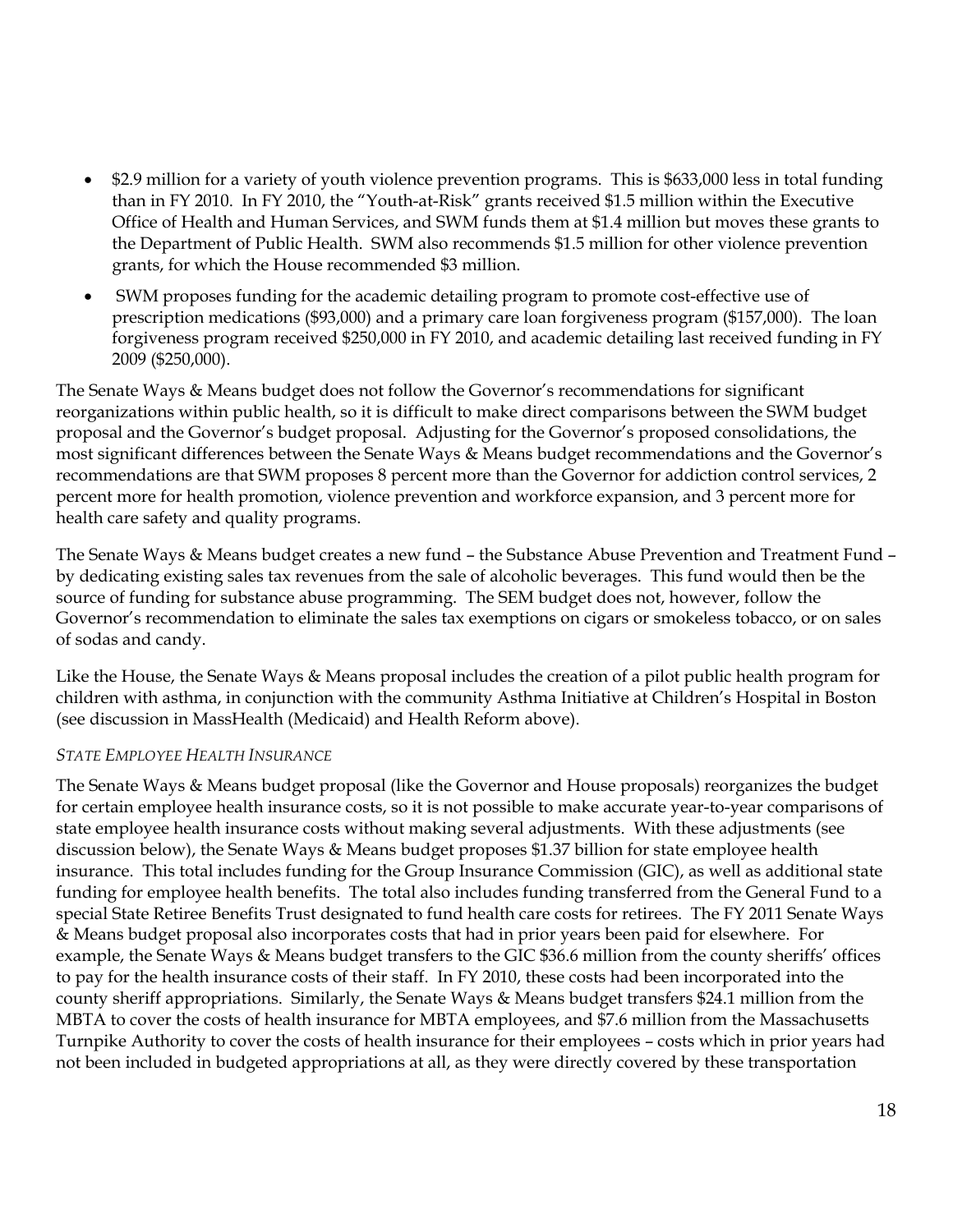authorities. In order to allow for accurate year-to-year comparisons, the Senate Ways & Means (Adjusted) totals in this *Budget Monitor* subtract these FY 2011 health care costs from the state employee health insurance totals (see Appendix A, "What are the 'adjustments' made to the House Ways & Means budget proposals?" at the end of this *Monitor*.)

The total state employee health insurance costs are a function of the number of anticipated employees, and expected health care cost growth. The Senate Ways & Means budget does not propose any changes in the structure of state employee contributions to health insurance premiums, with the exception of following the Governor's proposal to provide a slightly more generous retirement health care premium for employees who retired between August 7, 2009 and October 1, 2009.

It is also important to note that this state employee health insurance total also adjusts for the fact that more municipalities are opting to participate in the state's Group Insurance Commission health care plans. These increased costs in the Group Insurance Commission do not actually increase the state's health insurance costs, because they are reimbursed by the participating municipalities. The FY 2010 budget includes approximately \$203.7 million in fully-reimbursed municipal health care costs, and the FY 2011 budget includes approximately \$256.4 million in reimbursed municipal health care costs. In order to avoid an artificial distortion in the budget for state employee health insurance due to the increasing number of municipalities participating in the state's Group Insurance program, the totals in this *Budget Monitor* remove the full amount of these municipal health care costs.

After all of these adjustments, the Senate Ways & Means state employee health insurance totals are 10 percent above the current FY 2010 total. This is slightly more than the House proposed total.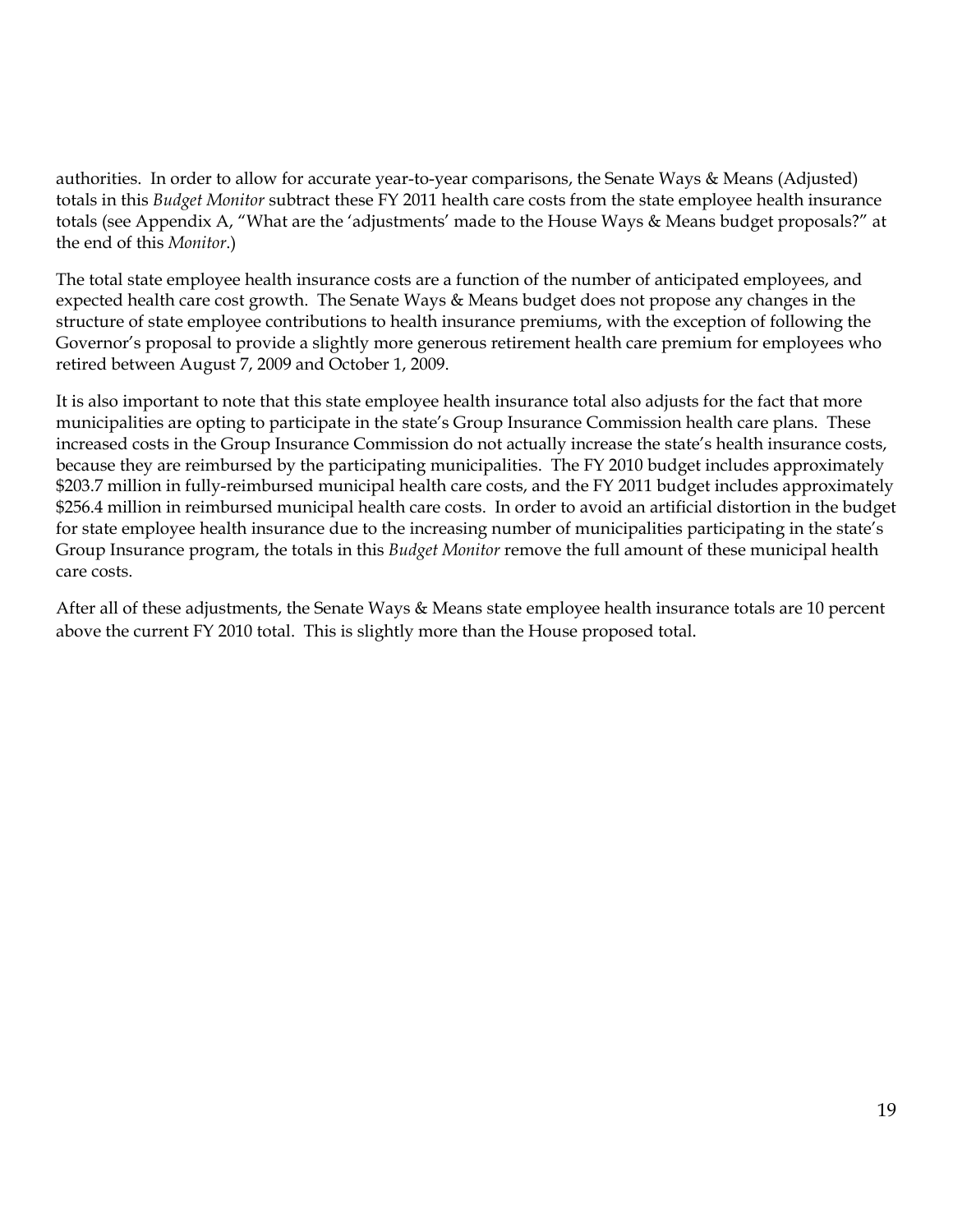# **HUMAN SERVICES**

| <b>FY 2010 GAA</b>                                         | \$3,361,492,631  |
|------------------------------------------------------------|------------------|
| FY2010 Current                                             | \$3,329,181,995  |
|                                                            |                  |
| FY 2011 Senate Ways & Means                                | \$3,349,206,792  |
| FY 2011 Senate & Ways & Means                              | \$3,349,206,792  |
|                                                            |                  |
| (Adjusted)*<br><b>Increase (decrease) from FY 2010 GAA</b> | \$(12, 285, 839) |
| Percent Change from FY 2010 GAA                            | $-0.4%$          |
| <b>Increase (decrease) from FY 2010 Current</b>            | \$20,024,797     |

*\* In cases where Senate Ways & Means has shifted line items between categories, we have made an adjustment to reflect FY 2010 categories in order to provide an apples‐to‐apples comparison*

The Fiscal Year 2011 Senate Ways & Means budget proposal includes \$3.35 billion in funding for Human Services. This recommendation is \$20 million above current FY 2010 budget levels. Compared to other FY 2011 budget proposals, the Senate Ways & Means recommendation for Human Services is \$27.5 million above the final House proposal and \$2.1 million above the Governor's proposal.

Although the FY 2011 Senate Ways & Means budget proposal offers more funding overall for Human Services than the final House and Governor's proposals, funding recommendations, for the most part, still fall short of the amount needed to maintain FY 2010 service levels, particularly for services to the disabled. Additionally, the Senate Ways & Means proposal recommends a reduction in funding for the Department of Children and Families (DCF) and the programs it administers compared to current FY 2010 budget levels, a funding level most likely insufficient for maintaining current FY 2010 service levels.

In this analysis "Human Services" include services for children and families, transitional assistance for lowincome families, services to the adults with developmental disabilities, and other Human Services detailed below. For information about Mental Health services, please see the Health Care portion of this *Budget Monitor*.

# *CHILDREN & FAMILIES*

The FY 2011 Senate Ways & Means proposal provides \$764.8 million in overall funding for the Department of Children and Families (DCF), \$7.8 million below current FY 2010 budget levels and \$18.9 million below the FY 2010 GAA. Although the Senate Ways & Means proposal for DCF falls below current budget levels, it is \$20.1 million above the FY 2011 final House budget proposal and \$4.9 million above the FY 2011 Governor's budget proposal. In all, each proposal thus far falls below the funding levels needed to maintain services for children and families in FY 2011.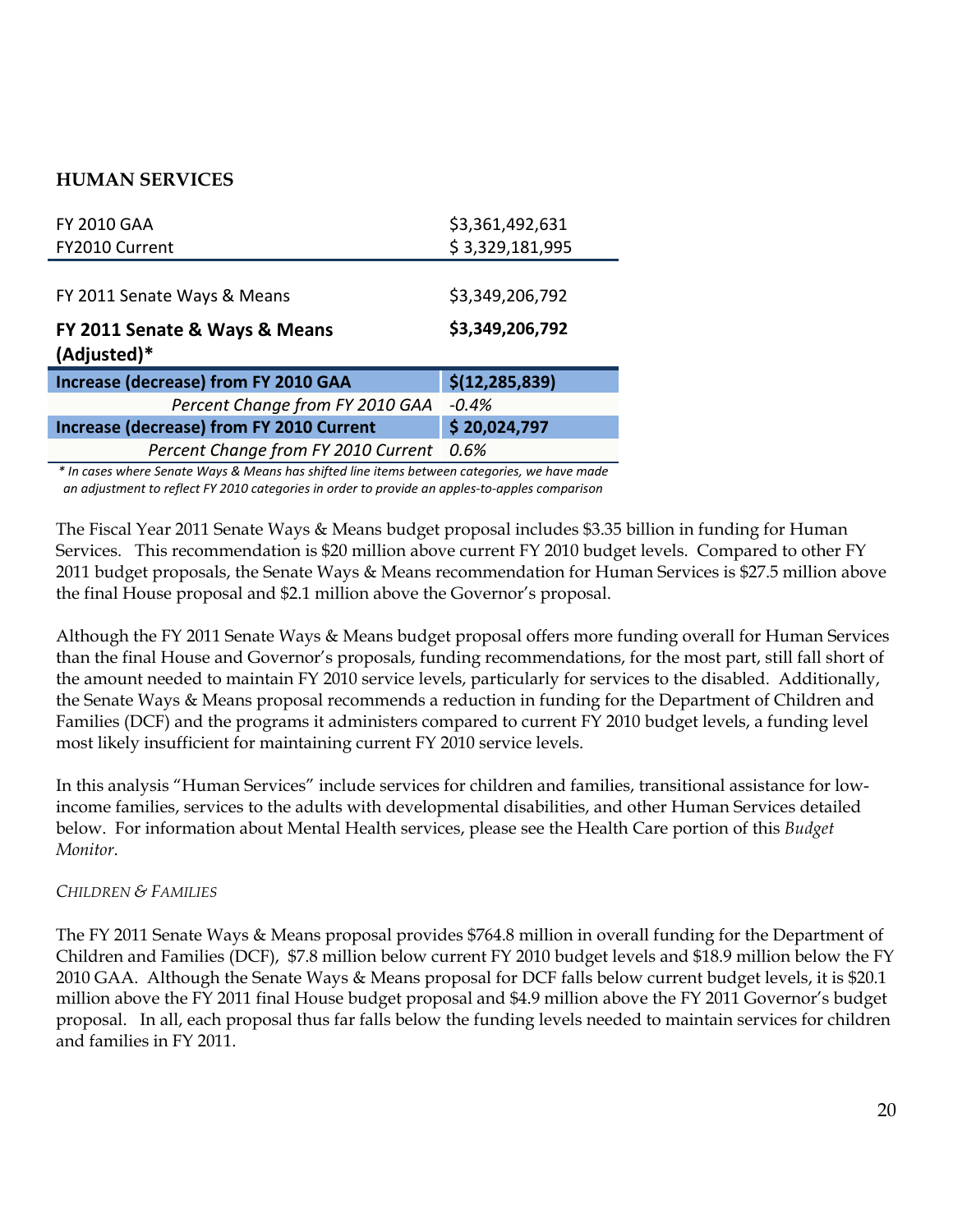More specifically, the Senate Ways & Means budget provides:

- \$205.4 million for Group Care Services, approximately \$14 million below current FY 2010 budget levels.
- \$10.9 million for regional lead agency administration, \$3.9 million above current FY 2010 budget levels. The FY 2011 final House budget eliminated this line item.
- \$295.3 million for the Services for Children and Families account, which funds family stabilization, unification, permanency, guardianship and foster care. This recommendation is \$1.8 million above current FY 2010 budget levels. The Senate Ways & Means proposal does not adopt the House's recommendation to separate Family Support and Stabilization services from the larger Service for Children and Families account and create a distinct account. Altogether, the Senate Ways & Means proposal is \$2.3 million above the House's proposal for the same services.

In addition, an Outside Section of the Senate Ways & Means budget proposal amends the law governing DCF's responsibilities to children in and aging out of foster care. This proposal would allow certain youths aging out of foster care to access DCF services and/or receive transition planning up until age 22 and require the Juvenile Court to ensure that transition planning is met for youths under their jurisdiction.

The Senate Ways & Means budget proposal, like the final House budget proposal, does not adopt the Governor's recommendations to consolidate the following:

- Group care for children in the state's custody, juvenile offender placement and sexual abuse intervention network, into the broader Services for Children and Families line item.
- Social worker case management, DCF regional administration and foster care review into the central DCF administration line item.

# *DEVELOPMENTAL SERVICES*

The FY 2011 Senate Ways & Means budget proposal provides \$1.26 billion in funding for the Department of Developmental Services (DDS), \$9.4 million above current FY 2010 budget levels. Despite offering funding recommendations which are slightly above current FY 2010 budget levels, the Senate Ways & Means proposal for DDS funding remains below the funding level required to maintain services in the next fiscal year. Compared to other FY 2011 budget proposals, the Senate Ways & Means recommendation is \$4.8 million above the FY 2011 House budget proposal but \$6.5 million below the FY 2011 Governor's proposal.

Some specific aspects of the Senate Ways & Means budget proposal include:

- A total of \$866.3 million for community-based and state-operated residential supports, \$28.9 million, or 5 percent, above current FY 2010 budget levels.
- \$150.2 million in funding for state institutional care, \$11.4 million, or 7 percent, below current FY 2010 budget levels.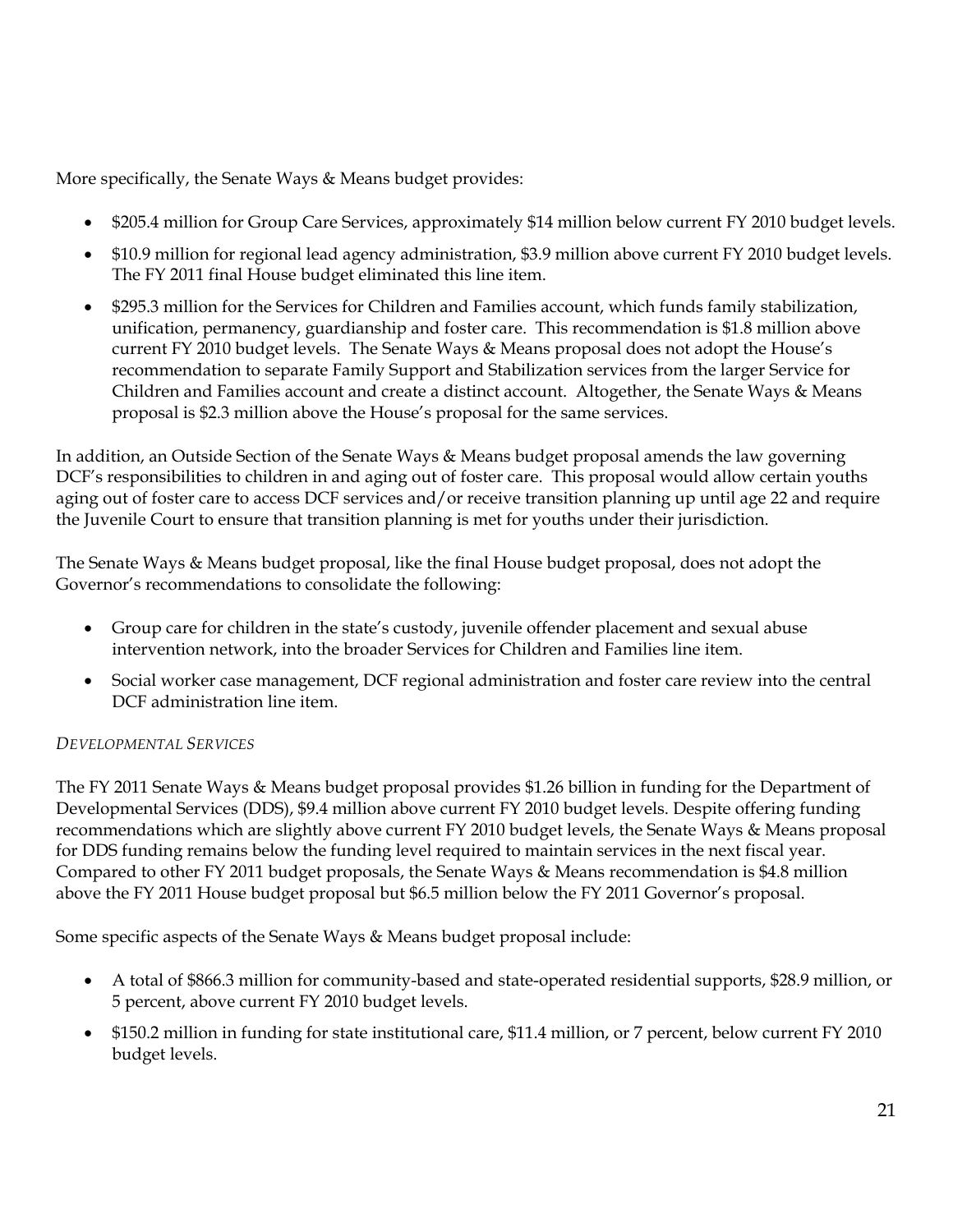- \$62.9 million in funding for DDS administration, \$2.9 million, or 4.5 percent, below current FY 2010 budget levels. The FY 2011 Senate Ways & Means recommendation is the same as the Governor's recommendation and \$5.7 million above the final House recommendation.
- \$116.3 million in funding for community day and work programs, \$3.7 million, or 3 percent, below current FY 2010 budget levels.
- A \$1.5 million, or 3 percent, reduction in respite and intensive family supports when compared to current FY 2010 budget levels.
- Level funding for transitional services for adults (turning 22) when compared to current FY 2010 budget levels.

The Senate Ways & Means budget proposal does not consolidate community- and state-sponsored residential supports into one line item, as the Governor and House proposals recommend. Further, the Senate Ways & Means budget proposal does not adopt the Governor's recommendation to consolidate line items for community day and work programs for adults, transportation services, and respite and intensive family supports into one "Community Programs for the Intellectually Disabled" line item.

# *ELDER SERVICES*

The Senate Ways & Means (HWM) budget proposal includes \$225.3 million for elder services. This total is \$4.2 million more than in the FY 2010 GAA, and is \$5.7 million more than FY 2010 current budget totals. (For funding for the Prescription Advantage program, funding for nursing homes, and funding for MassHealth Senior Care, see the "MassHealth (Medicaid) and Health Reform" section of this *Budget Monitor*.)

- The elder home care program, which provides community-based long-term care services allowing elders to remain in the community and helps keep them from moving into nursing homes, receives a total of \$140.4 million in the SWM budget. This is 3 percent more than in the FY 2010 current budget. The enhanced home care program for more frail elders receives \$45.8 million, level with the Governor's and House proposals and level with FY 2010 current budget totals. There are currently close to 2,500 elders waiting for home care services, and with these funding levels it is possible that some elders will be able to move off the waiting list and receive services.
- The protective services program, which provides services for elders at risk of neglect or abuse, receives \$16.7 million in the SWM budget. In the FY 2010 GAA, protective services were funded at \$16.3 million, but there were 9C cuts of \$1 million during the fall.
- Elder housing programs, including funding for homeless elders, receive \$1.5 million in the SWM budget proposal. This is slightly more than FY 2010 current budget levels.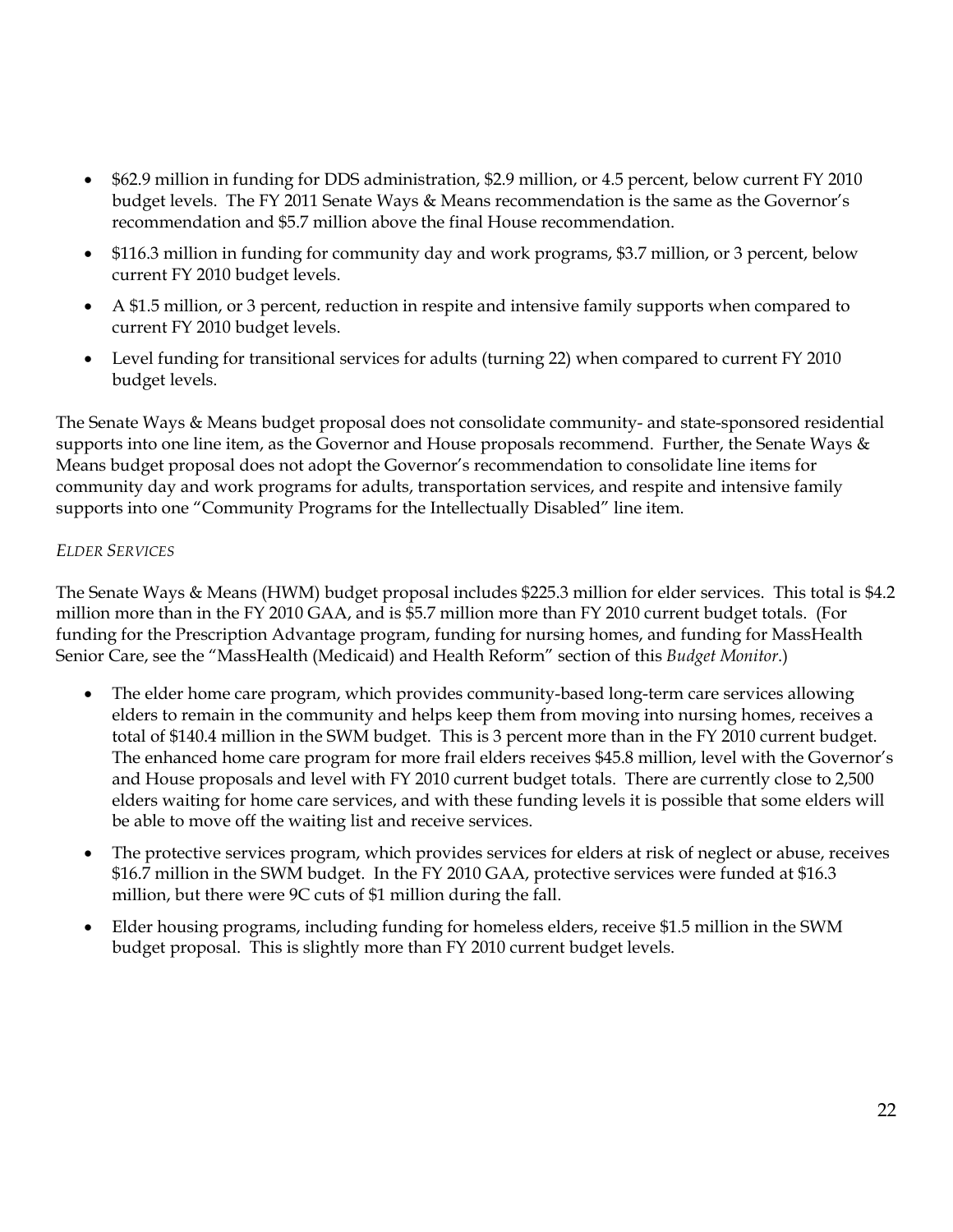### *TRANSITIONAL ASSISTANCE*

The FY 2011 Senate Ways & Means recommends \$771.1 million in funding for the Department of Transitional Assistance (DTA) and the programs it administers, \$11.7 million above current FY 2010 budget levels. This recommendation falls \$5.7 million below the final House budget recommendation and \$2.3 million below the Governor's budget recommendation.

Some notable aspects of the Senate Ways & Means budget proposal include:

- \$16 million for the Employment Services Program (ESP), which represents a \$5 million reduction when compared to current FY 2010 budget levels. Also, the Senate Ways & Means proposal, like the House and Governor's proposals, does not include a line item that existed in FY 2010 which allowed DTA to expend approximately \$950,000 in federal retained revenue for employment services.
- \$316.2 million for TAFDC grant payments, \$9.2 million, or 3 percent, above current FY 2010 budget levels. However, the Senate Ways & Means recommendation falls \$3 million below both the final House and Governor's budget recommendations for this account.
- Elimination of the Supplemental Nutritional Program, a small nutritional benefit program for working families which supplements the federal Supplemental Nutrition Assistance Program (SNAP) program. This program currently receives \$800,000 in the FY 2010 budget. The final House proposal also eliminates this account.
- \$88.2 million for Emergency Aid to Elders, the Disabled, and Children (EAEDC), \$4.8 million, or 5.8 percent, above current FY 2010 budget levels. The Senate Ways & Means recommendation for this account is \$3.6 million more than the final House recommendation.

In addition, an Outside Section of the Senate Ways & Means budget proposal allows DTA to amend the state's SNAP Outreach Plan to apply for federal reimbursement for application assistance efforts implemented by community based organizations and similar agencies and channel most of these reimbursements back to such agencies.

# *OTHER HUMAN SERVICES*

The FY 2011 Senate Ways & Means budget recommends \$326 million in funding for Other Human Services, \$1 million above current FY 2010 budget levels.

"Other Human Services" includes numerous departments and services, such as the Department of Youth Services, services for Veterans, the Massachusetts Commission for the Blind, the Massachusetts Rehabilitation Commission, and the Massachusetts Commission for the Deaf and Hard of Hearing.

The FY 2011 Senate Ways & Means budget includes: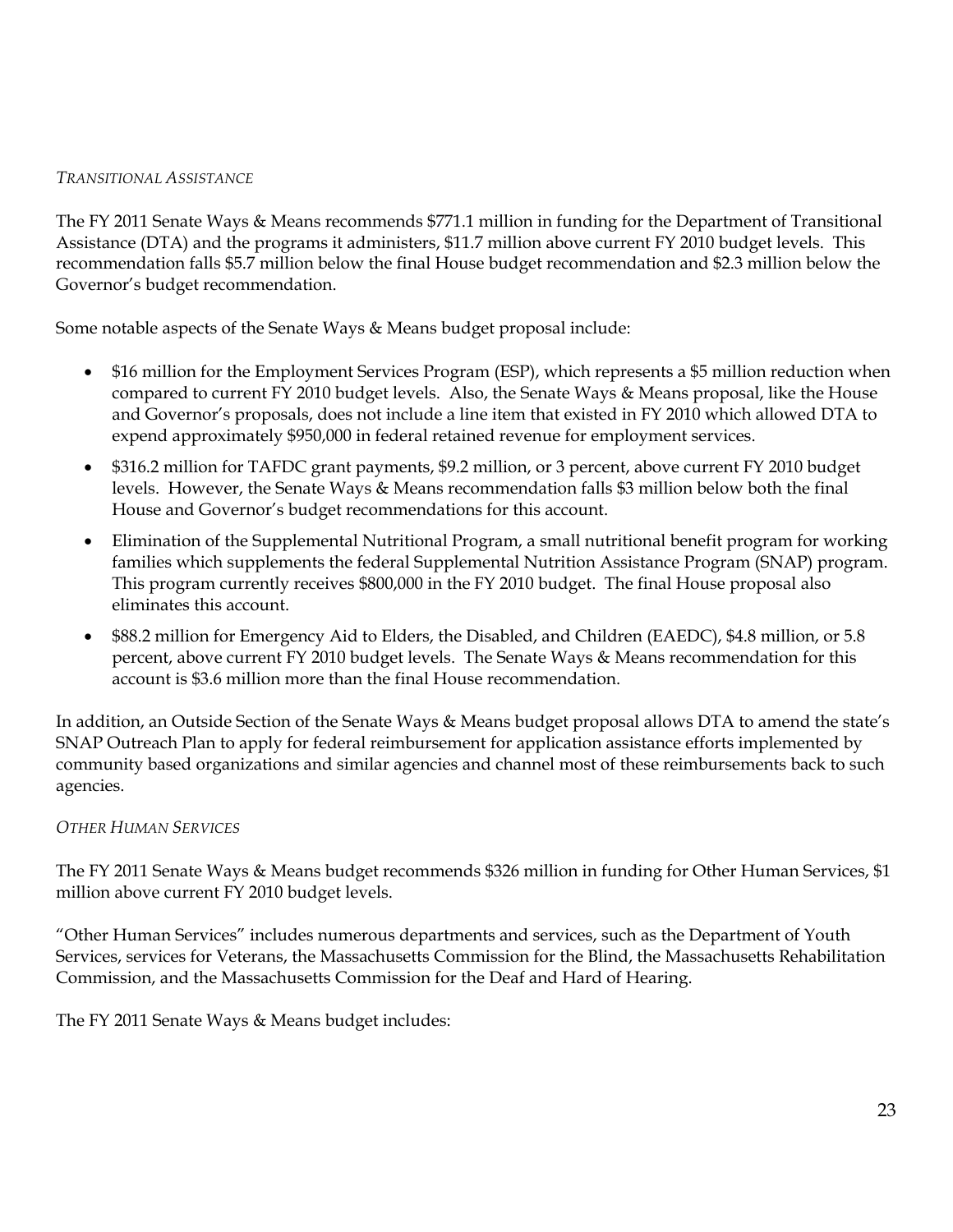- \$144.7 million in funding for the Department of Youth Services, \$3.4 million below current FY 2010 budget levels. The Senate Ways & Means recommendation is \$1.4 million more than the final House proposal and \$1 million more than the Governor's proposal.
- \$4.8 million in funding for home care for the multi-disabled, 6.5 percent below current FY 2010 budget levels. The Senate Ways & Means proposal falls short of the funding needed to maintain the same level of services in FY 2011.
- \$10 million in funding for vocational rehabilitation for the disabled, approximately \$391,000, or 4 percent, below current FY 2010 budget levels. Both the final House and Governor's proposals provide similar funding recommendations for this program. All proposals fall short of the funding needed to maintain the same level of services in FY 2011.
- \$36.9 million in funding for Veterans benefits, \$7 million above current FY 2010 budget levels. This increase reflects the estimated costs for maintaining benefits in FY 2011 and increases in caseload.
- \$19.4 million in funding for the Soldier's Home in Holyoke, \$500,000 below current FY 2010 budget levels. The Senate Ways & Means recommendation matches the Governor's recommendation and is approximately \$505,000 above the final House proposal.

The FY 2011 Senate Ways & Means budget proposal, like the final House proposal, does not adopt the Governor's recommendations to consolidate the following:

- Annuities to Qualified Disabled Veterans and Gold Star Parents and Spouses into the Veterans' Benefits line item.
- Line items pertaining to Veterans shelters and Veterans outreach centers into a dedicated line item.
- Community Services for the Blind, transition into adult services, and Vocation Rehabilitation for the Blind into the Massachusetts Commission for the Blind Administration line item.
- Employment assistance for the disabled, independent living for the multi-disabled, transition into adult services, and home care services for the disabled into the Massachusetts Rehabilitation Commission administration line item.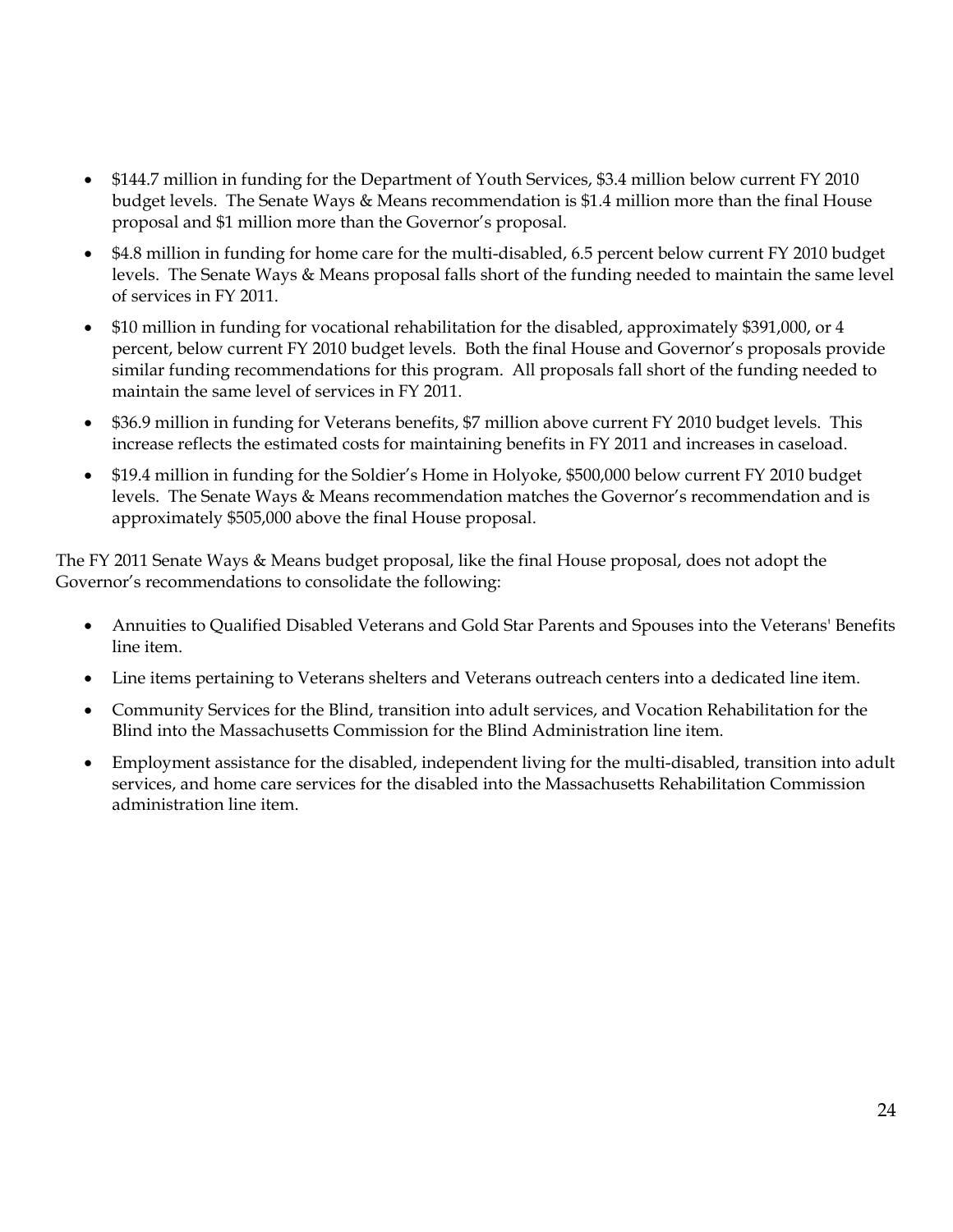# **INFRASTRUCTURE, HOUSING & ECONOMIC DEVELOPMENT**

| <b>FY 2010 GAA</b>                              | \$1,625,366,862 |
|-------------------------------------------------|-----------------|
| FY2010 Current                                  | \$1,686,451,826 |
|                                                 |                 |
| FY 2011 Senate Ways & Means                     | \$1,537,881,683 |
| FY 2011 Senate & Ways & Means<br>(Adjusted)*    | \$1,636,870,515 |
| <b>Increase (decrease) from FY 2010 GAA</b>     | \$11,503,653    |
|                                                 |                 |
| Percent Change from FY 2010 GAA                 | 0.7%            |
| <b>Increase (decrease) from FY 2010 Current</b> | \$ (49,581,311) |

*\* In cases where Senate Ways & Means has shifted line items between categories, we have made an adjustment to reflect FY 2010 categories in order to provide an apples‐to‐apples comparison*

The Senate Ways & Means FY 2011 budget proposal provides \$1.64 billion for infrastructure, housing, and economic development programs and services. This is a 2.9 percent, or \$50 million, decrease from FY 2010 current amounts, but is 0.7 percent, or \$11.2 million, greater than the FY 2010 GAA amount.

The Senate Ways & Means proposal makes significant changes in economic development programs by recommending the creation of two new entities: the Massachusetts Marketing Partnership and the Office of Business Development. The SWM budget also provides slightly more funding for housing programs than both the House and Governor's proposals in an effort to help homeless families move into permanent housing and out of shelters including hotels and motels.

This category includes economic development, housing & community development, transportation, and workforce & labor programs.

### *ECONOMIC DEVELOPMENT*

The Senate Ways & Means FY 2011 budget provides \$22 million for economic development programs, a \$16.7 million, or 43.2 percent, reduction from the FY 2010 current budgeted amounts. The Massachusetts Life Sciences Investment Fund, which is funded through budget surpluses, could receive \$10 million in the course of FY 2011; however, because it is not an appropriation and is contingent on surpluses, there is no funding currently allocated for this fund for FY 2011.

The Senate Ways & Means proposal creates a new Massachusetts Marketing Partnership to coordinate trade, travel, tourism, and entertainment in the Commonwealth. This is funded through three separate line items within the Executive Office of Housing & Economic Development. The first consolidates funding for the Massachusetts International Trade Council into a new line item for the Massachusetts International Trade Office. It shifts these accounts from the Executive Office of Labor & Workforce Development to the Executive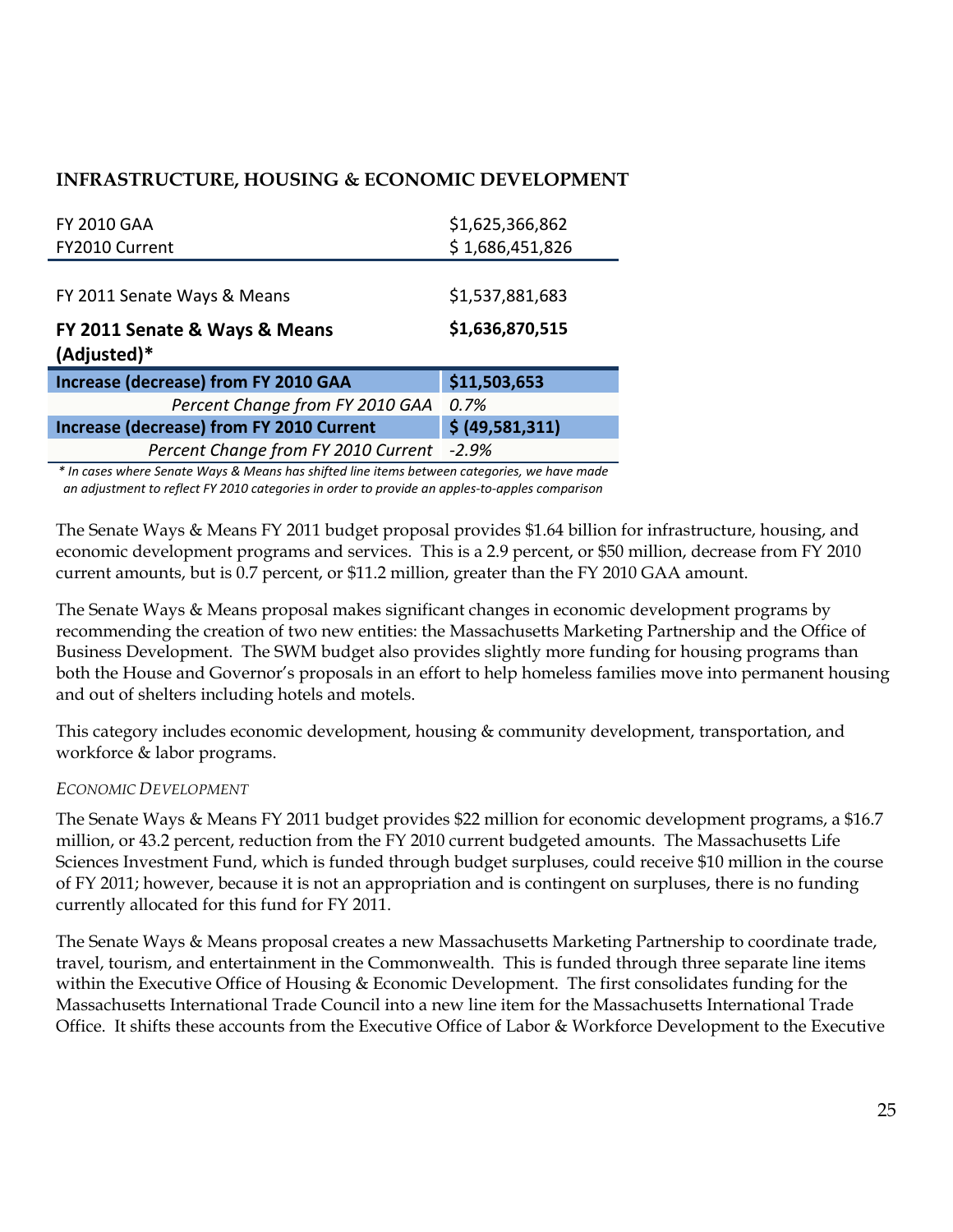Office of Housing & Economic Development and reduces funding from \$125,000 (FY 2010 current amounts) to \$100,000.

The second account in the Marketing Partnership consolidates the Massachusetts Office of Travel & Tourism and the Sports & Entertainment Commission into a new line item for the Office of Travel & Tourism. Funding for these accounts is reduced by 67 percent, or \$4.4 million to \$2.2 million. The Senate Ways & Means committee has called for the Massachusetts Convention Center Authority to contribute an additional \$5 million for the Office of Travel & Tourism; however, because this would not be state funding, *MassBudget* has not included it in the sum of funding for this account. These accounts are also shifted from the Executive Office of Labor & Workforce Development to the Executive Office of Housing & Economic Development.

The third account within the Marketing Partnership is for the Massachusetts Cultural Council. However, funding for this Council does not appear in *MassBudget* totals for economic development programs because *MassBudget* had not previously defined the Cultural Council as primarily and economic development expense and had categorized it as an administrative line item. The Council is currently an independent entity with funding totaling \$9.7 million. The Senate Ways & Means committee proposes to shift this account into the Executive Office of Housing & Economic Development as well, with funding reduced to \$6.2 million. The committee has also called for outside funding for this account—an additional \$3 million from the Massachusetts Development Finance Authority. Again, because this would not be a state appropriation, *MassBudget* does not include this in the sum of funding for this account.

The Senate Ways & Means FY 2011 budget also creates a new Office of Business Development to centralize business development services. This would consolidate the line item for the Department of Business & Technology (currently in the Executive Office of Labor and Workforce Development, totaling \$392,900) and off-budget spending for small business assistance grants into a new line item for the Office of Business Development in the Executive Office of Housing & Economic Development. The Senate Ways & Means committee proposes \$1.8 million in funding for this new line item. It also seeks a commitment of \$700,000 from the Massachusetts Development Finance Authority for the small business grants, which are also not included in *MassBudget* totals.

Other noteworthy elements of the Senate Ways & Means economic development proposal include:

- Funding for the state's 12 regional economic development corporations, councils and partnerships is restored, totaling \$800,000. This funding had been eliminated through the Governor's 9C cuts. The Governor and House proposals had not restored any of this funding.
- Funding for District Local Technical Assistance Fund is eliminated. It had been funded at \$2 million in FY 2010.
- Level funding for Individual Training Grants (\$750,000) compared to FY 2010 current budgeted amounts and the FY 2010 GAA.
- Funding for the Commonwealth Zoological Corporation is reduced by 43 percent, or \$1.5 million, to \$2 million, as compared to FY 2010 current budgeted amounts.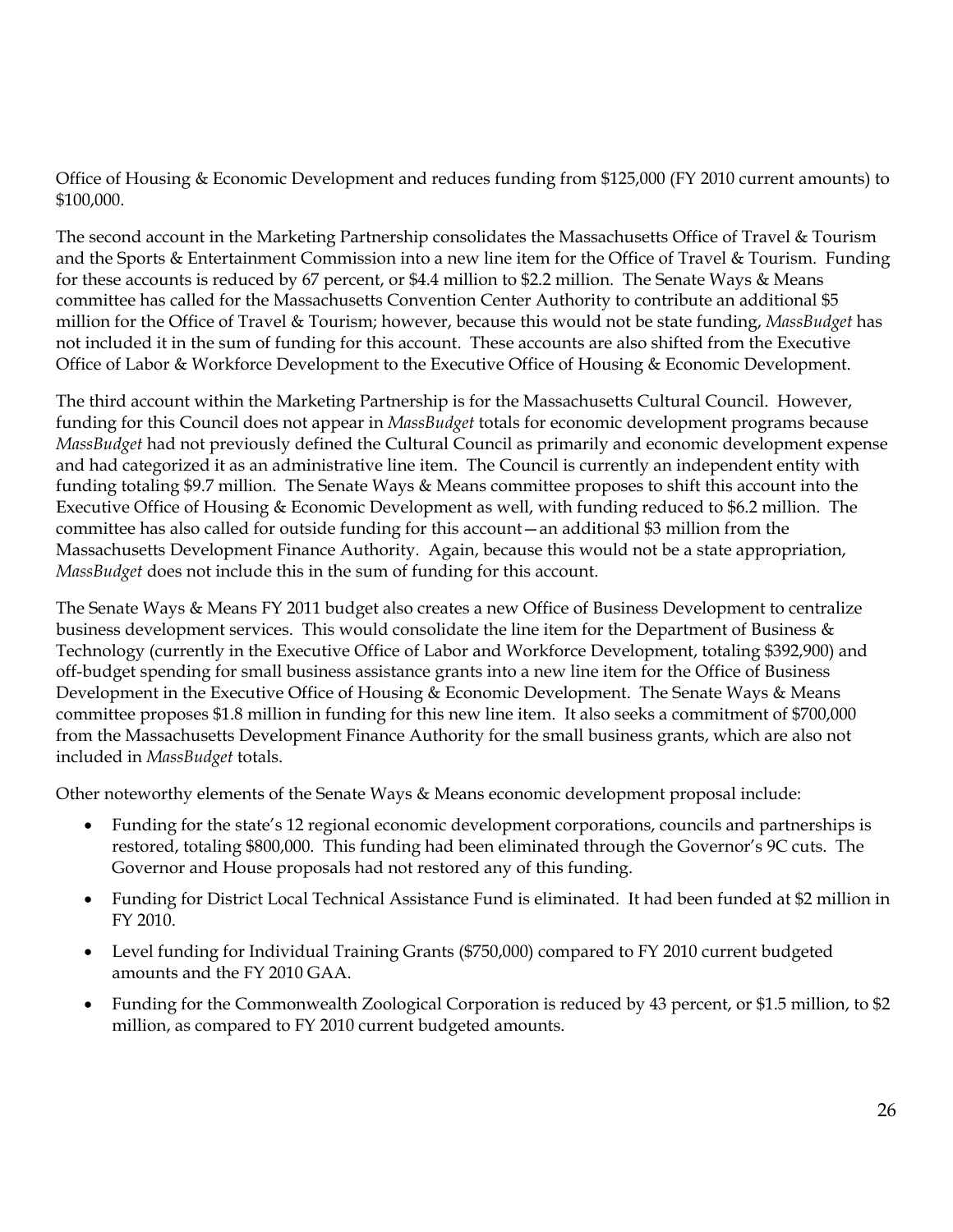- Funding for Local Tourist Councils is increased by \$2.3 million to \$4.5 million, or 100 percent, from FY 2010 current amounts.
- The State Office of Minority and Women Business Assistance is merged into a new line item for the Supplier Diversity Office, with funding reduced by \$63,700, or 9 percent.

### *TRANSPORTATION*

The Senate Ways & Means FY 2011 budget proposes \$1.24 billion for transportation funding, representing a 1.5 percent increase from FY 2010 current amounts. This includes \$200 million for the newly formed Massachusetts Transportation Trust Fund (MTTF), \$160 million for the Massachusetts Bay Transportation Authority (MBTA), \$15 million for Regional Transit Authorities (RTA), and \$767.1 million in tax revenues set aside for the MBTA.

The 1.5 percent increase is due to an increase in funding for transportation programs and services, which were funded by individual line items in FY 2010 but are consolidated under the new Massachusetts Department of Transportation (MassDOT) in FY 2011. In the FY 2010 GAA, state transportation funding consisted of \$275 million from the Commonwealth Transportation Fund, in addition to \$194.7 million in individual line items for various transportation agencies and programs. These line items were cut by \$13.6 million, or 6 percent, through the Governor's 9C reductions. The current funding amount for these line item appropriations is now at \$182 million. In the Senate Ways & Means proposal for FY 2011, funding for these transportation line items in increased to \$200 million (the amount allocated for the MTTF). The MTTF funds would be administered through MassDOT, which would then distribute funding to the various programs and agencies. It is important to note, however, that \$17.2 million of this increase will be for fringe and other indirect costs that the transportation department had previously not been responsible for, but will be assessed on MassDOT. Thus, the remaining amount for former transportation line items (\$182 million) is level with FY 2010 current amounts and would essentially maintain the Governor's 9C reductions.

As previously mentioned, the Commonwealth Transportation Fund totaled \$275 million in FY 2010. In the FY 2011 Senate Ways & Means proposal, \$160 million and \$15 million of this amount would be allocated to the MBTA and RTAs respectively. The remaining \$100 million of the Commonwealth Transportation Fund was contract assistance payments to the Massachusetts Turnpike Authority in FY 2010. The Senate Ways & Means committee proposal shifts this \$100 million to a different line item administered by the Department of Administration and Finance. However, this *Budget Monitor* counts the \$100 million for the Turnpike Authority within the overall funding for transportation. This is reflected as an adjustment to the MTTF and is incorporated in the House Final Budget Adjusted number for this section.

# *WORKFORCE & LABOR*

The Senate Ways & Means FY 2011 budget proposal provides \$45 million for workforce and labor programs, a 22 percent (\$12.7 million) reduction from FY 2010 current amounts, but a 12.2 percent (\$5 million) increase from FY 2010 GAA.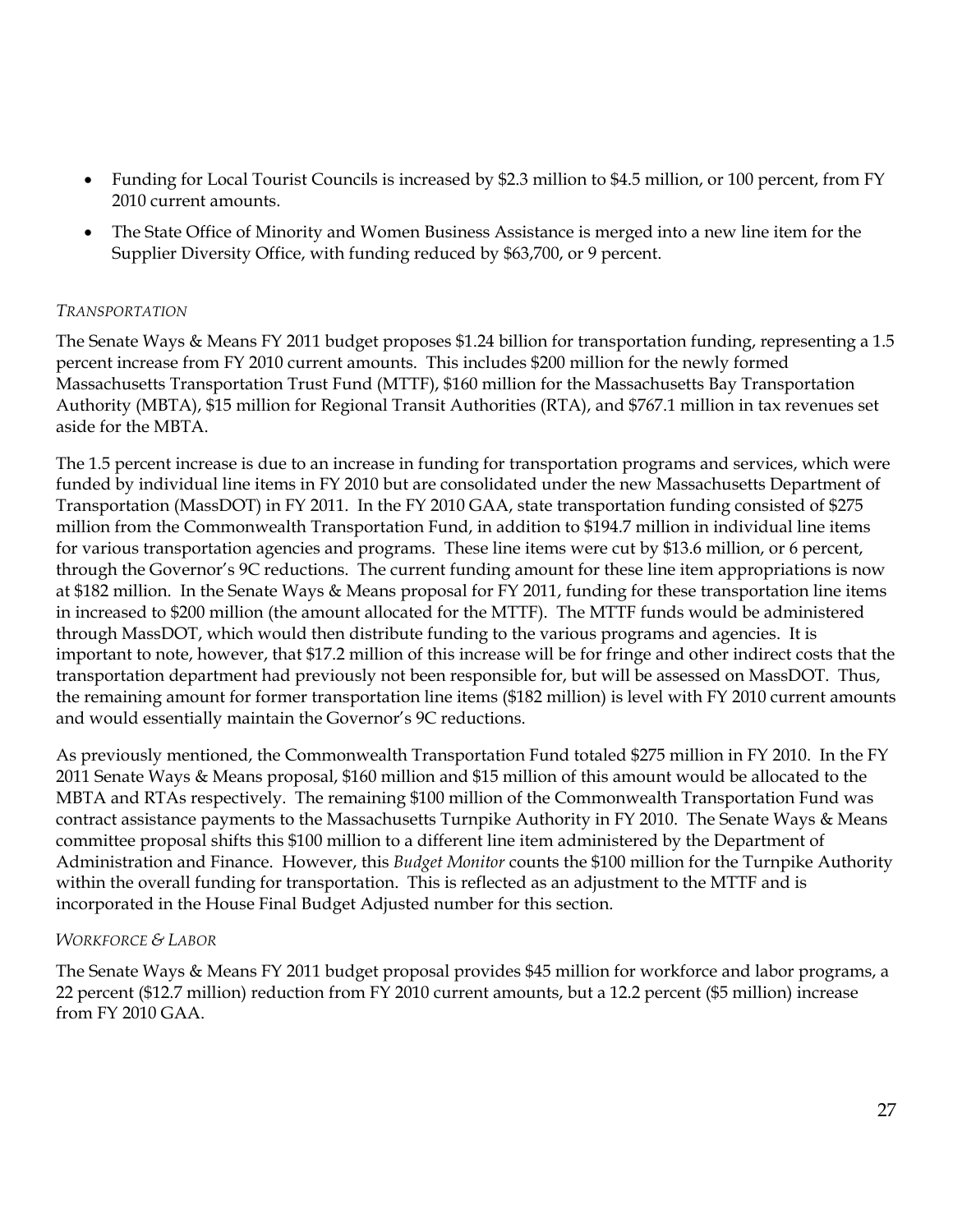The Senate Ways & Means FY 2011 budget provides \$15 million for the Workforce Training Fund, a \$5 million increase from the FY 2010 GAA. It had also received additional funding in the middle of FY 2010 that increased the funding level to \$21 million. Each year, funds remaining at the end of the year are made available for use in the following year to fund ongoing obligations, such as multi-year contracts that are approved in one year but are paid out over two or three years. In the Senate Ways & Means proposal, the Workforce Training Fund is reduced by 29 percent, or \$6.1 million, compared to the FY 2010 current amount, at \$21 million. The recent supplemental funding budget included an additional \$9.5 million for the Workforce Training Fund. The Senate Ways and Means committee expects that, as in previous years, funds from FY 2010 will be made available for use in FY 2011, which would mean that the total funding for the Workforce Training Fund will be higher than the current appropriation. This fund is also set to expire at the end of calendar year 2010.

One-Stop Career Centers had been funded at nearly \$5 million in the FY 2010 GAA but had been reduced to \$3 million after the Governor's 9C cuts. The Senate Ways & Means proposal restores funding for One Stop Career Centers by providing \$5.5 million, which is \$2.5 million (or 84 percent) greater than FY 2010 current budgeted amounts.

# *HOUSING & COMMUNITY DEVELOPMENT*

The Senate Ways & Means Committee (SWM) budget recommends spending \$279.0 million on housing programs for FY 2011. This level is \$30.6 million more than the FY 2010 GAA but is \$36.4 million below the current budget for FY 2010. The SWM budget is also \$8.7 million higher than the Governor's budget proposal and \$2.5 million higher that the House's final budget. In inflation-adjusted dollars, funding for housing programs has fallen \$36.8 million or 11.6 percent since FY 2001.

The SWM budget is larger than the proposals offered by the Governor and passed by the House, because it increases funding to programs that provide housing assistance to help homeless families move into permanent housing.

The recent economic crisis has greatly increased the need among low-income homeless families for shelter and services. <sup>2</sup> The FY 2010 budget moved homelessness assistance programs from the Department of Transitional Assistance (DTA) to the Department of Housing and Community Development (DHCD) in an effort to provide homeless families and individuals with access to affordable housing and to reduce the need for shelters and services.

The SWM FY 2011 budget recommends \$117 million for the Emergency Assistance program which provides shelter and services to homeless families living at or below 115 percent of poverty.3 The SWM FY 2011 proposal, while \$25.4 million higher than the FY 2010 GAA is \$34.7 million less than the current budget for EA. During the course of FY 2010, as the need for family shelter increased, the legislature provided \$60.1 million in supplemental funding to meet this demand. The SWM budget recommendation is \$4.1 million more than the

 $\overline{a}$ 2 DHCD information on homeless individual and homeless family caseloads is available [here.](http://www.mass.gov/Ehed/docs/dhcd/hs/homelessnumberchart.pdf)

<sup>3</sup> A family of 4 living at 115 percent of poverty earns \$25,197 per year Census data on the federal poverty thresholds is available at: http://www.census.gov/hhes/www/poverty/threshld/thresh08.html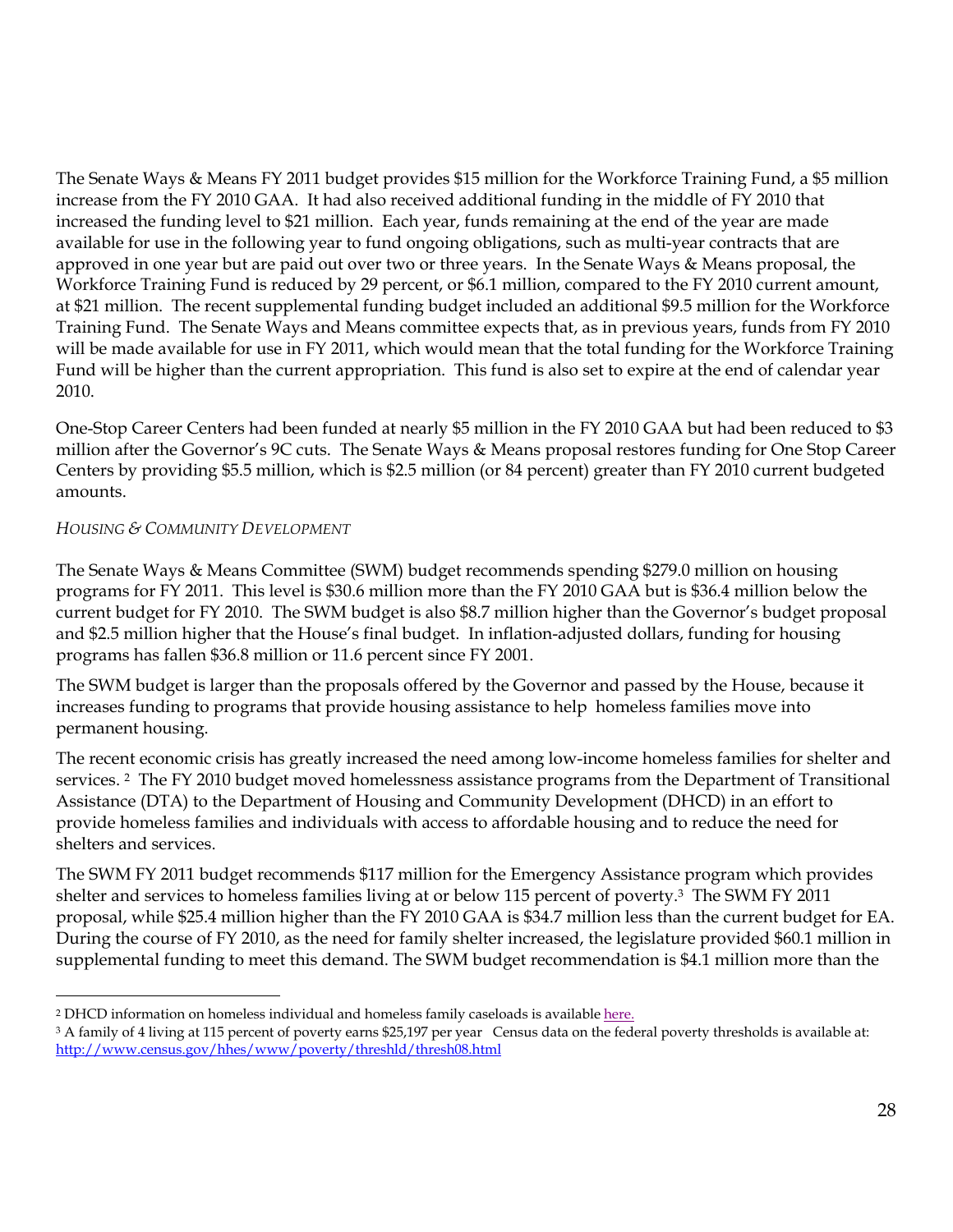Governor's. While the SWM budget is \$3.5 million higher than the House proposal, it includes a program within the EA account that the House funds in a separate line item. The SWM proposal requires that \$3.5 million within the EA account be directed to helping families find housing in order to reduce their reliance on shelters including hotels and motels. In contrast, the House budget included a new \$4 million line item on flexible housing that would serve the same purpose as the Senate's \$3.5 million earmark. In its line item the SWM budget recommends that DHCD have 45 days, rather than 90 in both the House proposal and the current budget, to notify the Legislature of any proposed changes to eligibility or regulations for EA. Finally, in Outside Sections 13 and 14, the SWM budget proposes moving language that has traditionally been included in the line item into the General Laws. This language includes requiring that DHCD :

- Provide up to 30 days of shelter while families gather the information they need to prove their eligibility.
- Work to ensure that children moving to shelters can continue attending the schools in the communities where they had lived.
- Provide EA services only to U.S. citizens and to immigrants who are legally residing in the United States.

The Senate Ways & Means FY 2011 budget recommends providing the same level of funding in FY 2011 for other homelessness services as they received in the current FY 2010 budget including:

- \$36.3 million for assistance to homeless individuals, which is level funding. While the SWM committee recommends \$37.3 million for this program, its proposal transfers \$1 million health care services previously provided to homeless individuals through a public hospitals account to this account. To allow for meaningful comparisons between years, this *Monitor* adjusts total spending for this account and keeps the \$1 million within the Public Health subcategory within the Health Care. The Governor also recommended transferring \$1 million while the House recommended a \$1.3 million transfer.
- \$1.2 million for the Home and Healthy for Good program which is level funding.
- \$5 million for the account that funds the administrators, including social workers, for homelessness programs. While this level is \$269,000 above the current FY 2010 budget, it is \$269,000 less than the Governor's recommendation and \$208,000 less than the House level.

In its budget the Senate Ways & Means Committee recommends increases, over the current FY 2010 budget, for several housing programs that can help homeless families find additional housing including:

- \$2 million in additional funding for subsidies to public housing authorities for a total of \$64.5 million. New language in the SWM budget requires that \$2 million be spent on rehabilitating family units that have been vacant for more than 60 days because of repair needs. The SWM budget is \$2 million larger than both the House and Governor's FY 2011 proposals.
- \$2.3 million more for the Massachusetts Rental Voucher Program (MRVP) for a total of \$35.2 million. The SWM proposal is \$5.2 million over the FY 2010 GAA as well as \$2.5 million more than the FY 2011 amount proposed by the House and the Governor. Outside Section 116 of the SWM budget also directs MassHousing to contribute \$2.7 million to MRVP which is the same amount that the Governor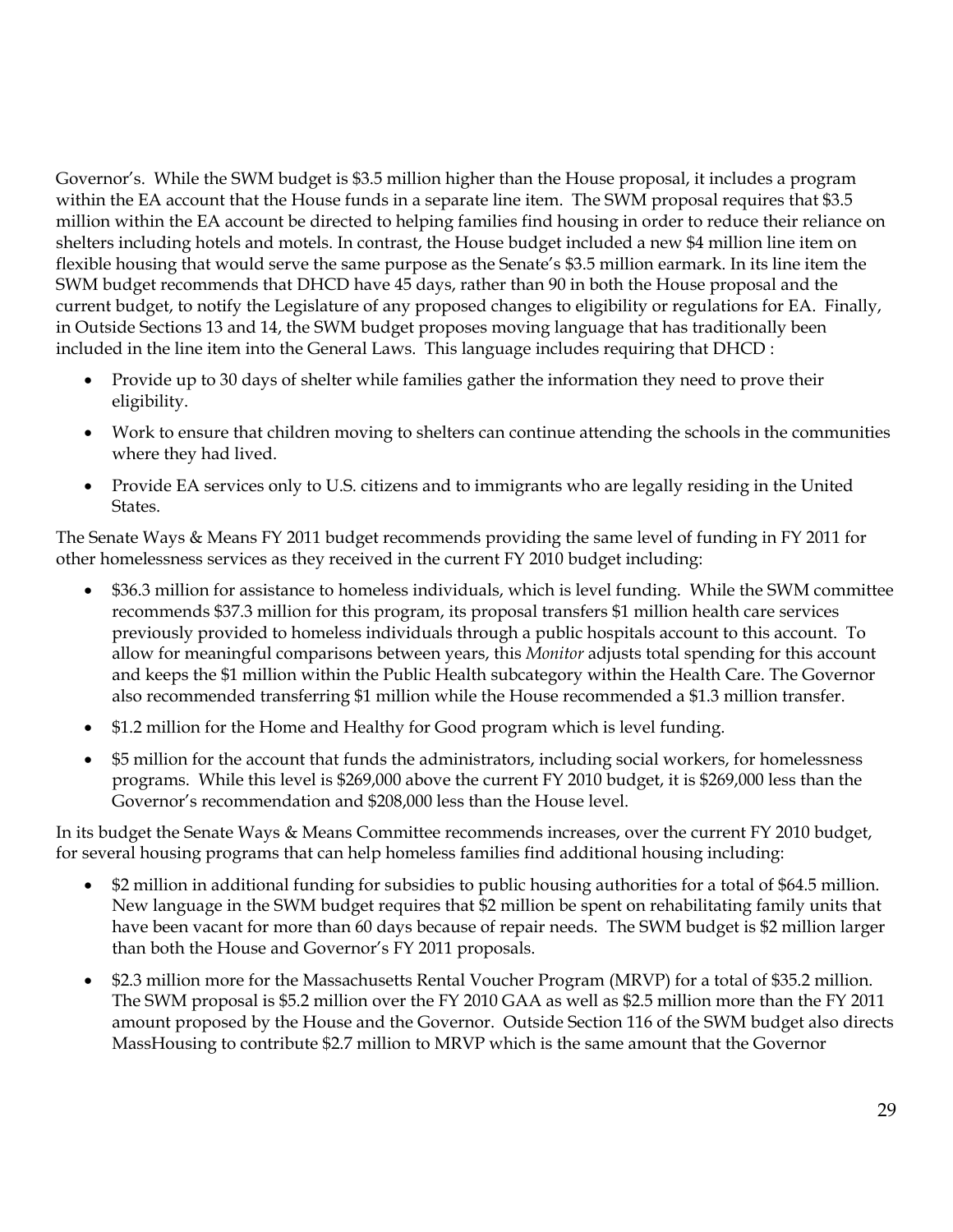proposed in his budget and is \$200,000 more than MassHousing contributed in FY 2010. (The FY 2011 House budget did not include a contribution from this quasi-public agency in its proposal.) While *MassBudget* does not include this funding in its total for housing programs, MassHousing's contribution combined with the Senate's recommendation of \$35.2 million will allow the state to continue funding existing vouchers to low-income renters.

 \$840,000 in additional funding for Residential Assistance for Families in Transition (RAFT) for a total of \$1 million. While this amount is larger than the current FY 2010 budget (\$840,000 greater), the House budget (\$740,000 greater) and the Governor's (\$940,000 greater) it is \$2.1 million below the FY 2010 GAA after the Governor transferred most of the RAFT funding to MRVP when he made 9C cuts in October 2009. The state is using the Homelessness Prevention and Rapid Rehousing funding, included in the federal American Recovery and Reinvestment Act, for FY 2010 and a portion of FY 2011, to provide short-term assistance to homeless families and to families at risk of becoming homeless. Once the federal assistance is spent by February 2011, the state will have to reassess its funding level for RAFT.

The SWM budget recommends the same level of funding as the current FY 2010 budget for certain programs including:

- \$4 million for rental vouchers for people with disabilities.
- \$3.5 million in vouchers for Department of Mental Health clients.
- \$1.5 million in funding for centers that provide housing information to consumers.

Finally, while the SWM committee does not provide funding for the Soft Second Loan program in the budget, it does require in Outside Section 116 that the Massachusetts Housing Partnership (MHP) provide \$2 million to this program. This is the same level as the FY 2010 GAA. (As with the MassHousing contribution to MRVP above, *MassBudget* does not include MHP's contribution in its total for housing programs.)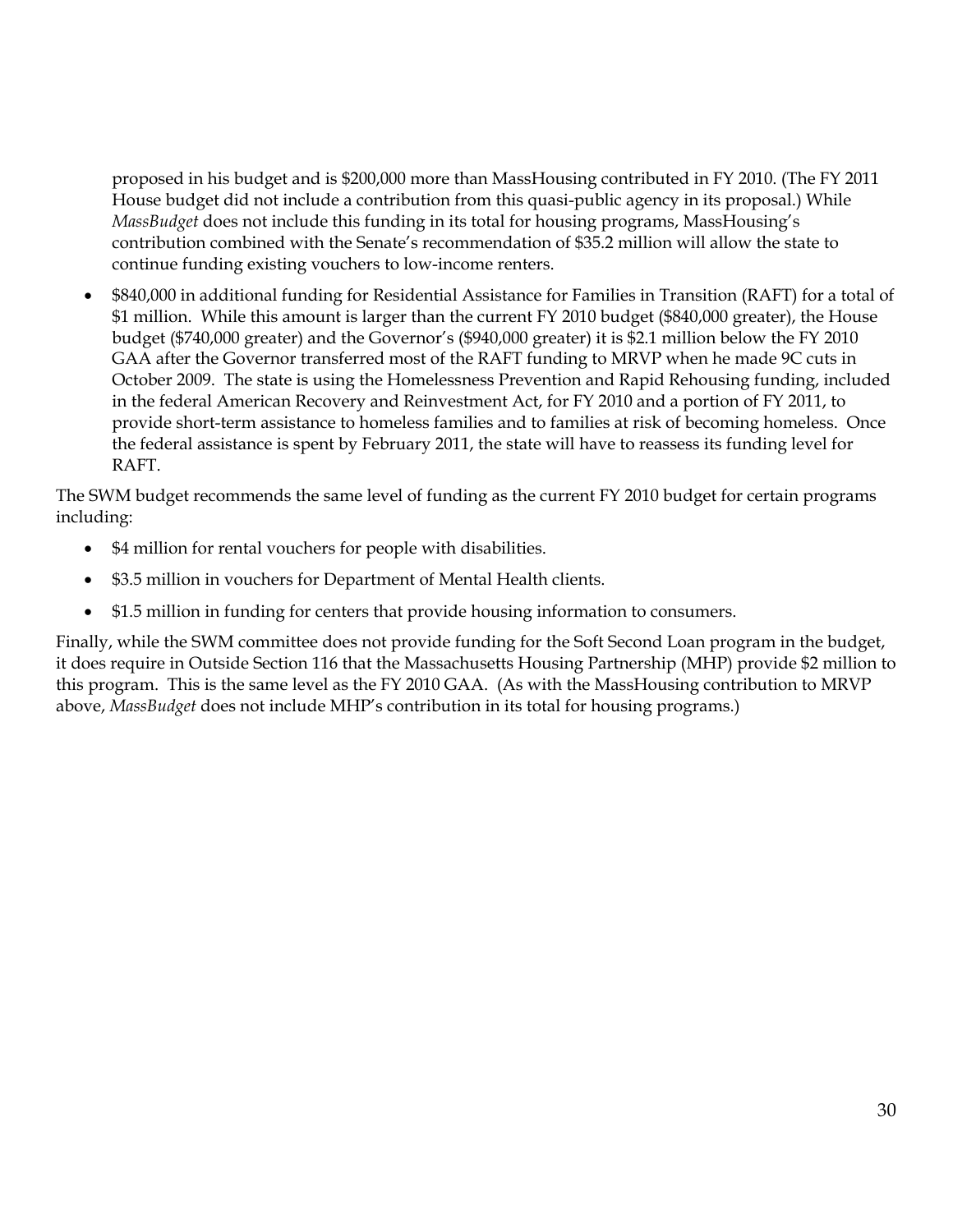# **LAW & PUBLIC SAFETY**

| <b>FY 2010 GAA</b>                              | \$2,141,956,951  |
|-------------------------------------------------|------------------|
| FY2010 Current                                  | \$2,408,265,080  |
|                                                 |                  |
| FY 2011 Senate Ways & Means                     | \$2,259,602,566  |
| FY 2011 Senate & Ways & Means                   | \$2,296,226,452  |
| (Adjusted)*                                     |                  |
| <b>Increase (decrease) from FY 2010 GAA</b>     | \$154,269,501    |
| Percent Change from FY 2010 GAA                 | 7.2%             |
| <b>Increase (decrease) from FY 2010 Current</b> | \$ (112,038,628) |

*\* In cases where Senate Ways & Means has shifted line items between categories, we have made an adjustment to reflect FY 2010 categories in order to provide an apples‐to‐apples comparison*

The Senate Ways & Means Fiscal Year 2011 budget provides \$2.30 billion for line items included in the *MassBudget* category of Law & Public Safety. This represents a \$77.3 million reduction, or a decline of 3.3 percent, relative to current FY 2010 appropriations. The SWM budget provides almost \$1 million more than the House budget and \$2.9 million less than the Governor's recommendation.

Significant elements of the SWM FY 2011 budget include increased funding for public defenders in order to reduce state payments to private lawyers for their work on behalf of indigent defendants, a 2.8 percent reduction in funding for the Department of Corrections Facility Operations, and continuation of the changes that will bring state funding for all county sheriff's departments "on budget."

The Law & Public Safety category includes funding for an array of departments and programs, including courts, public defenders and other legal assistance for indigent persons, district attorneys, the Attorney General, the Department of Public Safety, law enforcement, prisons, probation, parole, and the state's military division.

### *COURTS & LEGAL ASSISTANCE*

The SWM budget provides \$598.6 million for courts and legal assistance. This is \$11.8 million (or 1.9 percent) less than appropriated in the current FY 2010 budget. A supplemental spending bill, however, has increased funding for private counsel compensation in FY 2010 by \$25 million. This additional FY 2010 funding means that the SWM FY 2011 budget actually provides \$36.8 million (or 6.0 percent) less than the total now appropriated in FY 2010. Significant elements of the SWM budget include:

 The SWM budget makes cuts to most of the state courts. These cuts generally range from 3 percent to 5 percent from current FY 2010 funding levels and include cuts to the District Courts, Land Court, Housing Court, Boston Municipal Courts, and Probate and Family Court.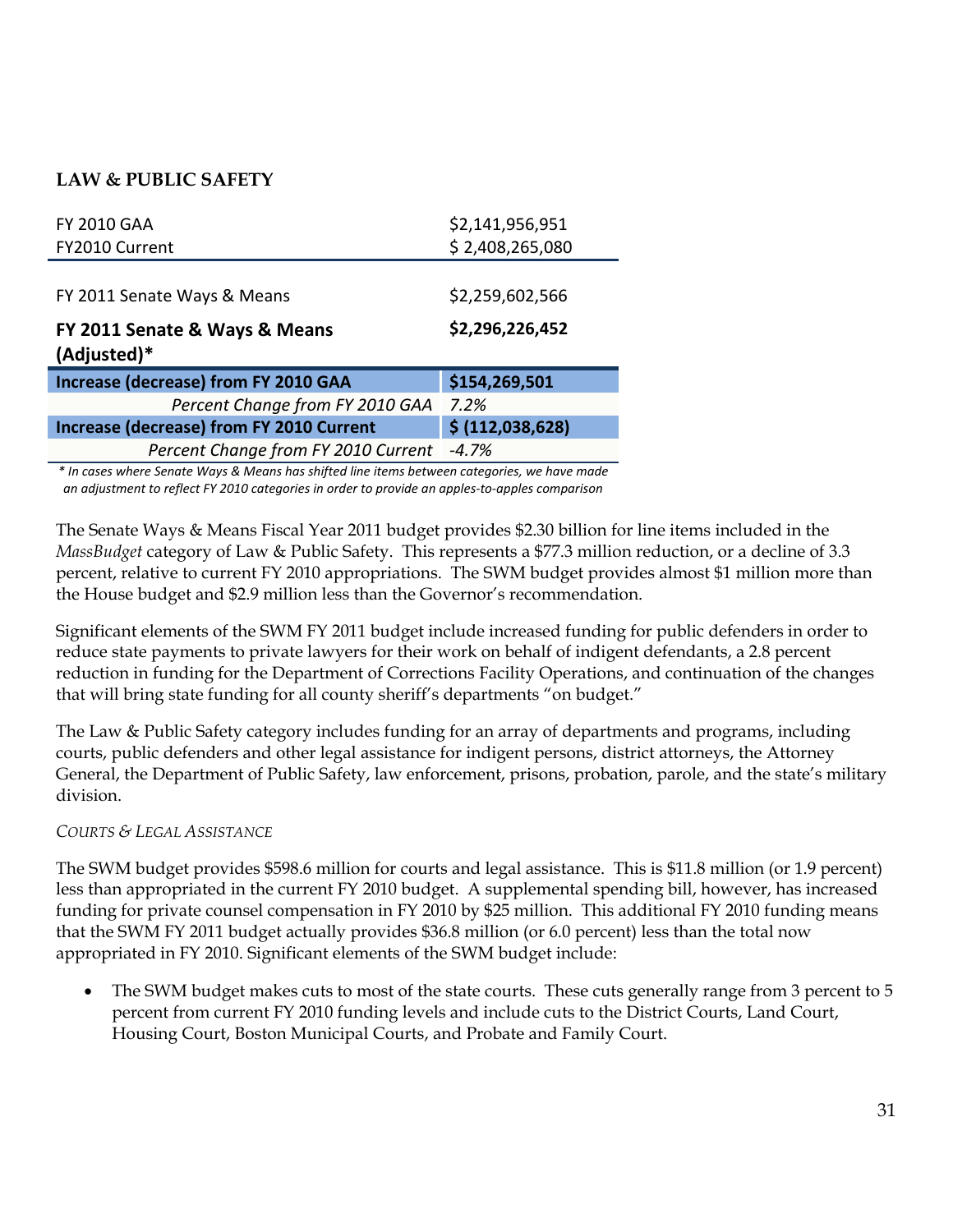- The SWM budget increases funding for public defenders (by \$5.6 million, or 19.5 percent) in combination with a decrease in funding to pay private counsel (by \$7.9 million, or 6.3 percent). The documents accompanying the SWM budget state that the additional dollars will allow the Commonwealth to hire 105 public defenders, reducing the need to pay private counselors to represent indigent defendants in criminal and civil cases, thereby saving the state \$1.8 million.
- Taking into account the newly authorized, supplemental FY 2010 spending of \$25 million for private counsel compensation (as mentioned above), the SWM budget appropriation for this line-item represents a reduction of \$32.9 million, or 21.9 percent relative to these adjusted FY 2010 funding levels.
- The SWM budget, like that of the House, does not follow the Governor's recommendation to consolidate funding for district courts into a single line-item. Instead, the SWM budget continues to provide funds directly to the district courts through individual line-item appropriations.
- Unlike either the House budget or the Governor's recommendations, the SWM budget continues to provide authority to the Chief Justice for the Trial Courts to expend \$53 million in retained revenues in FY 2011. Both the House and Governor eliminated this authority in their budgets. While the House reallocated \$39.1 million of this funding directly to individual trial court line-items, the Governor's proposal consolidates most trial court funding into the single line-item for the Office of the Chief Justice for Administration and Management. While each of the three budgets allocates resources differently, total proposed FY 2011 funding for departments and programs related to the courts and legal assistance varies less by than 2 percent among the House, Governor, and SWM budgets.

# *LAW ENFORCEMENT*

The SWM FY 2011 budget provides \$322.1 million for departments and programs within the *MassBudget*  category of Law Enforcement. This represents a \$3.5 million (or 1.1 percent) reduction from current FY 2010 funding levels.

- Like the House and Governor's budgets, the SWM budget provides only \$5 million for the Quinn Bill, a program that provides salary enhancements to police officers who acquire advanced degrees. This is a \$5 million reduction from the \$10 million appropriated in the current FY2 010 budget.
- The SWM budget provides \$4 million for gang violence prevention grants (Shannon Grants). This is a \$500,000 (or 11.1 percent) reduction from current FY 2010 appropriations, and \$2.5 million less than proposed in the House budget.
- Additional funds have been provided by SWM for some line items within the *MassBudget* subcategory of Law Enforcement, including \$489,000 (or 23.1 percent) more for the Criminal History Systems Board, and \$190,000 (or 8.3 percent) more for the Municipal Police Training Committee.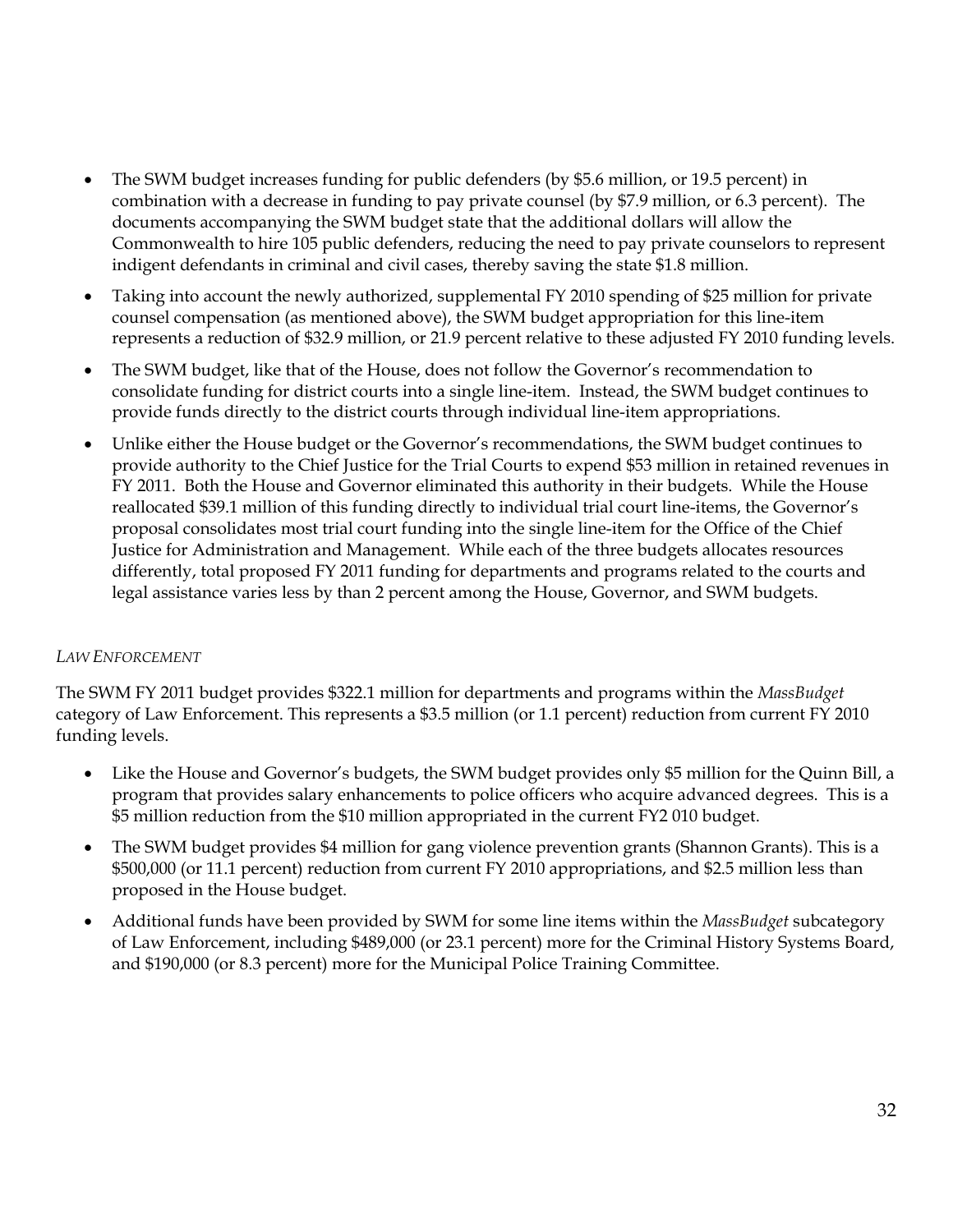### *PRISONS, PROBATION & PAROLE*

The SWM FY 2011 budget provides \$1.2 billion for prisons, probations, and parole. This represents a reduction of \$41.1 million, or 3.3 percent, relative to current FY 2010 funding levels, though the SWM budget provides about \$12 million more than either the House or Governor's budgets.

- As with both the House and Governor's budgets, the SWM FY 2011 budget continues changes begun in FY 2010 to bring "on budget" the state funding for seven county sheriff's departments which previously had taken place "off budget" (the other seven county sheriff's departments have been funded "on-budget" for many years). Proposed appropriations in the SWM FY 2011 budget for each of the 14 county sheriff departments appear identical to the amounts proposed by both the House and the Governor.
- Unlike the House or Governor's budgets, SWM funds a reserve account from which \$10 million may be distributed in FY 2011 to any of the 14 county sheriff's departments as additional operating expenses arise. Under the SWM budget proposal, the Executive Office of Administration and Finance would be charged with determining need and allocating these resources.
- The SWM FY 2011 budget provides \$500.2 million, or \$14.4 million less for Department of Corrections Facility Operations than the current FY 2010 budget, a reduction of 2.8 percent. At the same time, the SWM budget provides \$3.4 million in additional, new funding to the Department of Corrections for substance abuse treatment, prevention, and testing services, offsetting some of the \$14.4 million loss. Another \$6.6 million is made newly available in the SWM budget for substance abuse programs within the probation and community corrections departments. Proceeds from the recent extension of the sales tax to include alcoholic beverages will provide the revenues for this additional funding.

### *PROSECUTORS*

Relative to current FY 2010 appropriations, the SWM FY 2011 budget makes small reductions in funding for many of the line-items pertaining to prosecutors. In total, the SWM budget would provide \$130.9 million, or \$1.7 million (1.3 percent) less than current FY 2010 funding levels. Some of the more notable reductions include:

- A \$790,000 (50 percent) reduction in funding for the District Attorney's Association.
- A \$100,000 (52 percent) reduction in funding for the Witness Protection Board.
- A \$55,000 (10 percent) drop in funding for the Victim and Witness Assistance Board.
- The Office of the Attorney General Administration will receive \$22.7 million in FY 2011, a loss of \$747,000 or 3.2 percent compared to current FY 2010 funding.

An additional \$348,000 (or 10 percent more) is proposed for the Medicaid Fraud Control Unit.

# *OTHER LAW & PUBLIC SAFETY*

The SWM budget provides \$46.6 million for departments and programs within this *MassBudget* category. Not including \$21 million in one-time, federal Recovery Act dollars made available to the Executive Office of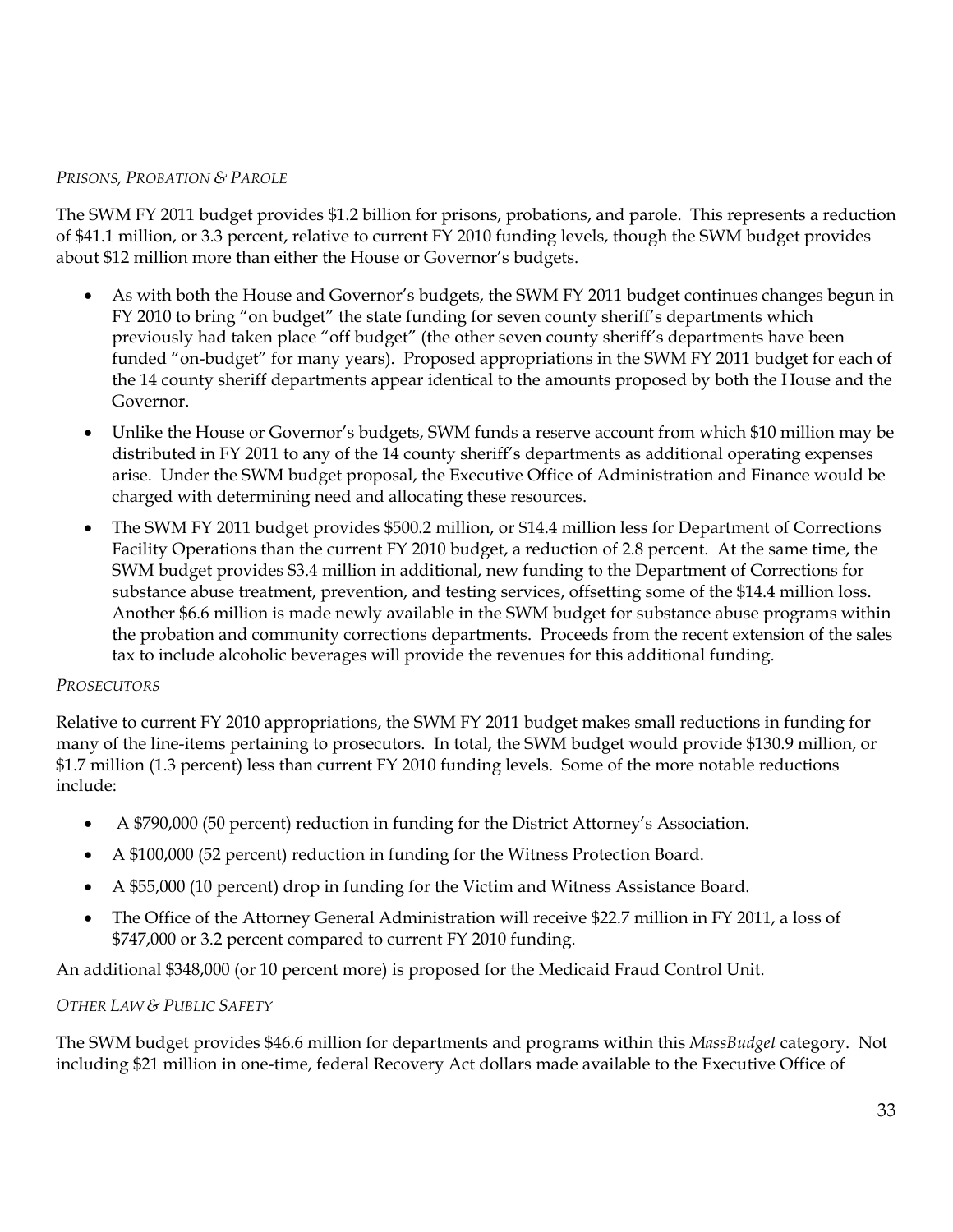Public Safety and Security in FY 2010 (which raised total FY 2010 appropriations in this category to \$65.8 million), the SWM budget provides somewhat more (\$1.8 million or 4.0 percent) state-level funding than appropriated in FY 2010.

- SMW FY 2011 makes substantial cuts to the Department of Public Safety (a reduction of \$517,000, or 27.2 percent, compared to current FY 2010 funding), and the Division of Inspectors (a reduction of \$869,000, or 19.7 percent, compared to current FY 2010 funding).
- Cuts also are made to the Military Division (\$564,000, or 6.8 percent less) and the Massachusetts Emergency Management Agency (\$182,000, or 12.6 percent less).
- The SWM budget increases retained revenue funding for Elevator Inspections by \$1.5 million (or 58.5 percent), and increases funding for the Department of Fire Services by \$2.4 million (or 16.7 percent).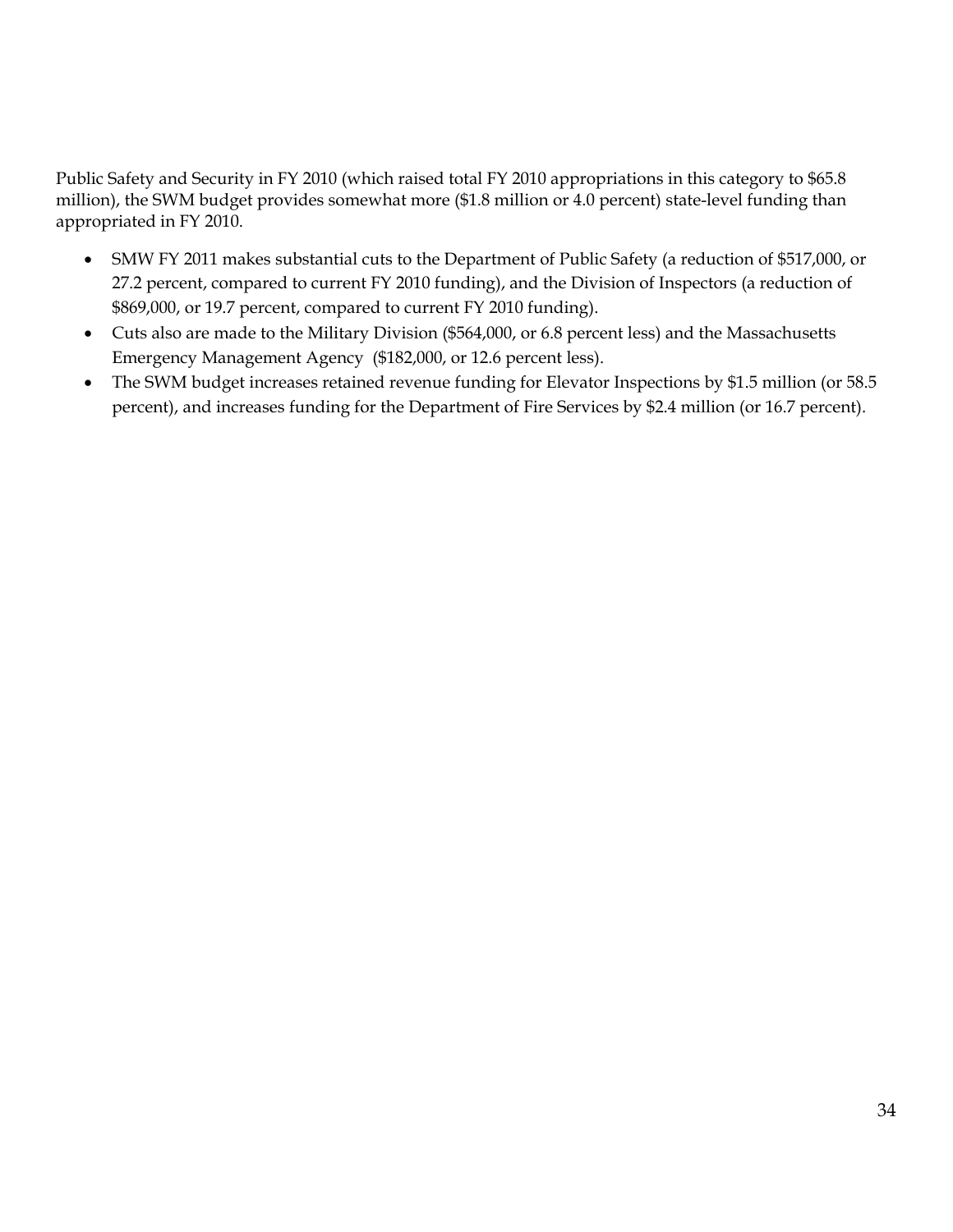# **LOCAL AID**

| <b>FY 2010 GAA</b>                              | \$964,825,140  |
|-------------------------------------------------|----------------|
| FY2010 Current                                  | \$964,886,803  |
|                                                 |                |
| FY 2011 Senate Ways & Means                     | \$927,212,293  |
| FY 2011 Senate & Ways & Means                   | \$927,212,293  |
| (Adjusted)*                                     |                |
| <b>Increase (decrease) from FY 2010 GAA</b>     | \$(37,612,847) |
| Percent Change from FY 2010 GAA                 | $-3.9%$        |
| <b>Increase (decrease) from FY 2010 Current</b> | \$(37,674,510) |

*\* In cases where Senate Ways & Means has shifted line items between categories, we have made an adjustment to reflect FY 2010 categories in order to provide an apples‐to‐apples comparison*

The Senate Ways & Means FY 2011 budget provides \$927.2 million in local aid to cities and towns, a reduction of \$37.7 million, or 4 percent, from FY 2010 current amounts. This category includes the unrestricted aid provided to cities and towns to fund their municipal budgets, not including Chapter 70 and other local education aid. The primary cut occurs through a 4 percent, or \$37 million, cut in the unrestricted aid to municipalities, which totals \$899 million in the Senate Ways & Means proposal. Since FY 2001, total funding for local aid has decreased significantly by 42 percent, or \$679 million (after adjusting for inflation).

In FY 2010, the two major categories of Local Aid, lottery aid (the revenue generated by the state lottery that is distributed to cities and towns) and additional assistance, were combined into a new category called Unrestricted Government Aid. This consolidation continues for FY 2011 in both the Governor's and House budget proposals.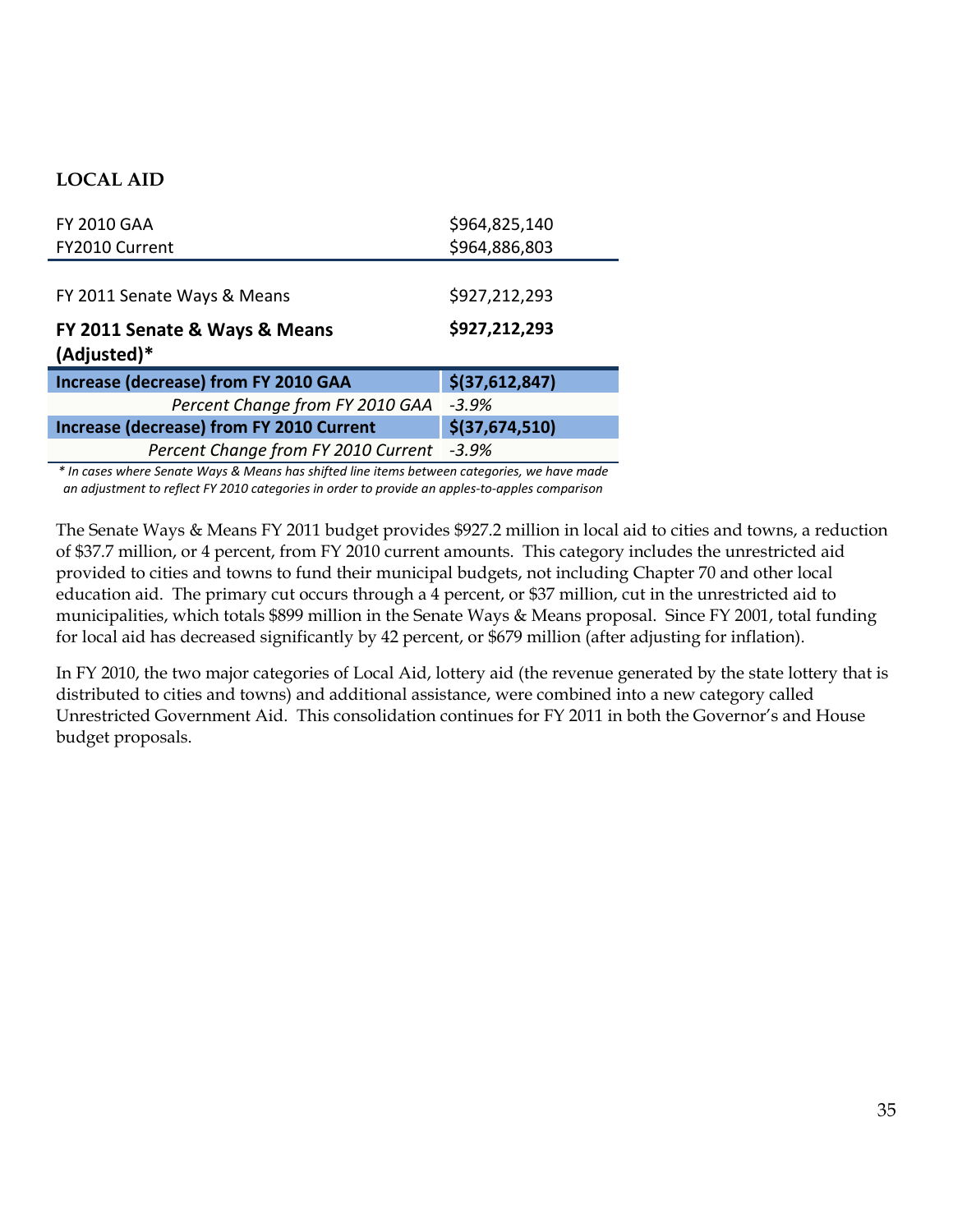# **OTHER**

| <b>FY 2010 GAA</b>                              | \$4,029,673,779  |
|-------------------------------------------------|------------------|
| FY2010 Current                                  | \$3,985,238,753  |
|                                                 |                  |
| FY 2011 Senate Ways & Means                     | \$4,046,352,917  |
| FY 2011 Senate & Ways & Means<br>(Adjusted)*    | \$3,946,227,917  |
| <b>Increase (decrease) from FY 2010 GAA</b>     | $$$ (83,445,862) |
| Percent Change from FY 2010 GAA                 | $-2.1%$          |
| <b>Increase (decrease) from FY 2010 Current</b> |                  |
|                                                 | $$$ (39,010,836) |

*\* In cases where Senate Ways & Means has shifted line items between categories, we have made an adjustment to reflect FY 2010 categories in order to provide an apples‐to‐apples comparison*

#### *DEBT SERVICE*

The SWM budget follows the proposal shared by both the Governor and the House to reduce FY 2011 debt service costs by \$300 million. The SWM budget relies on refinancing a portion of the state's debt, reducing FY 2011 debt service costs from \$2.16 billion to \$1.86 billion. While this approach achieves a reduction in FY 2011 debt service obligations, this plan would shift these repayment costs into future years.

As the Governor's budget documents explain, the refinancing plan is comprised of two separate transactions. The first transaction would refinance \$200 million of FY 2011 debt, helping to smooth a one-time spike in debt service costs occurring in FY 2011, spreading that \$200 million cost across the next seven years when the state's anticipated debt service obligations will be significantly lower. This transaction would bring FY 2011 debt service costs down to the level required in FY 2010.

The second transaction would refinance an additional \$100 million of FY 2011 debt should the state's October revenue estimates suggest that further budgetary relief will be required. This second transaction would drop FY 2011 debt service costs to \$1.86 billion, or well below FY 2010 levels. Again, these costs would be shifted into future years. The Governor's, House, and SWM budgets all assume that both transactions will occur, and that total debt service for FY 2011 will be \$1.86 billion.

#### *LIBRARIES*

The FY 2011 SWM budget recommends spending \$21.1 million on libraries, which is \$3.8 million less than the FY 2010 GAA and \$3.5 million less than the current FY 2010 budget. In inflation-adjusted dollars, funding for libraries has fallen \$22.4 million, or 51.4 percent, since FY 2001.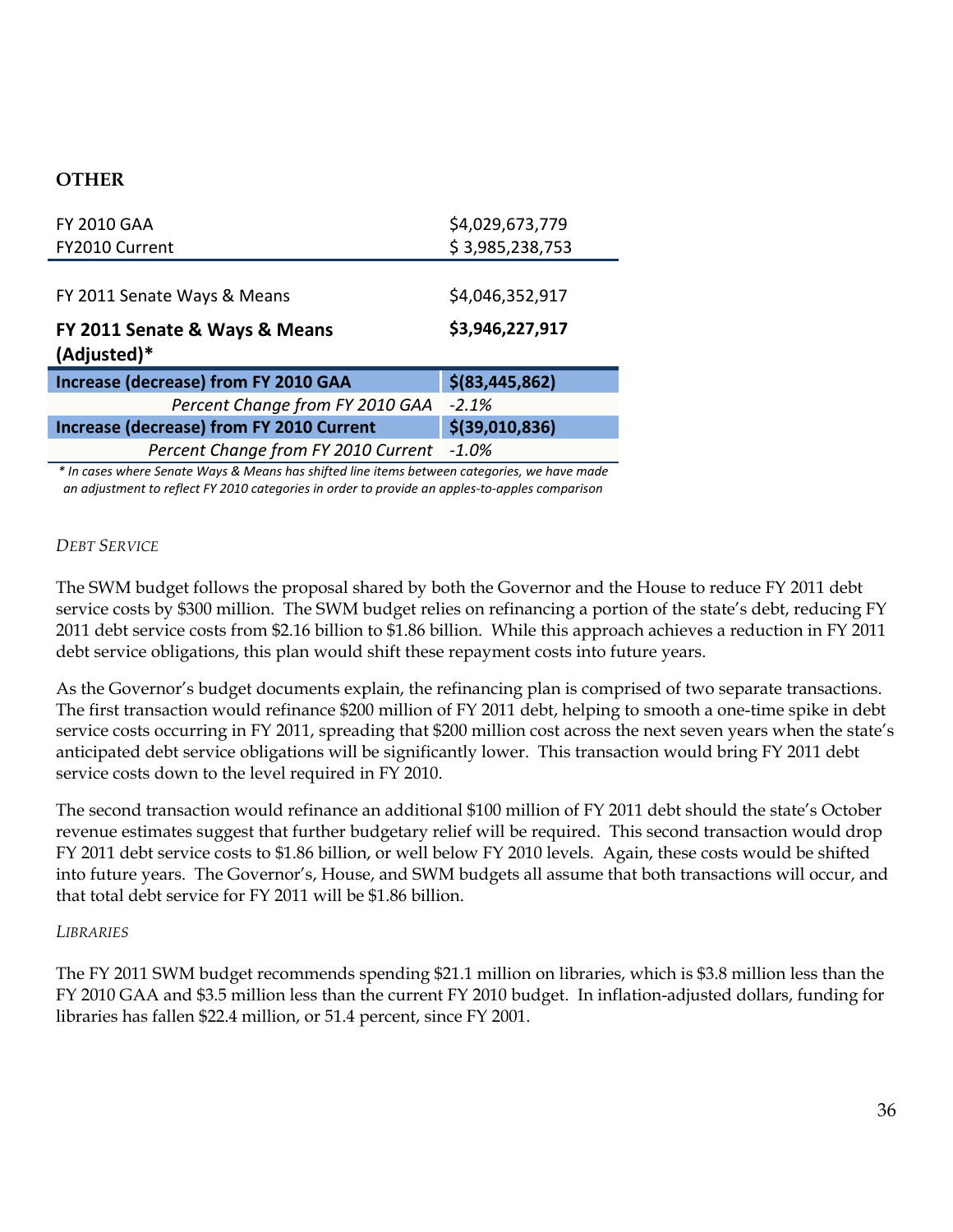The SWM budget is identical to the Governor's proposal and \$24,000 less than the House final budget for FY 2011. The SWM budget provides level funding for local aid to public libraries of \$6.8 million, but requires that local aid to regional libraries be cut by \$3.5 million from the current budget to \$8.8 million. This funding will require the consolidation of six regional library systems. The House requires that the account fund at least two regional systems, one serving eastern Massachusetts and the other serving the western part of the state. The SWM budget does not include a similar requirement in its line item account.

### *PENSIONS*

 $\overline{a}$ 

The SWM FY 2011 budget appropriates \$1.442 billion to the Pension Reserves Investment Trust Fund. This is the same amount as the House and Governor have recommended, and is \$65.2 million (or 4.7 percent) more than the current FY 2010 appropriation. This annual appropriation is in accordance with the 1988 state law that requires the Commonwealth to set aside money in the present in order to fund the future pension costs of public employees.

For many years prior to 1988, the Commonwealth failed to fund adequately future public employee pension costs, ultimately accruing a significant unfunded liability estimated by the Public Employee Retirement Administration Commission at \$22.1 billion as of January 2009 (the most recent valuation).4 Current law requires the Commonwealth to reduce this liability to zero by no later than June 30, 2028 (though the state has been budgeting such that this obligation will be zeroed out by June 30, 2025).5 In order to achieve this goal, every three years the Secretary of Administration and Finance produces a schedule of contributions the state will need to make annually in order to fund these future liabilities. The figure of \$1.442 billion is the amount stipulated for FY 2011 under the most recent set of estimates (February 2009) produced by the Secretary of Administration and Finance.

These estimates, however, were produced using the state's unfunded liability valuation as of January 2008 (\$12.1 billion),<sup>6</sup> not the more recent January 2009 estimate (\$22.1 billion). The deep recession of the last several years has resulted in a steep decline in the value of the state's pension investments, thus markedly increasing the state's unfunded liability. The annual contributions that now would be required to close a gap much larger than \$12.1 billion (while still meeting the June 30, 2025 goal) would be significantly higher than those produced by the Secretary of Administration and Finance in February, 2009. Discussions of how to respond to this dramatic change in the state's unfunded pension obligations are ongoing and include extending the period for zeroing out the liability beyond the statutorily required 2028 date.

4 Massachusetts Official Statement, Bond Prospectus, March 2010:

http://www.mass.gov/Ctre/docs/debt/bondarchive/GOOS08\_09/2010OS/Series2010ASIFMA.pdf

5Massachusetts Public Employee Retirement Administration Committee, 2009 Report:

http://www.mass.gov/perac/report/stateofpension2009.pdf

6 Massachusetts Official Statement, Bond Prospectus, November 2008:

http://www.mass.gov/Ctre/docs/debt/bondarchive/GOOS08\_09/2008%20OS/Series2008ARef.pdf

While the valuation looks at liabilities as of January 2008, the official Public Employee Retirement Administration Commission (PERAC) report itself is not issued until the following September. Thus, when the FY 2011 contribution amount was determined by ANF in February of 2009, the newer valuation for liabilities (as of January 2009) was not yet available from PERAC.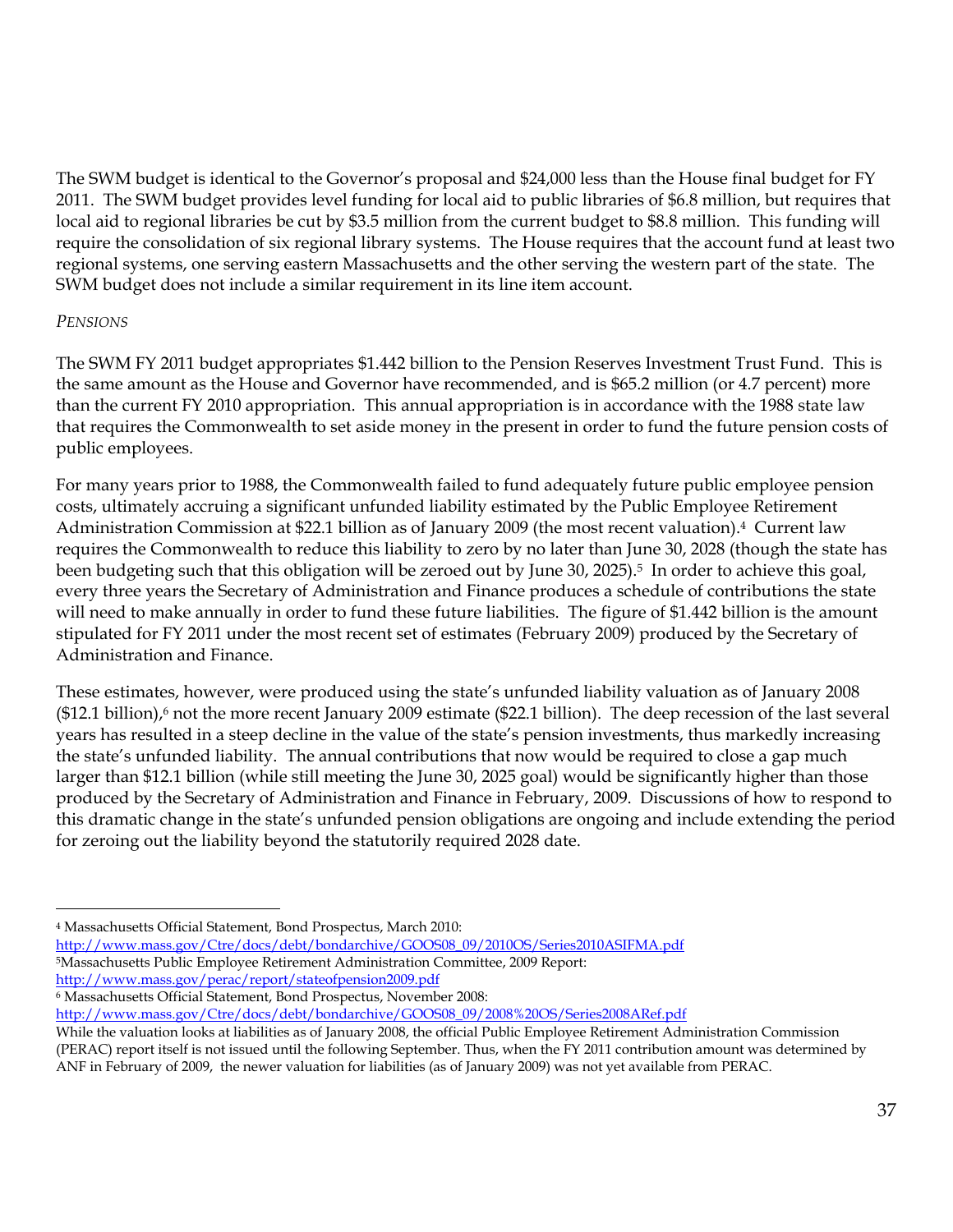#### *OTHER ADMINISTRATIVE*

The SWM budget proposes creating a new \$2 million account for regionalization of municipal and school district services. The account directs the state's Division of Local Services work with the Department of Elementary and Secondary Education to write regulations to determine how this money will be distributed to municipalities.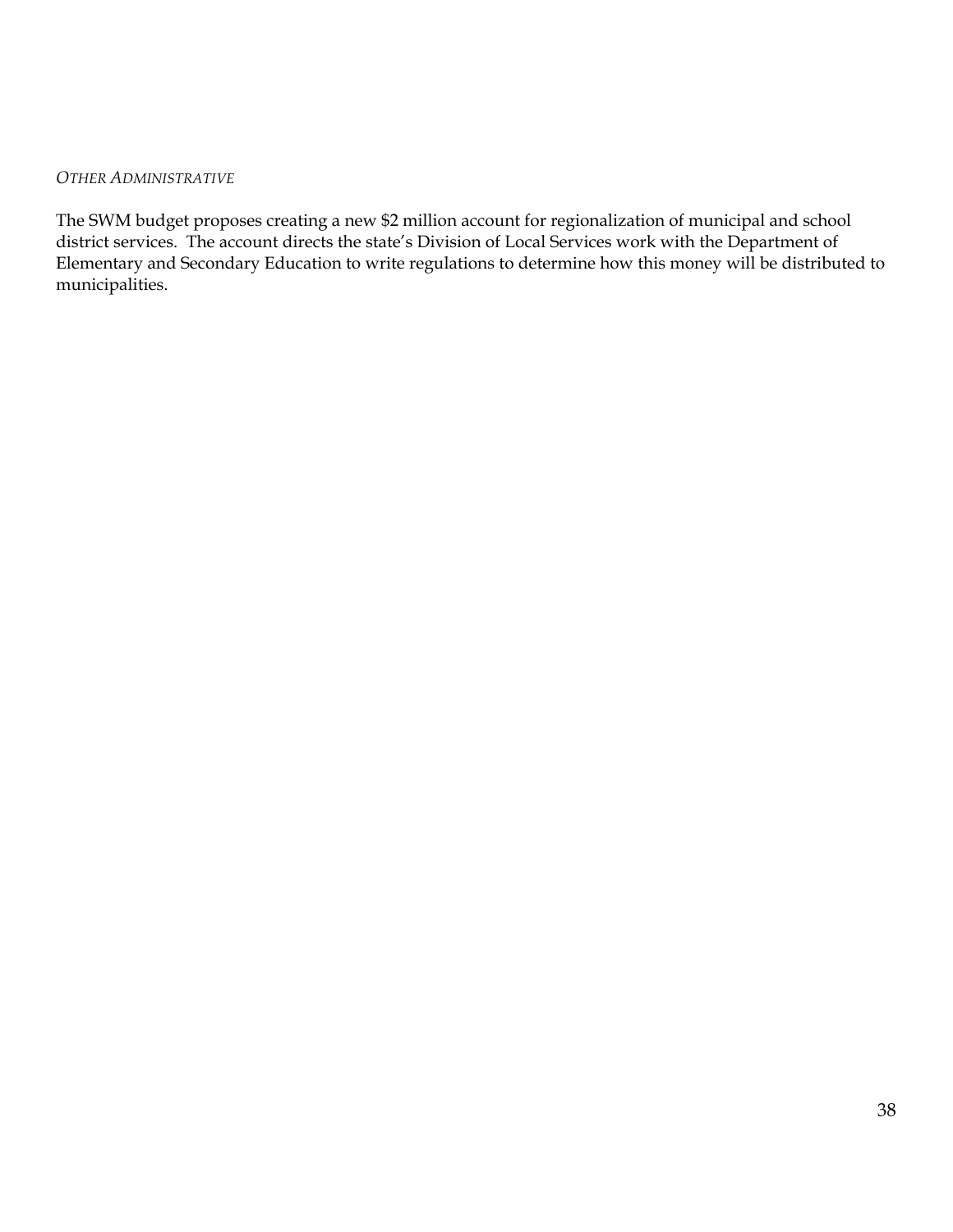# **REVENUE**

### *TAX REVENUES*

The Senate Ways and Means (SWM) FY 2011 budget proposes no new taxes. It does, however, adopt several of the revenue-enhancing proposals forwarded by the House and the Governor. These include:

- Making administrative improvements to tax collection and child support collection at the Department of Revenue, changes that are expected to raise an additional \$30.5 million in FY 2011.
- Drawing on the \$5 million in savings made available as a result of the administration's earlier decision to place a cap on FY 2011 Life Sciences Credit awards.

### *NON-TAX REVENUE*

 $\overline{a}$ 

The Senate Ways & Means budget counts on \$2.51 billion<sup>7</sup> in departmental revenues (fees, assessments, etc.) and \$8.96 billion in federal revenue. The SWM budget also counts on \$1.89 billion in transfers from other funds, such as funding from the state lottery and from payments to states from a settlement with tobacco companies.

In departmental revenues, like the Governor's and House budgets, SWM counts on \$15 million from expanded efforts to recover funds from fraud and abuse efforts. As part of this effort, agencies charged with providing oversight and auditing functions – including units within the State Auditor's and Attorney General's offices receive additional funding in FY 2011 under the SWM budget (and under the House and Governor's budgets as well).

The SWM budget (like the House and Governor's budget) increases an assessment on managed care organizations (\$18.3 million). The SWM budget does not expand the bottle bill, but does count on approximately \$12 million from the expanded sales or use of state property.

For federal revenues, the SWM budget – like the Governor's budget – counts on more than \$1.6 billion in anticipated increased federal revenue. The bulk of this anticipated increased federal revenue is from the American Recovery and Reinvestment Act (ARRA) and from pending federal legislation that could extend Recovery Act funding. The anticipated increased federal revenue includes:

 \$687.8 million in enhanced federal reimbursement for the Medicaid program during the first half of the fiscal year. In general, the federal government reimburses Massachusetts for 50 percent of Medicaid spending. The Recovery Act increased that reimbursement rate to approximately 62 percent through December 2010.

<sup>7</sup> This total excludes \$256.4 million in departmental revenues that are assessments paid by municipalities to cover the costs of their employees' health care costs within the state's Group Insurance Commission. This *Budget Monitor* does not include the municipal health insurance costs in the totals for the Group Insurance Commission within the state employee health insurance sub-category, so the revenues associated with those costs are not included in the departmental revenue totals either.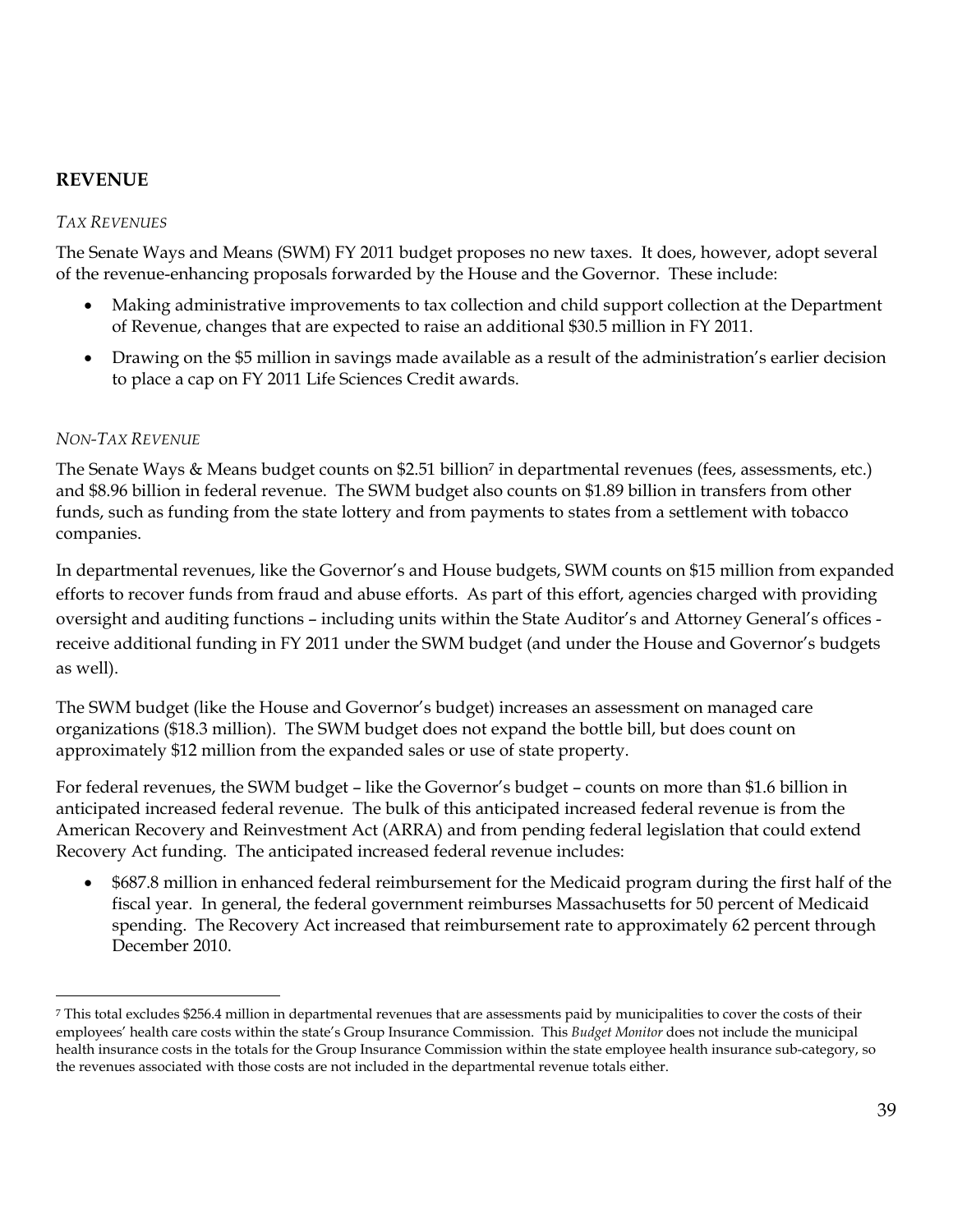- \$687.8 million in enhanced federal reimbursement for the Medicaid program for the period January 2011 through June 2011. The Recovery Act's enhanced Medicaid reimbursement rate expires December 2010, but there is pending federal legislation that could extend this reimbursement enhancement through the end of the state fiscal year.
- \$96 million in Recovery Act education funds. In addition to enhanced Medicaid reimbursement, the Recovery Act provided billions of dollars to states for "state fiscal stabilization," largely to target education spending. The SWM budget counts on the remainder of these funds, \$96 million. Massachusetts has already spent \$892.2 million of these funds.
- \$25.5 million in Recovery Act funds for transitional assistance for needy families (TANF) and adoption and foster care assistance.
- \$160 million in additional federal funds, assuming that the federal government will reimburse the state for health care costs for certain recipients of Social Security Disability Insurance (SSDI), who had been paid for by the Massachusetts Medicaid program over the years, rather than the federal Medicare program. The Governor's and House budget proposals also included this estimate, but it is not certain that this reimbursement will be forthcoming.

Like the House, the SWM budget does not count on withdrawing money from the Commonwealth Stabilization Fund (the "Rainy Day Fund"). The Governor had proposed at first a \$175 million withdrawal, which he then reduced to \$146 million. The SWM budget – like the House – does, however, count on funds "swept" from unused trust funds. SWM estimates \$56.8 million from unused trust dollars, the House estimates \$52.8 million, and the Governor's budget proposal captured \$35 million from unused trusts.

.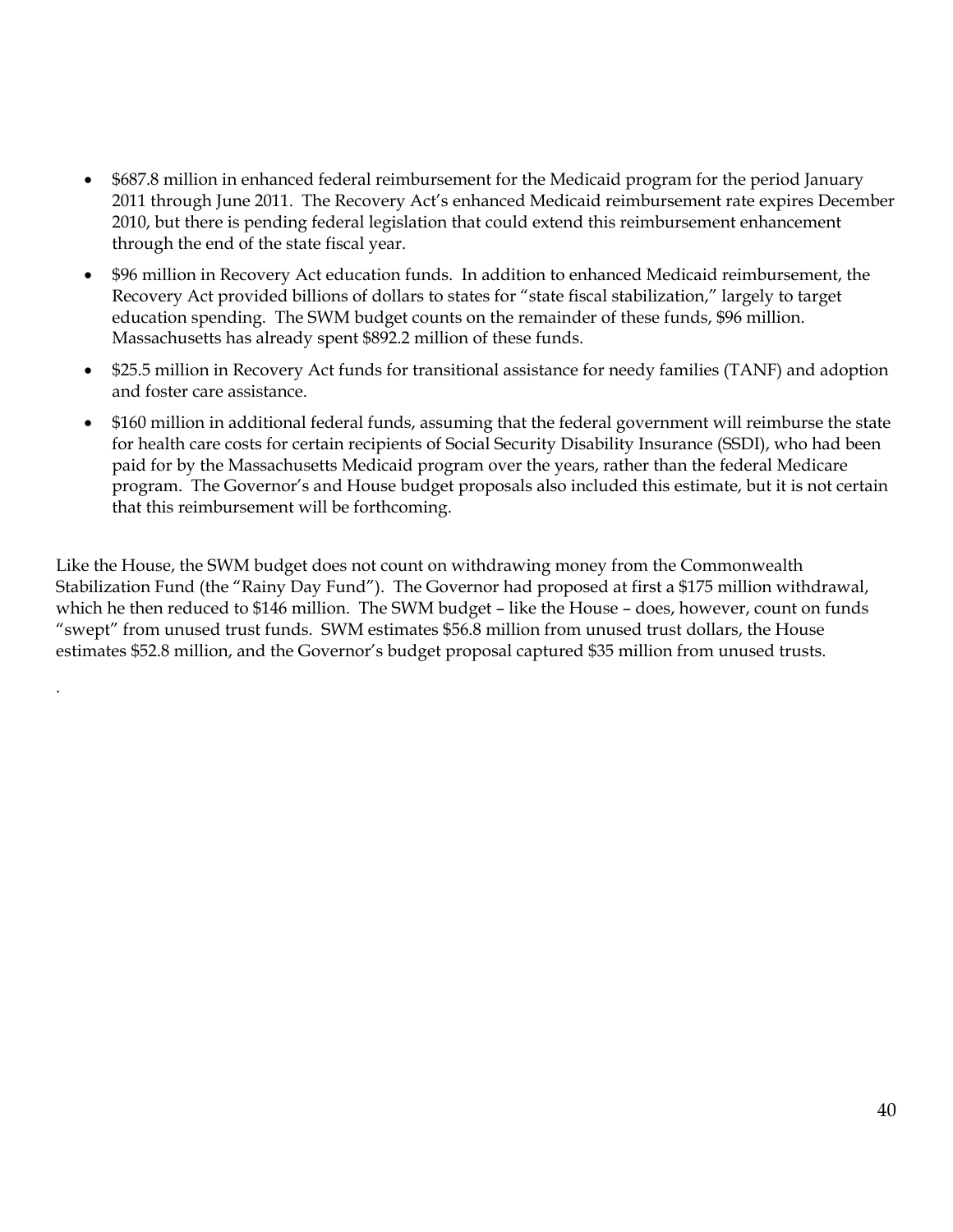# **APPENDIX A: What are the "adjustments" made to the Senate Ways & Means budget proposal?**

In order to allow for accurate comparisons of FY 2011 budget proposals to FY 2010 budget totals, *MassBudget*  "adjusts" budget totals when the FY 2011 proposal recommends departmental reorganizations. These adjustments allow the user to differentiate between changes in funding due to proposed cuts or expansions in funding, rather than due to organizational shifts.

Specifically, in this *Budget Monitor*, the FY 2011 totals reflect the following adjustments:

#### *HIGHER EDUCATION*

7100-0200: University of Massachusetts. The FY 2011 Governor's and House budgets fund the Toxics Use Reduction Institute in an account at the Department of Environmental Protection (2210-0105). In FY 2010, the Toxics Use Reduction Institute had been funded within the University of Massachusetts (7100-0200). In order to allow for accurate year-to-year comparisons, the FY 2011 adjusted total for the Governor's budget and the House budget adds \$1.7 million in funding for the institute back into the University of Massachusetts, and removes it from the environmental protection account.

#### *ENVIRONMENTAL ADMINISTRATION*

2001-1001: Environmental Affairs Data Processing Service Fee Retained Revenue. The FY 2011 SWM budget funds environmental data processing within centralized data processing in the Information Technology Division (1750-0151). In FY 2010, this had been funded within an account at the Office of Energy and Environmental Affairs (2001-1001). In order to allow for accurate year-to-year comparisons, the FY 2011 adjusted total for the SWM budget adds \$55,000 in funding back into environmental administration, and removes it from centralized information technology.

2210-0105: Toxics Use Retained Revenue. The FY 2011 Governor's and House budgets fund the Toxics Use Reduction Institute in an account at the Department of Environmental Protection (2210-0105). In FY 2010, the Toxics Use Reduction Institute had been funded within the University of Massachusetts (7100-0200). In order to allow for accurate year-to-year comparisons, the FY 2011 adjusted total for the Governor's budget and the House budget adds \$1.7 million in funding for the institute back into the University of Massachusetts, and removes it from the environmental protection account.

### *ENVIRONMENTAL PROTECTION*

2000-1700: Energy and Environment Information Technology Costs. The FY 2011 SWM budget funds environmental data processing within centralized data processing in the Information Technology Division (1750-0150). In FY 2010, this had been funded within an account at the Office of Energy and Environmental Affairs (2001-1700). In order to allow for accurate year-to-year comparisons, the FY 2011 adjusted total for the SWM budget adds \$70,000 in funding back into environmental administration, and removes it from centralized information technology.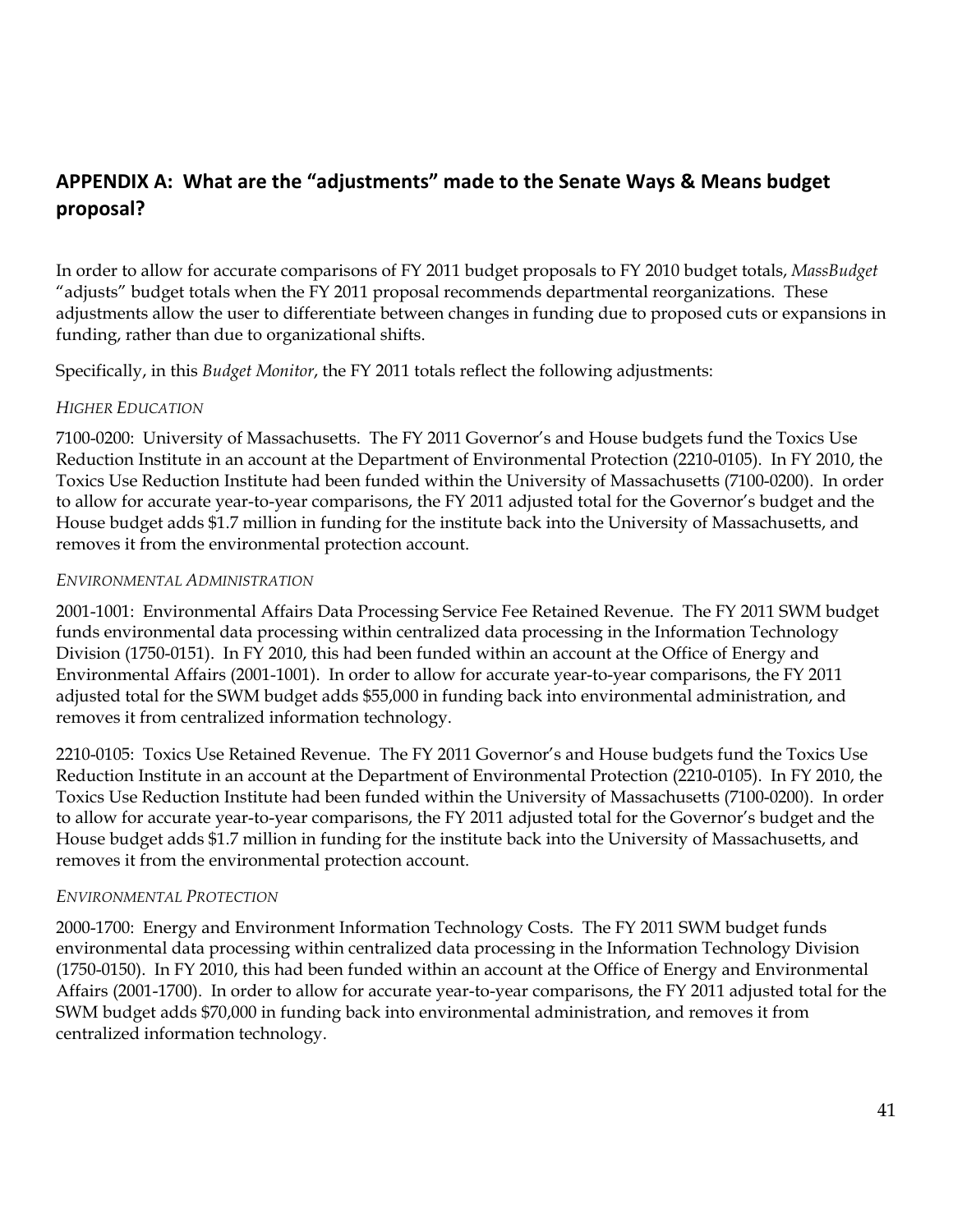2210-0105: Toxics Use Retained Revenue. The FY 2011 Governor's and House budgets fund the Toxics Use Reduction Institute in an account at the Department of Environmental Protection (2210-0105). In FY 2010, the Toxics Use Reduction Institute had been funded within the University of Massachusetts (7100-0200). In order to allow for accurate year-to-year comparisons, the FY 2011 adjusted total for the Governor's budget and the House budget adds \$1.7 million in funding for the institute back into the University of Massachusetts, and removes it from the environmental protection account.

# *PUBLIC HEALTH*

4590-0915: Public Health Hospitals. The FY 2011 budgets fund a program for homeless individuals at the Lemuel Shattuck Hospital in the Homeless Individuals Assistance account (7004-0102) within the Department of Housing and Community Development. In FY 2010, this program had been funded with the Public Health Hospitals account (4590-0915) within the Department of Public Health. In order to allow for accurate year-toyear comparisons, the FY 2011 adjusted total adds funding (\$1 million in the Governor's and SWM budgets, and \$1.4 million in the House budget) for this program back into the public health hospital account, and removes it from the homeless individuals assistance account.

### *STATE EMPLOYEE HEALTH BENEFITS*

1108-5200: Group Insurance Premiums and Plan Costs. The FY 2011 budget includes funding in the Group Insurance Premiums account for county sheriff, MBTA and Massachusetts Turnpike Authority employees. In FY 2010 budget, these health insurance costs were included elsewhere in the budget or were paid for by authorities that are off-budget. In order to allow for accurate year-to-year comparisons, the FY 2011 adjusted total subtracts from the Group Insurance total the costs of the county sheriff employees (\$27 million in the Governor's budget, and \$36.6 million in the House and SWM budgets), and adds this amount to County Correctional Programs (8900-0000). The FY 2011 adjusted totals also subtracts the costs of health insurance for MBTA and Turnpike Authority employees from the Group Insurance total (\$93.3 million in the Governor's budget and \$31.7 million in the House and SWM budgets). (This amount is not added back elsewhere into the budget, since in FY 2010, these costs were carried "off-budget" by the authorities. This particular adjustment reduces the appropriations total in the Governor's budget proposal by \$93.3 million and the House and SWM budgets by \$31.7 million.)

### *HOUSING AND COMMUNITY DEVELOPMENT*

7004-0102: Homeless Individuals Assistance. The FY 2011 budgets fund a program for homeless individuals at the Lemuel Shattuck Hospital in the Homeless Individuals Assistance account (7004-0102) within the Department of Housing and Community Development. In FY 2010, this program had been funded with the Public Health Hospitals account (4590-0915) within the Department of Public Health. In order to allow for accurate year-to-year comparisons, the FY 2011 adjusted total adds funding (\$1 million in the Governor's and SWM budgets, and \$1.4 million in the House budget) for this program back into the public health hospital account, and removes it from the homeless individuals assistance account.

### *TRANSPORTATION*

1595-6368: Massachusetts Transportation Trust. The FY 2011 budgets funds a portion of the costs of Massachusetts Turnpike Authority debt in the Massachusetts Turnpike Authority Contract Assistance debt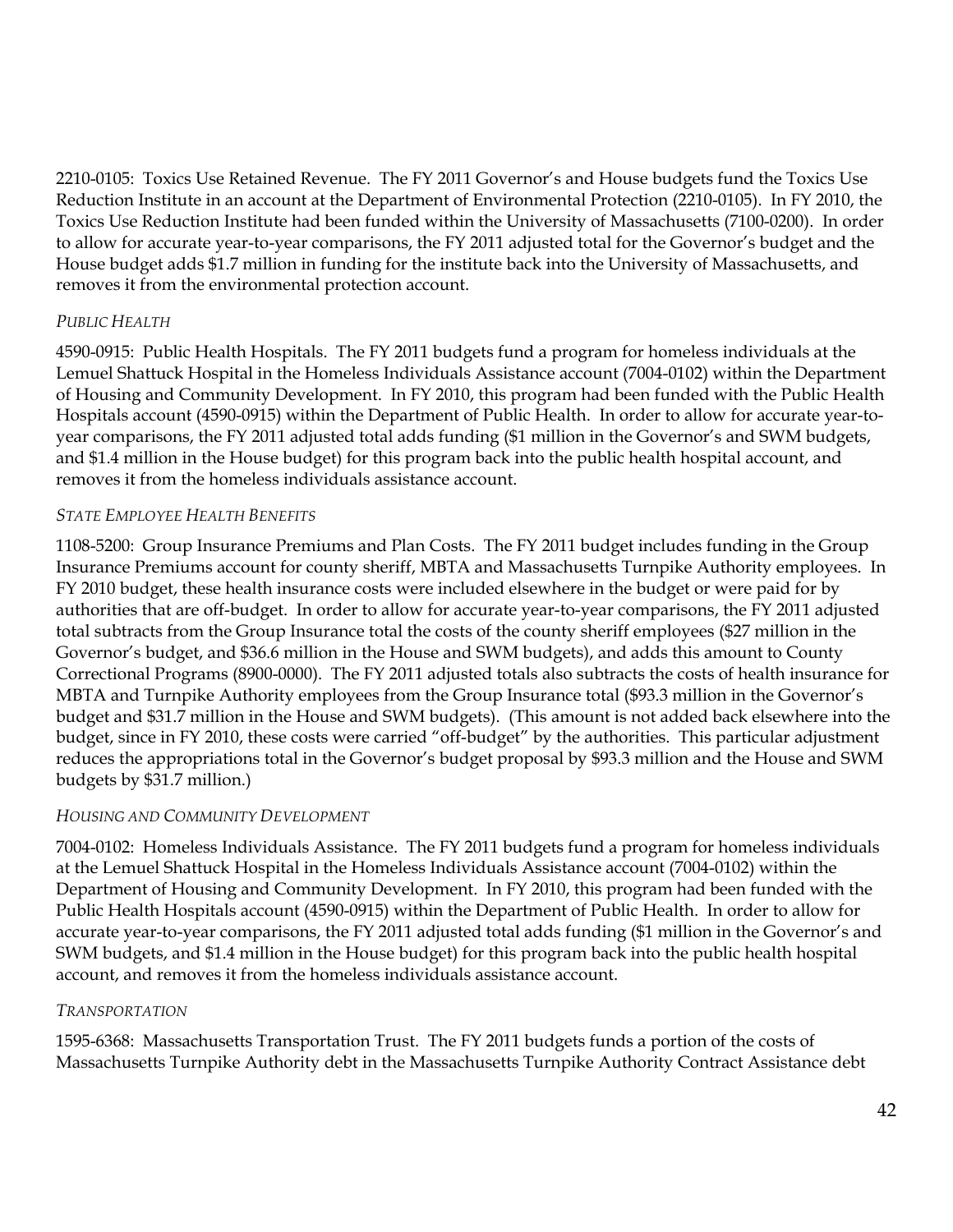service account (1599-1970). In FY 2010, these costs had been funded within the Massachusetts Transportation Trust. In order to allow for accurate year-to-year comparisons, the FY 2011 adjusted total adds \$100 million back into the Transportation Trust, and removes it from the debt service account.

### *PRISONS, PROBATION AND PAROLE*

8910-0000: County Correctional Programs. The FY 2011 budget includes funding in the Group Insurance Premiums account (1108-5200) for county sheriff employees. In the FY 2010 budget, these health insurance costs were included in the County Correctional Programs account (8910-0000). In order to allow for accurate year-to-year comparisons, the FY 2011 adjusted total adds this funding (\$27 million in the Governor's budget, and \$36.6 million in the House and SWM budgets) back into the County Correctional Programs, and removes it from the Group Insurance account.

### *DEBT SERVICE*

1599-1970: Massachusetts Turnpike Authority Contract Assistance. The FY 2011 budgets fund a portion of the costs of Massachusetts Turnpike Authority debt in the Massachusetts Turnpike Authority Contract Assistance debt service account (1599-1970). In FY 2010, these costs had been funded within the Massachusetts Transportation Trust. In order to allow for accurate year-to-year comparisons, the FY 2011 adjusted total adds \$100 million back into the Transportation Trust, and removes it from the debt service account.

### *OTHER*

1790-0150: Geographic and Environmental Information. The FY 2011 SWM budget funds environmental data processing within centralized data processing in the Information Technology Division (1750-0150). In FY 2010, this had been funded within an account at the Office of Energy and Environmental Affairs (2000-1700). In order to allow for accurate year-to-year comparisons, the FY 2011 adjusted total for the SWM budget adds \$70,000 in funding back into environmental administration, and removes it from centralized information technology.

1790-0251: Data Processing Service Fee Retained Revenue. The FY 2011 SWM budget funds environmental data processing within centralized data processing in the Information Technology Division (1750-0151). In FY 2010, this had been funded within an account at the Office of Energy and Environmental Affairs (2001-1001). In order to allow for accurate year-to-year comparisons, the FY 2011 adjusted total for the SWM budget adds \$55,000 in funding back into environmental protection, and removes it from centralized information technology.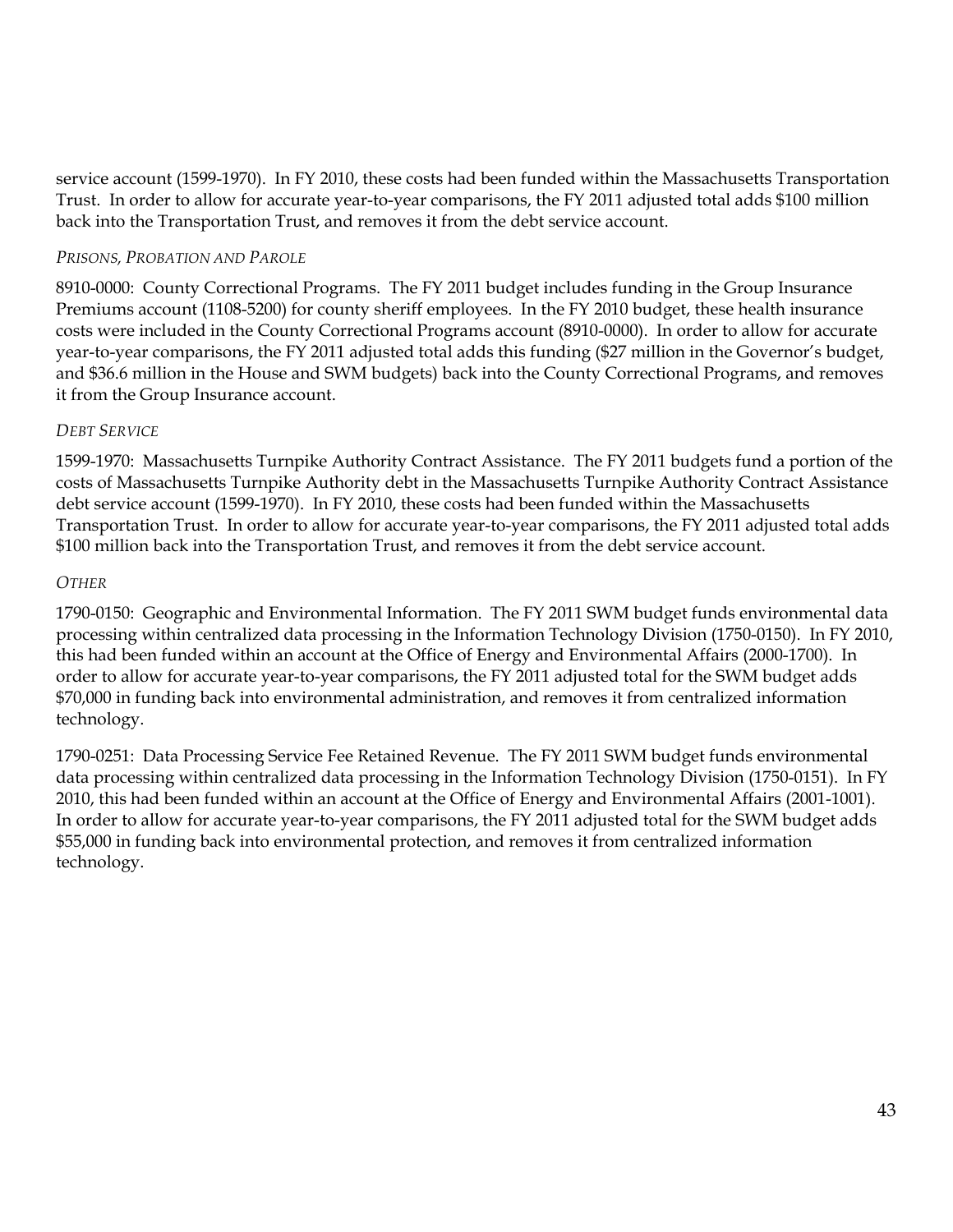#### APPENDIX B: BUDGET BY CATEGORY AND SUBCATEGORY

| <b>BUDGET BY CATEGORY</b><br><b>SUMMARY</b>                  |                  | <b>FY 2010</b>       | $FY$ 2011 <sup>2</sup>    |                        |                  |                          | FY 2011 SWM (Adjusted)<br><b>Compared to</b> |                                 |               |
|--------------------------------------------------------------|------------------|----------------------|---------------------------|------------------------|------------------|--------------------------|----------------------------------------------|---------------------------------|---------------|
| (Numbers in Millions)                                        | <b>GAA</b>       | Current <sup>1</sup> | <b>Governor</b><br>(Adj.) | <b>House</b><br>(Adj.) | <b>SWM</b>       | <b>SWM</b><br>(Adjusted) | <b>Current</b>                               | FY 2010 FY 2011 FY 2011<br>Gov. | <b>House</b>  |
| <b>Budgeted Appropriations</b>                               | 28,820.1         | 29,377.3             | 29,914.1                  | 29,601.2               | 29,928.5         | 29,659.8                 | 282.5                                        | (254.3)                         | 58.7          |
| Line-Item Appropriations                                     | 27,386.2         | 27,861.4             | 28,086.4                  | 27,789.1               | 27,973.3         | 27,861.1                 | (0.3)                                        | (225.3)                         | 72.0          |
| Transfers and Adjustments*                                   | 1,433.9          | 1,515.9              | 1,827.8                   | 1,812.1                | 1,955.1          | 1,798.7                  | 282.8                                        | (29.0)                          | (13.3)        |
| <b>Pre-Budget Transfers</b>                                  | 2,873.1          | 2,828.8              | 2,983.9                   | 2,958.2                | 2,958.2          | 2,958.2                  | 129.4                                        | (25.7)                          | (0.0)         |
| <b>Total Appropriations and Transfers</b>                    |                  | 31,693.2 32,206.2    | 32,898.0                  | 32,559.4               | 32.886.6         | 32.618.0                 | 411.8                                        | (280.0)                         | 58.6          |
|                                                              |                  |                      |                           |                        |                  |                          |                                              |                                 |               |
| <b>BUDGET BY CATEGORY</b><br><b>DETAIL</b>                   | <b>FY 2010</b>   |                      | $FY$ 2011 <sup>2</sup>    |                        |                  |                          | FY 2011 SWM (Adjusted)<br><b>Compared to</b> |                                 |               |
|                                                              |                  |                      | Governor                  | <b>House</b>           |                  | <b>SWM</b>               |                                              | FY 2010 FY 2011 FY 2011         |               |
| (Numbers in Millions)                                        | <b>GAA</b>       | Current <sup>1</sup> | (Adj.)                    | (Adj.)                 | <b>SWM</b>       | (Adjusted)               | <b>Current</b>                               | Gov.                            | <b>House</b>  |
| <b>Education</b>                                             | 6,711.4          | 6,651.2              | 6,732.8                   | 6,467.5                | 6,507.7          | 6,527.1                  | (124.1)                                      | (205.7)                         | 59.6          |
| Chapter 70                                                   | 4,042.0          | 4,042.0              | 4,048.3                   | 3,926.5                | 3,926.5          | 3,926.5                  | (115.6)                                      | (121.9)                         | 0.0           |
| Early Education and Care                                     | 537.3            | 520.8                | 520.8                     | 517.6                  | 506.7            | 506.7                    | (14.1)                                       | (14.1)                          | (10.8)        |
| Elementary and Secondary Education                           | 447.8            | 431.6                | 436.9                     | 434.0                  | 423.3            | 423.3                    | (8.2)                                        | (13.5)                          | (10.7)        |
| Higher Education                                             | 1,077.2          | 1,076.6              | 1,071.8                   | 945.2                  | 1,006.8          | 1,026.3                  | (50.3)                                       | (45.5)                          | 81.1          |
| School Building                                              | 607.1            | 580.1                | 655.0                     | 644.3                  | 644.3            | 644.3                    | 64.2                                         | (10.7)                          | (0.0)         |
| <b>Environment and Recreation</b>                            | 199.7            | 202.5                | 185.7                     | 186.0                  | 186.6            | 186.7                    | (15.8)                                       | 1.0                             | 0.7           |
| Agriculture                                                  | 16.0             | 16.1                 | 16.1                      | 16.1                   | 16.1             | 16.1                     | (0.0)                                        | 0.0                             | 0.0           |
| Environmental Administration                                 | 17.5             | 16.5                 | 20.6                      | 15.2                   | 15.6             | 15.7                     | (0.8)                                        | (4.9)                           | 0.5           |
| Environmental Protection                                     | 65.8             | 62.7                 | 59.4                      | 58.5                   | 58.5             | 58.6                     | (4.1)                                        | (0.9)                           | 0.1           |
| Fish and Game                                                | 17.8             | 17.4                 | 17.5                      | 17.7                   | 17.5             | 17.5                     | 0.1                                          | 0.0                             | (0.2)         |
| Parks and Recreation                                         | 82.7             | 89.8                 | 72.2                      | 78.5                   | 78.9             | 78.9                     | (11.0)                                       | 6.7                             | 0.4           |
| <b>Health Care*</b>                                          | 12,658.7         | 12,978.4             | 13,775.5                  | 13,759.5               | 14,072.2         | 13,748.4                 | 770.0                                        | (27.1)                          | (11.0)        |
| MassHealth (Medicaid) and Health Reform <sup>3</sup>         | 10,262.7         | 10,587.7             | 11,330.9                  | 11,284.6               | 11,244.9         | 11,244.9                 | 657.2                                        | (85.9)                          | (39.7)        |
| Mental Health                                                | 644.1            | 634.0                | 621.7                     | 621.6                  | 631.7            | 631.7                    | (2.3)                                        | 10.0                            | 10.2          |
| Public Health                                                | 506.1            | 506.6                | 492.3                     | 494.7                  | 500.5            | 501.5                    | (5.0)                                        | 9.3                             | 6.9           |
| State Employee Health Insurance*                             | 1,245.9          | 1,250.2              | 1,330.6                   | 1,358.6                | 1,695.0          | 1,370.2                  | 120.1                                        | 39.6                            | 11.6          |
| <b>Human Services</b>                                        | 3,361.5          | 3,329.2              | 3,347.1                   | 3,321.7                | 3,349.2          | 3,349.2                  | 20.0                                         | 2.1                             | 27.5          |
| Children and Families                                        | 783.8            | 772.7                | 760.0                     | 744.7                  | 764.8            | 764.8                    | (7.8)                                        | 4.9                             | 20.2          |
| Developmental Services                                       | 1,260.4          | 1,252.6              | 1,268.4                   | 1,257.1                | 1,262.0          | 1,262.0                  | 9.4                                          | (6.5)                           | 4.8           |
| Elder Services                                               | 221.1            | 219.6                | 219.5                     | 219.5                  | 225.3            | 225.3                    | 5.7                                          | 5.8                             | 5.8           |
| Transitional Assistance<br>Other Human Services <sup>4</sup> | 767.1<br>329.2   | 759.4<br>325.0       | 773.4<br>325.8            | 776.7<br>323.6         | 771.1<br>326.0   | 771.1<br>326.0           | 11.7<br>1.0                                  | (2.3)<br>0.3                    | (5.7)<br>2.4  |
| <b>Infrastructure, Housing &amp; Economic Development</b>    | 1,625.4          | 1,686.5              | 1,620.5                   | 1,644.9                | 1,537.9          | 1,636.9                  | (49.6)                                       | 16.4                            | (8.1)         |
| Economic Development                                         | 32.3             | 38.7                 | 20.4                      | 24.3                   | 22.0             | 22.0                     | (16.7)                                       | 1.7                             | (2.2)         |
| Housing and Community Development                            | 248.4            | 315.5                | 270.4                     | 276.6                  | 280.1            | 279.0                    | (36.4)                                       | 8.7                             | 2.5           |
| Regulatory Entities                                          | 50.6             | 50.4                 | 48.5                      | 51.3                   | 48.7             | 48.7                     | (1.8)                                        | 0.2                             | (2.6)         |
| Transportation                                               | 1,254.0          | 1,224.1              | 1,242.2                   | 1,242.2                | 1,142.2          | 1,242.2                  | 18.1                                         | (0.0)                           | 0.0           |
| Workforce and Labor                                          | 40.0             | 57.7                 | 39.0                      | 50.6                   | 45.0             | 45.0                     | (12.7)                                       | 5.9                             | (5.7)         |
| <b>Law and Public Safety</b>                                 | 2,142.0          | 2,408.3              | 2,299.1                   | 2,295.3                | 2,259.6          | 2,296.2                  | (112.0)                                      | (2.9)                           | 0.9           |
| Courts and Legal Assistance                                  | 607.0            | 635.4                | 600.1                     | 608.6                  | 598.6            | 598.6                    | (36.8)                                       | (1.4)                           | (9.9)         |
| Law Enforcement                                              | 330.1            | 334.1                | 336.3                     | 324.5                  | 322.1            | 322.1                    | (12.0)                                       | (14.2)                          | (2.4)         |
| Prisons, Probation and Parole                                | 1,026.8          | 1,239.2              | 1,185.5                   | 1,185.8                | 1,161.4          | 1,198.0                  | (41.1)                                       | 12.6                            | 12.2          |
| Prosecutors                                                  | 132.5            | 132.6                | 132.2                     | 131.5                  | 130.9            | 130.9                    | (1.7)                                        | (1.4)                           | (0.6)         |
| Other Law and Public Safety                                  | 45.6             | 67.0                 | 45.0                      | 44.9                   | 46.6             | 46.6                     | (20.5)                                       | 1.6                             | 1.7           |
| Local Aid                                                    | 964.8            | 964.9                | 964.7                     | 927.4                  | 927.2            | 927.2                    | (37.7)                                       | (37.5)                          | (0.2)         |
| General Local Aid                                            | 936.4            | 936.4                | 936.4                     | 899.0                  | 899.0            | 899.0                    | (37.5)                                       | (37.5)                          | (0.0)         |
| Other Local Aid                                              | 28.4             | 28.4                 | 28.2                      | 28.4                   | 28.2             | 28.2                     | (0.2)                                        | 0.0                             | (0.2)         |
| Other                                                        | 4,029.7          | 3,985.2              | 3,972.6                   | 3,957.1                | 4,046.4          | 3,946.2                  | (39.0)                                       | (26.4)                          | (10.8)        |
| Constitutional Officers                                      | 71.4             | 83.6                 | 75.4                      | 75.3                   | 73.8             | 73.8                     | (9.8)                                        | (1.6)                           | (1.4)         |
| Debt Service                                                 | 2,088.4          | 2,040.6              | 1,956.0                   | 1,955.4                | 2,055.4          | 1,955.4                  | (85.2)                                       | (0.6)                           | (0.0)         |
| Executive and Legislative                                    | 58.9             | 59.2                 | 58.5                      | 59.1                   | 60.0             | 60.0                     | 0.8                                          | 1.5                             | 0.9           |
| Libraries                                                    | 25.0             | 24.7                 | 21.1                      | 21.1                   | 21.1             | 21.1                     | (3.5)                                        | 0.0                             | 0.0           |
| Pensions<br>Other Administrative                             | 1,376.6<br>409.4 | 1,376.6<br>400.5     | 1,441.8<br>419.7          | 1,441.8<br>404.3       | 1,441.8<br>394.2 | 1,441.8<br>394.0         | 65.2<br>(6.4)                                | 0.0<br>(25.6)                   | 0.0<br>(10.3) |
|                                                              |                  |                      |                           |                        |                  |                          |                                              |                                 |               |
| Total Appropriations and Transfers*                          | 31,693.2         | 32,206.2             | 32,898.0                  | 32,559.4               | 32,886.6         | 32,618.0                 | 411.8                                        | (280.0)                         | 58.6          |

*\*please see notes on next page*